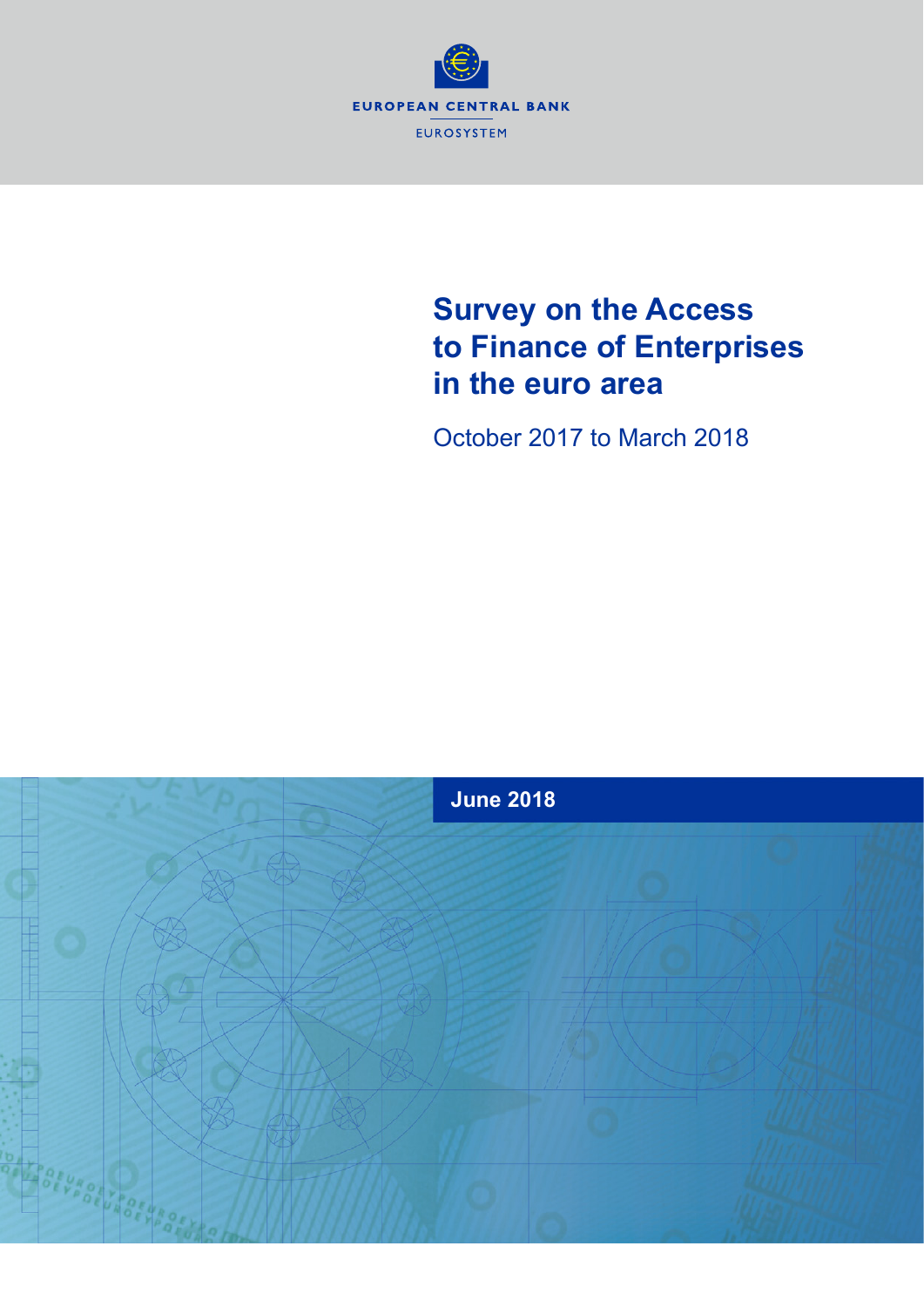# **Contents**

|                | <b>Introduction</b>                                          |                                                                                                                   | $\overline{2}$ |  |  |  |  |  |  |
|----------------|--------------------------------------------------------------|-------------------------------------------------------------------------------------------------------------------|----------------|--|--|--|--|--|--|
| 1              | <b>Overview of the results</b>                               |                                                                                                                   |                |  |  |  |  |  |  |
| 2              | The financial situation of SMEs in the euro area             |                                                                                                                   |                |  |  |  |  |  |  |
|                | 2.1                                                          | Slow improvement in the financial situation of euro area SMEs                                                     | 6              |  |  |  |  |  |  |
|                |                                                              | Box 1 Distressed and profitable firms: two new indicators on the<br>financial position of enterprises             | 9              |  |  |  |  |  |  |
|                | $2.2^{\circ}$                                                | SMEs continued to rank access to financing as their least<br>important concern                                    | 11             |  |  |  |  |  |  |
| 3              |                                                              | External sources of financing and needs of SMEs in the euro area                                                  | 14             |  |  |  |  |  |  |
|                | 3.1                                                          | Banks remained the most relevant source of financing                                                              | 14             |  |  |  |  |  |  |
|                | 3.2                                                          | Demand for external financing increased                                                                           | 18             |  |  |  |  |  |  |
|                | 3.3                                                          | SMEs continued to use financing mostly for fixed investments,<br>inventory and working capital                    | 20             |  |  |  |  |  |  |
| 4              |                                                              | Availability of external financing for SMEs in the euro area                                                      | 23             |  |  |  |  |  |  |
|                | 4.1                                                          | Improved availability of external financing, with some moderation<br>particularly for the larger firms            | 23             |  |  |  |  |  |  |
|                | 4.2                                                          | Sustained decline in the percentage of SMEs facing financing<br>obstacles                                         | 28             |  |  |  |  |  |  |
|                | 4.3                                                          | Signs of continued falling interest rates and a slower rise in non-<br>interest costs                             | 30             |  |  |  |  |  |  |
| 5              | <b>Expectations regarding access to financing</b>            |                                                                                                                   |                |  |  |  |  |  |  |
|                |                                                              | 5.1 Expectations of SMEs about further improvements in access to<br>external financing remain comparatively solid | 35             |  |  |  |  |  |  |
| <b>Annexes</b> |                                                              |                                                                                                                   | 37             |  |  |  |  |  |  |
|                | Annex 1 Overview of the survey replies - selected charts     |                                                                                                                   |                |  |  |  |  |  |  |
|                | Annex 2 Descriptive statistics for the sample of enterprises |                                                                                                                   |                |  |  |  |  |  |  |
|                |                                                              | Annex 3 Methodological information on the survey                                                                  | 45             |  |  |  |  |  |  |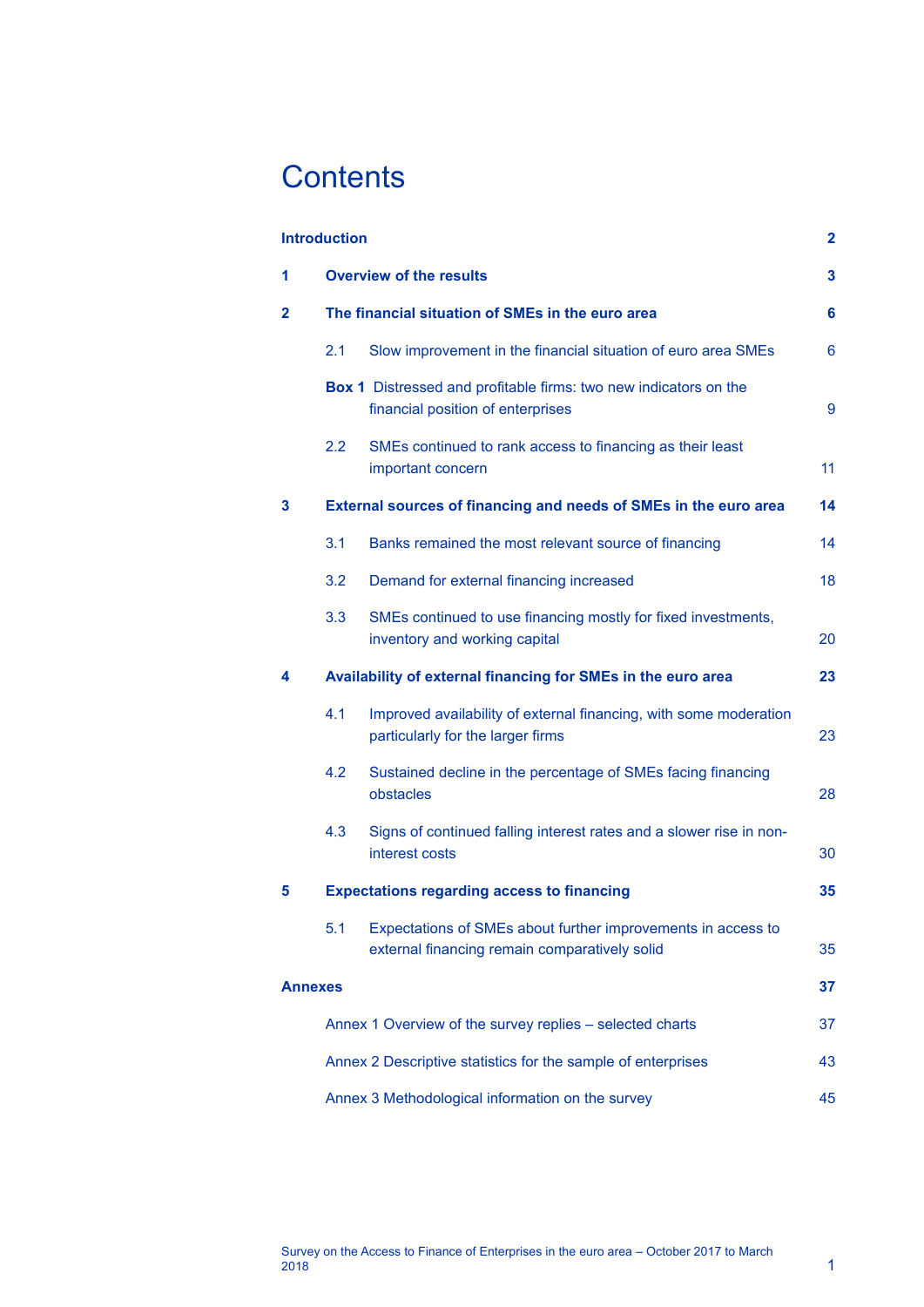# <span id="page-2-0"></span>**Introduction**

This report presents the main results of the 18th round of the Survey on the Access to Finance of Enterprises (SAFE), which was conducted between 12 March and 20 April 2018. The survey covers the period from October 2017 to March 2018. The total euro area sample size was 11,733 enterprises, of which 10,720 (91%) had fewer than 250 employees.<sup>[1](#page-2-1)</sup>

The report provides evidence of changes in the financial situation of enterprises and documents trends in the needs for and the availability of external financing. It includes results on small and medium-sized enterprises (SMEs) as well as large firms, and examines developments both at the euro area level and in individual countries.

 $\overline{a}$ 

<span id="page-2-1"></span> $1 -$  See Annex 3 for details on methodological issues related to the survey structure.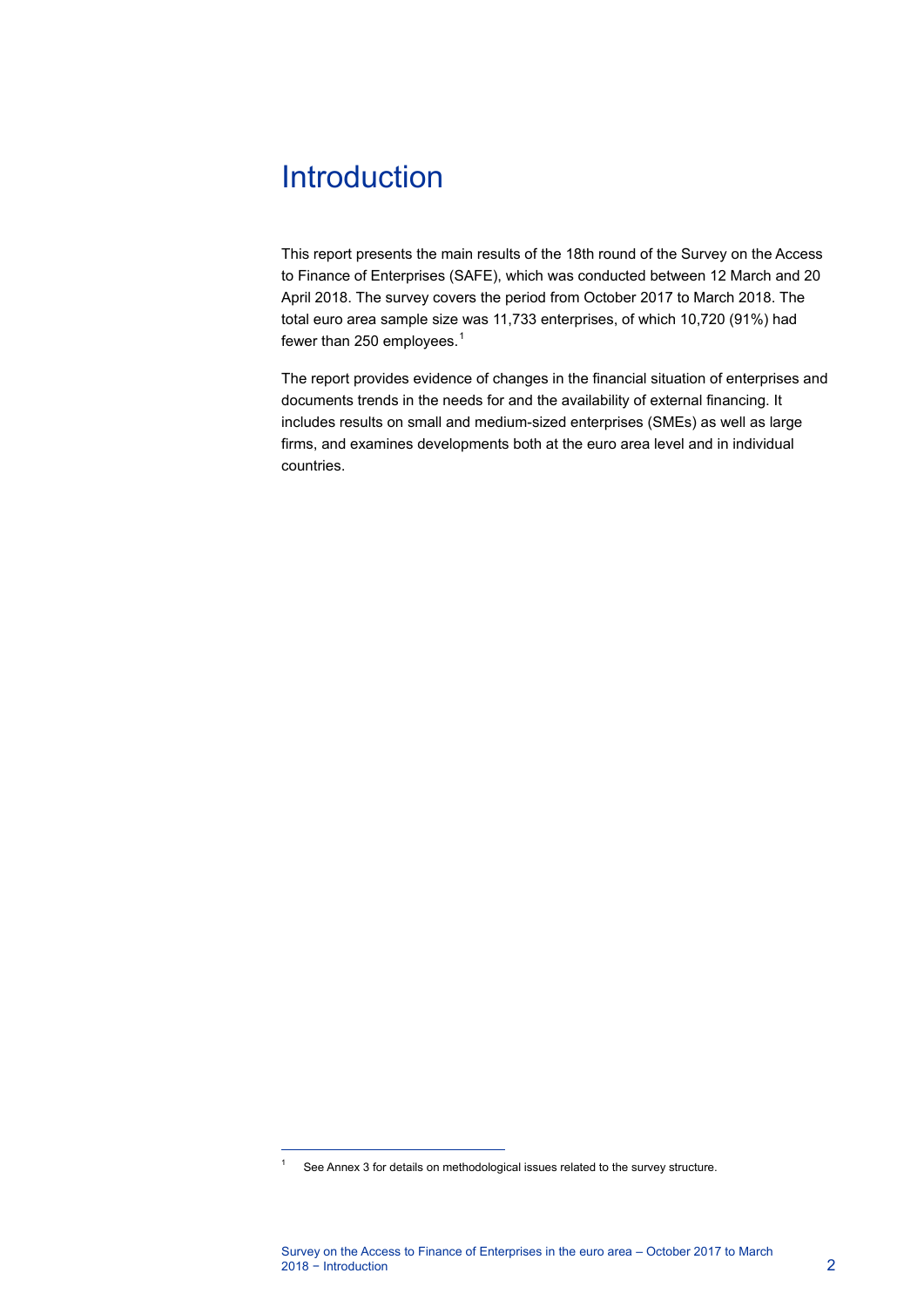# <span id="page-3-0"></span>1 Overview of the results

**For the first time since 2009, availability of skilled labour has become the dominant concern for euro area SMEs, together with the difficulty of finding customers, while access to financing was considered the least important obstacle.** As in previous editions, the 18th round of the Survey on the Access to Finance of Enterprises (SAFE) also asked entrepreneurs to indicate the most pressing problem facing their company. Availability of skilled labour has become the main issue for euro area SMEs (24%, compared to 23% in the previous survey wave), together with the difficulty of finding customers (23%, down from 24%). Access to financing, on the other hand, was considered the least important obstacle (8%, unchanged). SMEs in Greece continued to be disproportionately affected by lack of access to financing, with 21% mentioning it as their most important obstacle. At 10%, Italy represented the second largest percentage of SMEs to report access to financing as their dominant concern.

**Euro area SMEs continued to indicate improvements in their overall financial situation during the reference period, albeit at a slower pace.** In particular, a smaller net percentage<sup>[2](#page-3-1)</sup> of SMEs reported a higher turnover (24%, from 27%), a finding that applied to firms regardless of size, class and country. The implied moderation in the growth of turnover was also reflected in profits, as a net percentage of 4% of euro area SMEs reported increases in profits (down from 5%). Cross-country differences in profits were strongly correlated with turnover trends.

**Euro area enterprises continued to report, on balance, rising costs amid improvements in their debt situation and higher investment.** The net percentage of SMEs indicating an increase in labour costs reached 50% (compared to 49%), while the net percentage of firms reporting an increase in other costs (i.e. material and energy) rose to 54% (up from 48%). In this round, a small net percentage of SMEs reported an increase in interest expenses (2%, from -2%), while declining leverage was signalled by fewer SMEs (-7%, from -10%). The broad-based economic expansion was reflected in the investment and hiring decisions. In net terms, 19% of SMEs reported increases in fixed investments (from 17%), 7% in inventories and working capital (from 8%) and 12% in the number of employees (from 14%).

**Demand for external financing increased over the period under review.** In net terms, euro area SMEs reported a slight increase for bank-related products (3% for bank loans, from 0%, and 7% for credit lines, from 4%) (se[e Table A,](#page-4-0) second column). About 11% of SMEs, on balance, reported an increased need for trade credit (from 9%), and 12% indicated a higher demand for leasing or hire-purchase (from 11%). Fixed investments and inventory and working capital remained the two most important purposes for which SMEs used their total (internal and external)

<span id="page-3-1"></span> $\overline{a}$ 

Net terms or net percentages are defined as the difference between the percentage of enterprises reporting that a given factor has increased and the percentage of those reporting that it has declined.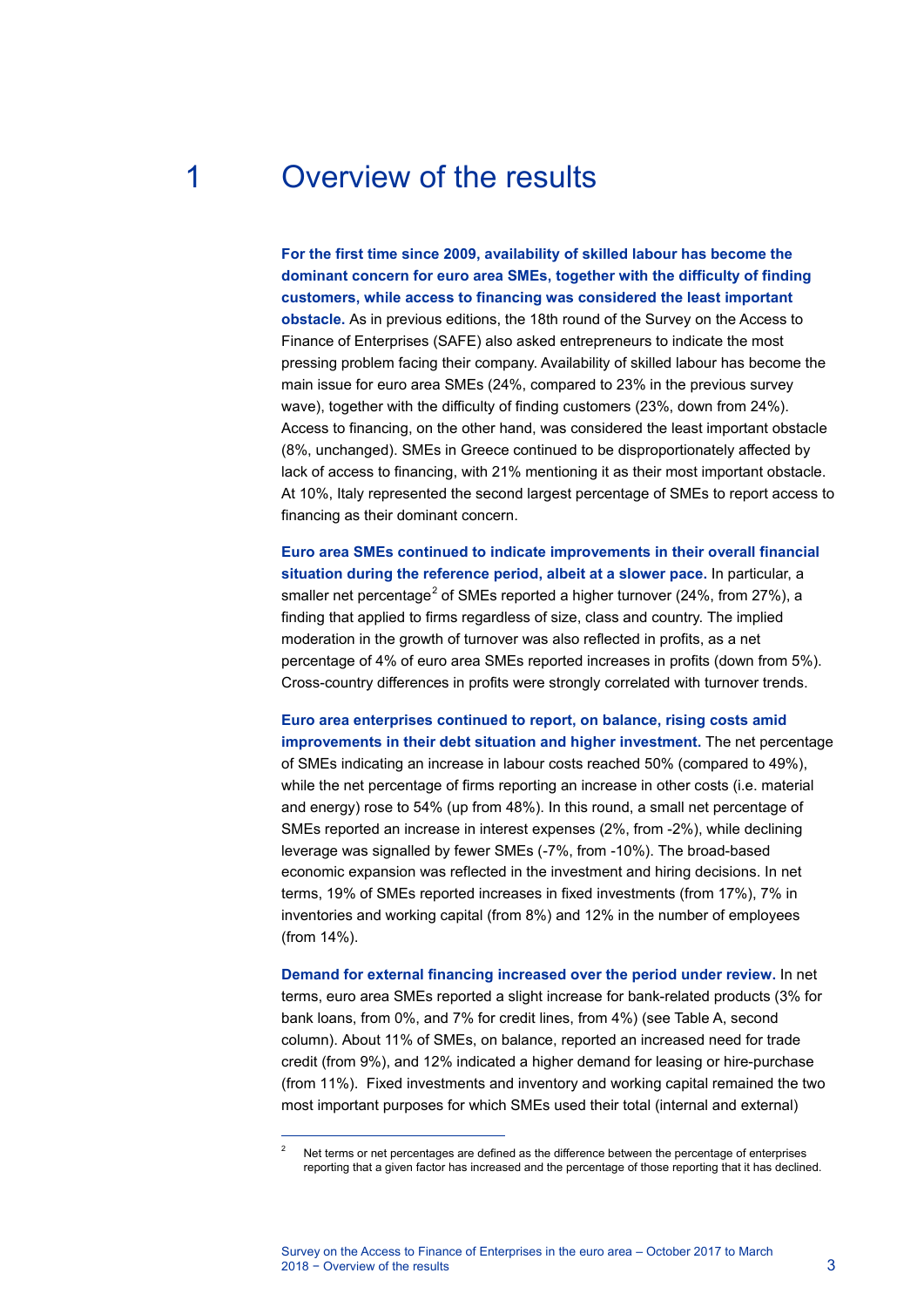financing, with their importance increasing strongly with firm size. Moreover, a growing number of SMEs used financing to recruit and train new employees and to develop and launch new products.

### **SMEs continued to indicate improvements in the availability of external**

**sources of financing.** The net percentage of SMEs reporting an improvement in the availability of bank loans increased to 14% (from 12%) (se[e Table A,](#page-4-0) column six). SMEs in Spain, Portugal and Ireland perceived the availability of bank loans to have improved the most. Greece, on the other hand, continued to be the only country where SMEs indicated a net deterioration in the availability of bank loans.

### <span id="page-4-0"></span>**Table A**

j

|           | <b>NEEDS</b> |                  |              |                  | <b>AVAILABILITY</b> |                  |              | <b>FINANCING</b> |             | <b>FINANCING</b> |                  |             |
|-----------|--------------|------------------|--------------|------------------|---------------------|------------------|--------------|------------------|-------------|------------------|------------------|-------------|
|           | bank loan    |                  | credit lines |                  | bank loan           |                  | credit lines |                  | <b>GAP</b>  |                  | <b>OBSTACLES</b> |             |
|           | <b>17H1</b>  | 17H <sub>2</sub> | <b>17H1</b>  | 17H <sub>2</sub> | <b>17H1</b>         | 17H <sub>2</sub> | <b>17H1</b>  | <b>17H2</b>      | <b>17H1</b> | <b>17H2</b>      | <b>17H1</b>      | <b>17H2</b> |
| euro area | 0            | з                | 4            | 7                | 12                  | 14               | 11           | 11               | -5          | -4               | 8                | 8           |
| <b>BE</b> | 10           | 8                | 9            | 9                | 10                  | 10               | 10           | 8                | 0           | $\circ$          | 9                | 6           |
| DE        | -9           | $-4$             | $-3$         | 2                | 10                  | 13               | 11           | 13               | -8          | -8               | 4                | 5           |
| IE        | 7            | $\mathbf 0$      | 10           | 13               | 17                  | 18               | 16           | 16               | $-4$        | $-4$             | 11               | 11          |
| GR        | 19           | 23               | 23           | 28               | -3                  | -3               | $-2$         | 2                | 11          | 14               | 29               | 25          |
| ES        | $-2$         | $-3$             | 5            | 6                | 23                  | 24               | 23           | 22               | $-10$       | $-11$            | 9                | 8           |
| FR        | 9            | 10               | 12           | 14               | 7                   | 13               | 1            | 4                | 2           | 0                | 8                | 6           |
| π         | 4            | 12               | 5            | 13               | 14                  | 11               | 11           | 4                | $-4$        | $\overline{2}$   | 8                | 11          |
| <b>NL</b> | -6           | $-11$            | $-2$         | $-7$             | 15                  | 12               | 16           | 14               | -8          | -10              | 10               | 8           |
| <b>AT</b> | $-3$         | $-6$             | $\mathbf{0}$ | 0                | 11                  | 10               | 7            | 11               | $-5$        | $-7$             | 7                | 4           |
| PT        | $-10$        | $-4$             | -3           | $\overline{2}$   | 22                  | 19               | 21           | 18               | $-14$       | -9               | 11               | 8           |
| <b>SK</b> | $\mathbf 0$  | 4                | 5            | 8                | 15                  | 16               | 19           | 15               | $-6$        | $-3$             | 11               | 5           |
| FI        | -6           | -8               | 4            | 6                | 13                  | 13               | 9            | 11               | -6          | -6               | 4                | 5           |

Latest developments in SAFE country results for SMEs

Note: For the definitions of needs, see the note t[o Chart 11,](#page-19-0) for availability, see the note t[o Chart 15](#page-23-2) and for the financing gap, see the note t[o Chart 17.](#page-25-0) 17H1 refers to round seventeen (April-September 2017) and 17H2 to round eighteen (October 2017-March 2018).

**SMEs perceived all macroeconomic and firm-related factors examined in the survey to positively affect the availability of external financing, with no major changes from the last survey.** The net percentage of SMEs to have reported a positive impact on the availability of external financing, as a result of the general economic outlook, remained broadly unchanged at 13%, with some variation across countries. At the same time, euro area SMEs continued to report improvements based on their firm-specific outlook (22%), capital position (21%), and credit history (20%), which was broadly unchanged when compared to the previous survey round.

**The external financing gap of SMEs remained negative at the euro area level** (see [Table A,](#page-4-0) column 10). A negative financing gap indicates that the increase in the need for external financing is smaller than the improvement in the access to external financing. Only SMEs in Greece, and, to a lesser extent, in Italy reported a positive financing gap.

**The overall indicator of financing obstacles**[3](#page-4-1) **to bank loans for SMEs remained unchanged at 8%** (see [Table A,](#page-4-0) last column). While the percentages of SMEs to

<span id="page-4-1"></span>The financing obstacles indicator is the sum of the percentages of SMEs reporting rejections of loan applications, loan applications for which only a limited amount was granted, and loan applications which resulted in an offer that was rejected by the SMEs owing to borrowing costs that were too high, as well as the percentage of SMEs which did not apply for a loan for fear of rejection.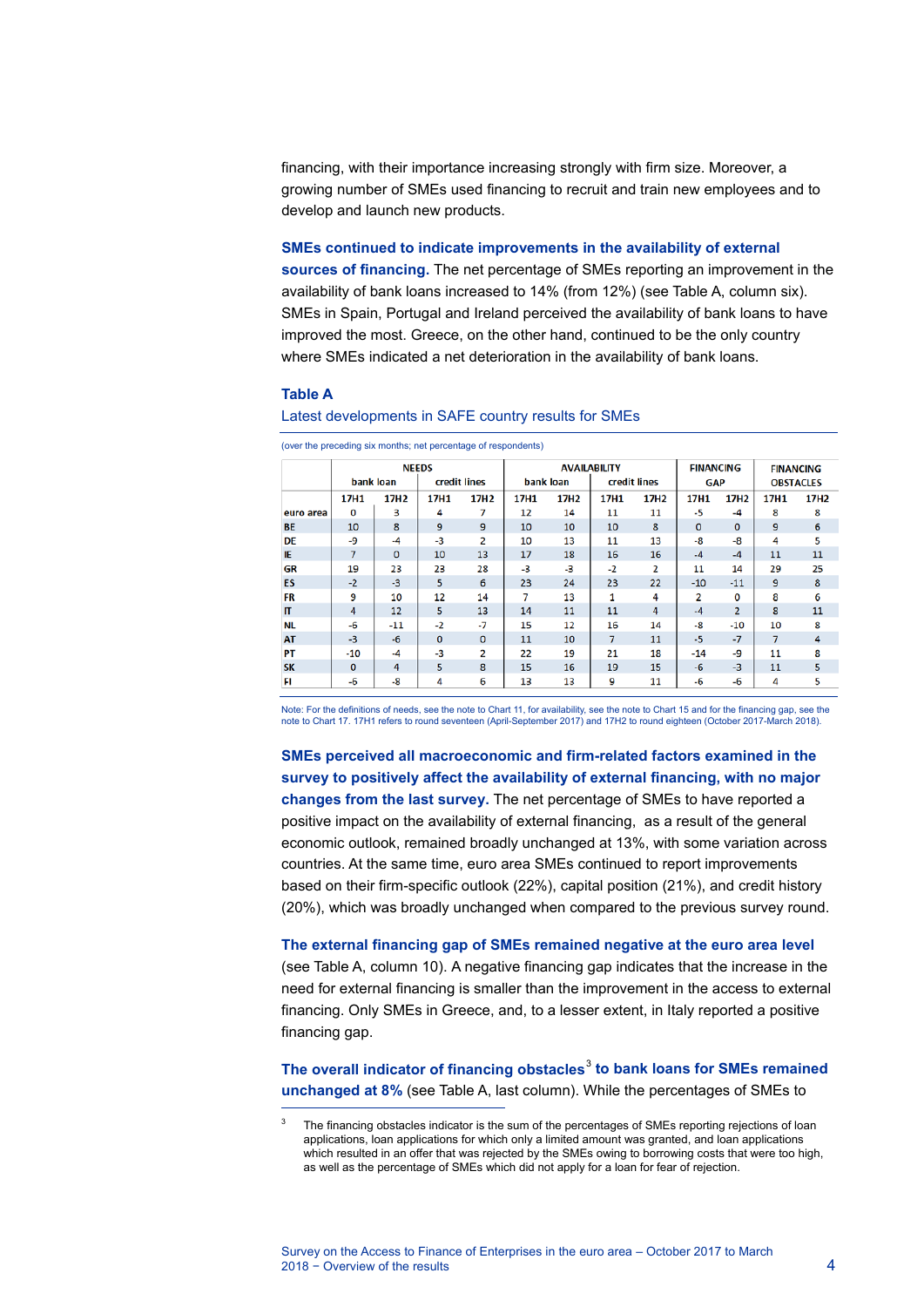report difficulties in accessing bank loans have diminished in most countries, financing obstacles were seen to increase predominantly in Italy. In this survey round, 29% (from 27%) of SMEs applied for a bank loan. The rate of fully successful loan applications reached 76% (up from 74%), while the rejection rate declined slightly (4%, from 5%).

**On balance, SMEs reported that terms and conditions for bank financing had improved.** SMEs continued to report, on balance, a decline in interest rates (-1%), albeit much less so than in the previous wave (-5%). At the same time, 26% (from 30%) of SMEs continued to signal higher levels of other costs of financing, such as charges, fees and commissions. As for non-price terms and conditions, SMEs continued to indicate, on balance, increases in the available size (11%), maturity (2%), but also increases in collateral requirements (13%), all broadly unchanged from the previous survey round.

## **The financial situation of large enterprises remained better than that of SMEs, as they continued to report marked increases in both turnover and profits.**

Around 41% of large firms applied for a bank loan, with a success rate that was much higher (83%) and a rejection rate that was much lower (1%) than those of SMEs. According to the survey results, the average interest rate charged to large enterprises on credit lines was about 210 basis points lower than that paid by SMEs. Large firms therefore continued to benefit from better access to financing than SMEs.

**SMEs tend to have long-term relationships with few banks toward which they tend to concentrate their borrowing**. To emphasize the importance of the banking system for the financing decisions of firms, this survey round included some ad hoc questions on bank relationships along three dimensions: number, duration and exclusivity. The survey responses show that there is a strong negative correlation between the size of firms (and the number of banks with which firms do business) and the concentration of bank debt in the main bank.

**In sum, the survey results are consistent with a continuing economic expansion supported by favourable financing conditions. Nevertheless, in this round, SMEs in various different countries pointed to some supply-side constraints in their business activities, but also to some moderation in demand growth.**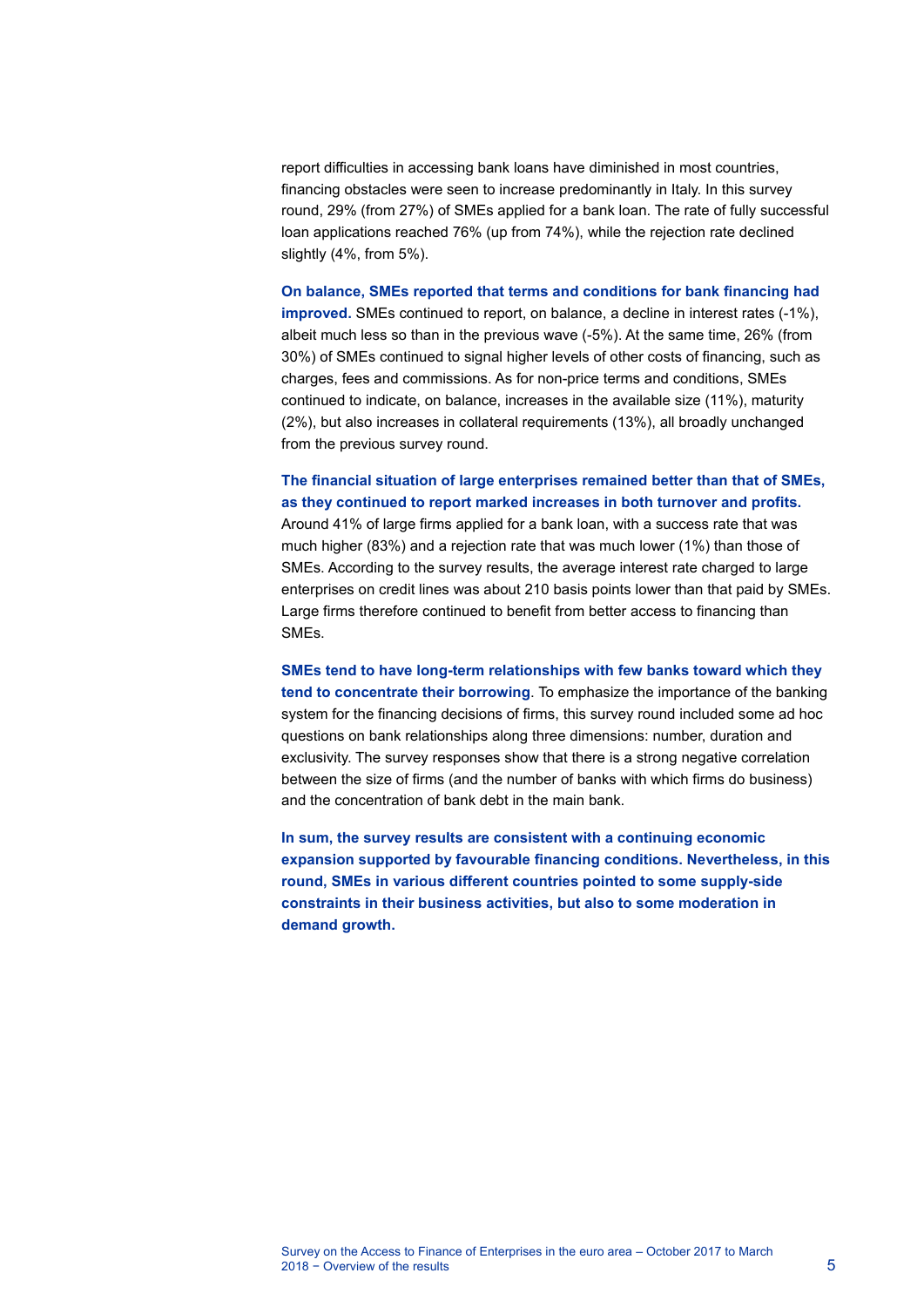# <span id="page-6-0"></span>2 The financial situation of SMEs in the euro area

# 2.1 Slow improvement in the financial situation of euro area SMEs

<span id="page-6-1"></span>**In the period between October 2017 and March 2018, the financial situation of euro area SMEs was consistent with a broad-based economic expansion which continued to be supported by favourable financing conditions, with some signals, however, of moderation** (see [Chart 1\)](#page-6-2).

### <span id="page-6-2"></span>**Chart 1**

 $\overline{a}$ 

Change in the income and debt situation of euro area enterprises



(over the preceding six months; net percentage of respondents)

Q2. Have the following company indicators decreased, remained unchanged or increased over the past six months?

Base: All enterprises. Figures refer to rounds three (March-September 2010) to eighteen (October 2017-March 2018) of the survey. Note: The net percentage is the difference between the percentage of enterprises reporting an increase for a given factor and that<br>reporting a decrease. From round eleven onwards (April-September 2014), the concept of "Net interest for your debt minus what you receive in interest for your assets)" was changed to "Interest expenses (what your company pays in interest for its debt)".

**The net percentage<sup>[4](#page-6-3)</sup> of euro area SMEs<sup>[5](#page-6-4)</sup> reporting an increase in turnover** declined (24%, from 27% during the previous survey period<sup>[6](#page-6-5)</sup>), signalling some **moderation in the economic expansion**. As in previous survey rounds, the net percentage of firms signalling a higher turnover increased with size. While on balance 12% (from 15%) of micro firms reported a higher turnover, the

<span id="page-6-3"></span>Net terms or net percentages are defined as the difference between the percentage of enterprises reporting that a given factor has increased and the percentage of those reporting that it has declined.

<span id="page-6-4"></span><sup>5</sup> Micro enterprises are enterprises with 1-9 employees, while small enterprises are those with 10-49 employees, medium-sized enterprises have 50-249 employees and large enterprises have more than 250 employees. SMEs comprise micro, small and medium-sized enterprises.

<span id="page-6-5"></span>The reference period for the previous survey round was April to September I2017.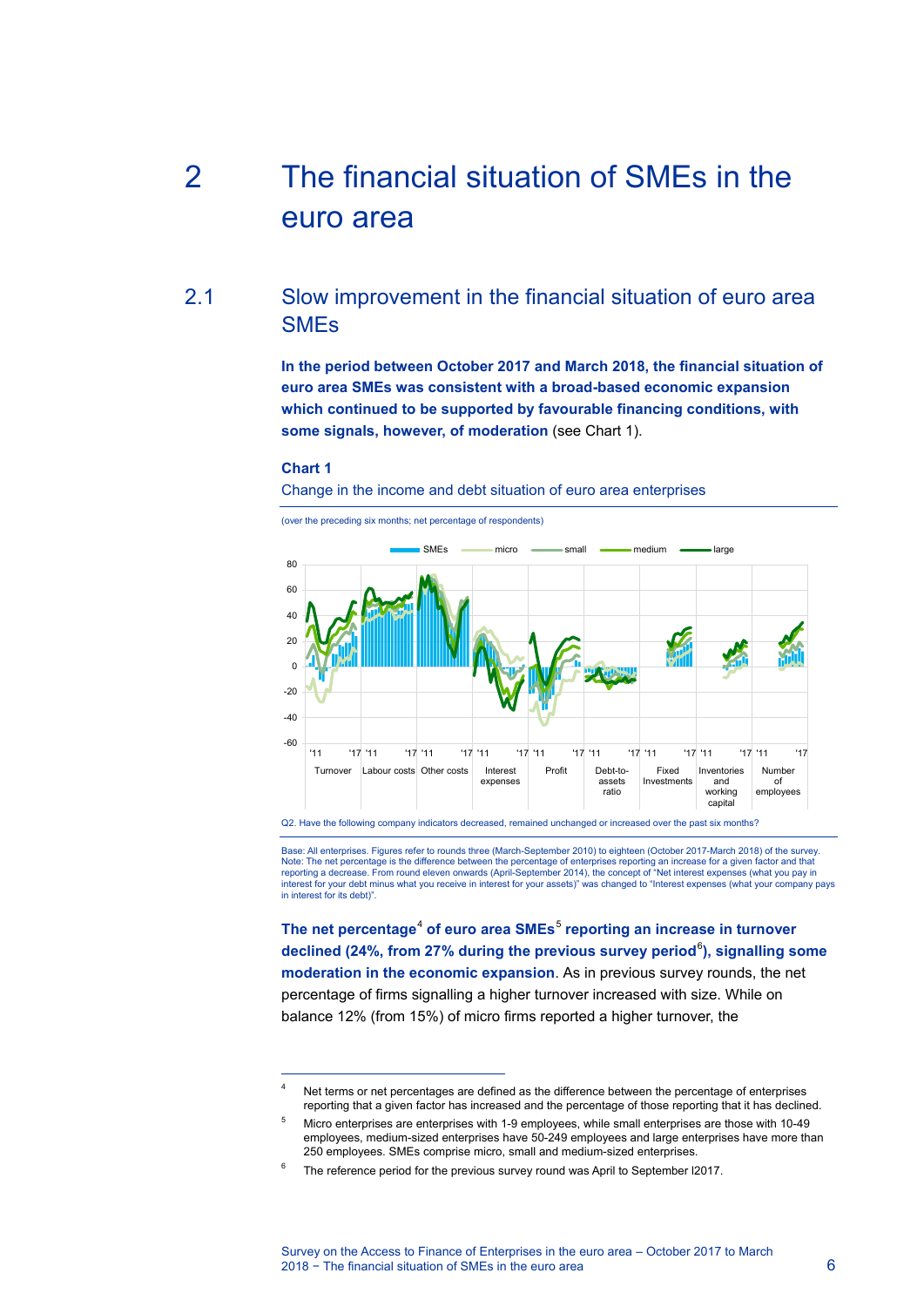corresponding share of large firms was 50% (from 51%), with small and mediumsized firms in between (29% and 41%, respectively, from 34% and 43%).

**Euro area enterprises continued to report, on balance, rising costs amid improvements in their debt situation and higher investment.** A large net percentage of euro area SMEs across all size categories continued to signal rising labour costs (50%, from 49%). On balance, micro firms (44%, from 42%) appeared less exposed to labour cost pressures than small (55%, unchanged), medium (57%, broadly unchanged), and large firms (59%, from 54%). As regards net increases in other costs, large firms (52%, from 48%) and SMEs (54%, from 48%) were affected broadly to the same extent.

**The moderation in turnover was also reflected in profits, as a net percentage of 4% of euro area SMEs reported increases in profits (from 5%).** While few micro firms continued to report declining profits (-4%, from -3%), improvements were reported by the other firm size classes, albeit with lower percentages than in the previous survey round. Notably, a smaller net percentage of small firms (8%, from 9%) and medium firms (14% from 16%) recorded increasing profits. Yet, profits continued to be strongly associated with company size, as 21% of large firms signalled an increase (from 22%).

**Euro area enterprises continued to deleverage, however less so than in the previous survey round.** In net terms, the percentage of SMEs indicating a decline in their debt-to-asset ratio declined (-7%, from -10%), with lower percentages among micro (-5% from -8%) and small firms (-9 from -13%). Among large enterprises, the net percentage signalling reductions in leverage increased slightly (-11%, from -10%).

**In this survey round, a small net percentage of SMEs reported an increase in interest expenses (2%, from -2%).** The average masks considerable heterogeneity with regard to firm size. While, on balance, 7% of micro enterprises reported an increase in interest expenses (from 5%), a sizeable percentage of large enterprises continued to indicate lower interest expenses (-11%, from -14%).

**The broad-based economic expansion was also reflected in investment and hiring decisions.** On balance, euro area SMEs continued to report rising fixed investments (19%, from 17%), inventories and working capital (7%, form 8%) and number of employees (12%, from 14%). These positive developments applied to firms of all size categories, whereas the net percentages of large firms are more than double those of SMEs along each of the three dimensions.

**The moderation in turnover developments was visible across some countries**. Among the large euro area countries, the net percentage of SMEs indicating a higher turnover was largest in Germany (34%, from 35%), followed by France (21% from 20%), Spain (20%, from 26%) and Italy (9%, from 17%, see [Chart 2\)](#page-8-0). Fewer SMEs reported a higher turnover, also in the other euro area countries, including Greece, where SMEs reported, on balance, an unchanged turnover since the last survey round (0%, from 5%, see [Chart 1a](#page-37-2) in Annex 1).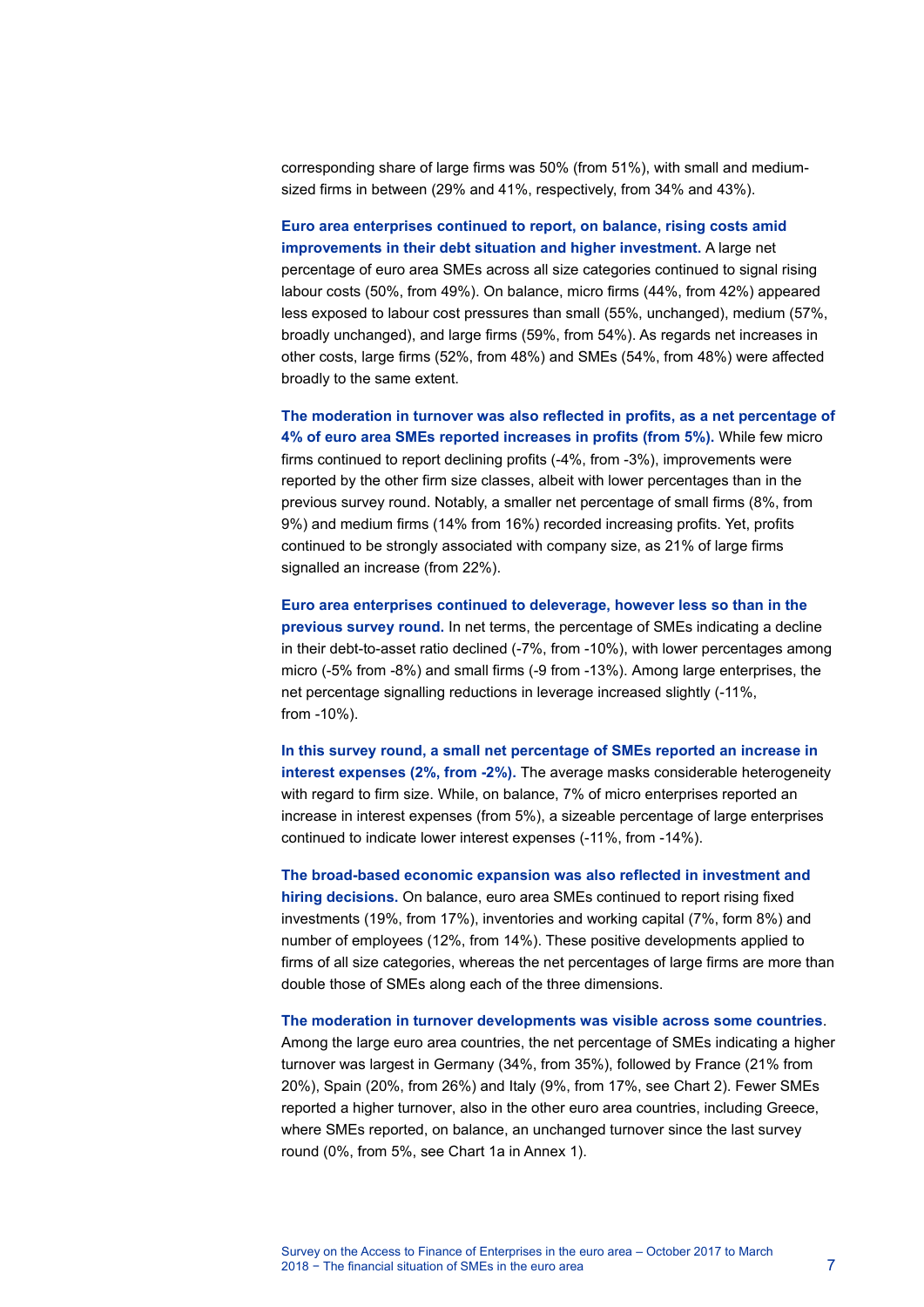### **As in previous rounds of the survey, profit dynamics vary greatly from country**

**to country**. Among the large euro area countries, a net percentage of SMEs in Germany (15%, unchanged) and Spain (4%, from 7%) reported increasing profits, while French (-1%, from -5%) and Italian SMEs (-14%, from -11%) signalled a decline. In all other euro area countries with the exception of Greece, fewer SMEs reported, on balance, positive profits (see [Chart 1a](#page-37-2) in Annex 1). In Greece a large percentage of SMEs signalled decreasing profits (-40%, from -31%).

**Across countries, euro area enterprises continued to deleverage but less so than in the previous survey round.** Among the large countries, on balance, -9% of SMEs in Germany (from -13%), -9 % in Spain (from -12%) -8% in France (from -6%) reported a reduction in the debt-to-asset ratio, while Italian SMEs reported an increase in leverage (1%, from -3%). Among other euro area economies, only Greek SMEs indicated an increase in the debt-to-asset ratio (3%, from -1%, see also [Chart](#page-37-3)  [2a](#page-37-3) in Annex 1).

## **In line with the moderation in the deleveraging process, most euro area SMEs indicated an increase in interest expenses, albeit country-specific**

**developments differed.** Among the large economies, the highest net percentages were recorded by Italian (13%, from 5%) and French SMEs (9%, from 6%), while German SMEs continued to report lower net interest expenditures (-10%, from - 13%). Among the other countries, only SMEs in the Netherlands (-7%, from -15%) and Austria (-5%, from -8%) reported lower net interest expenditures. On balance, almost one fifth of Irish SMEs signalled increase interest expenses (from 17%).

#### <span id="page-8-0"></span>**Chart 2**

### Change in the income and debt situation of euro area SMEs

(over the preceding six months; net percentage of respondents)



Q2. Have the following company indicators decreased, remained unchanged or increased over the past six months?

Base: All SMEs. Figures refer to rounds three (March-September 2010) to eighteen (October 2017-March 2018) of the survey. Note: See the note to Chart 1

## **The increase in labour and other costs (material, energy and interest expenses) was visible across all countries**. The net percentage of SMEs reporting an increase in labour costs was highest in Ireland (68%, from 53%) and lowest in Italy (41%, from 38%). For other costs, the corresponding net percentage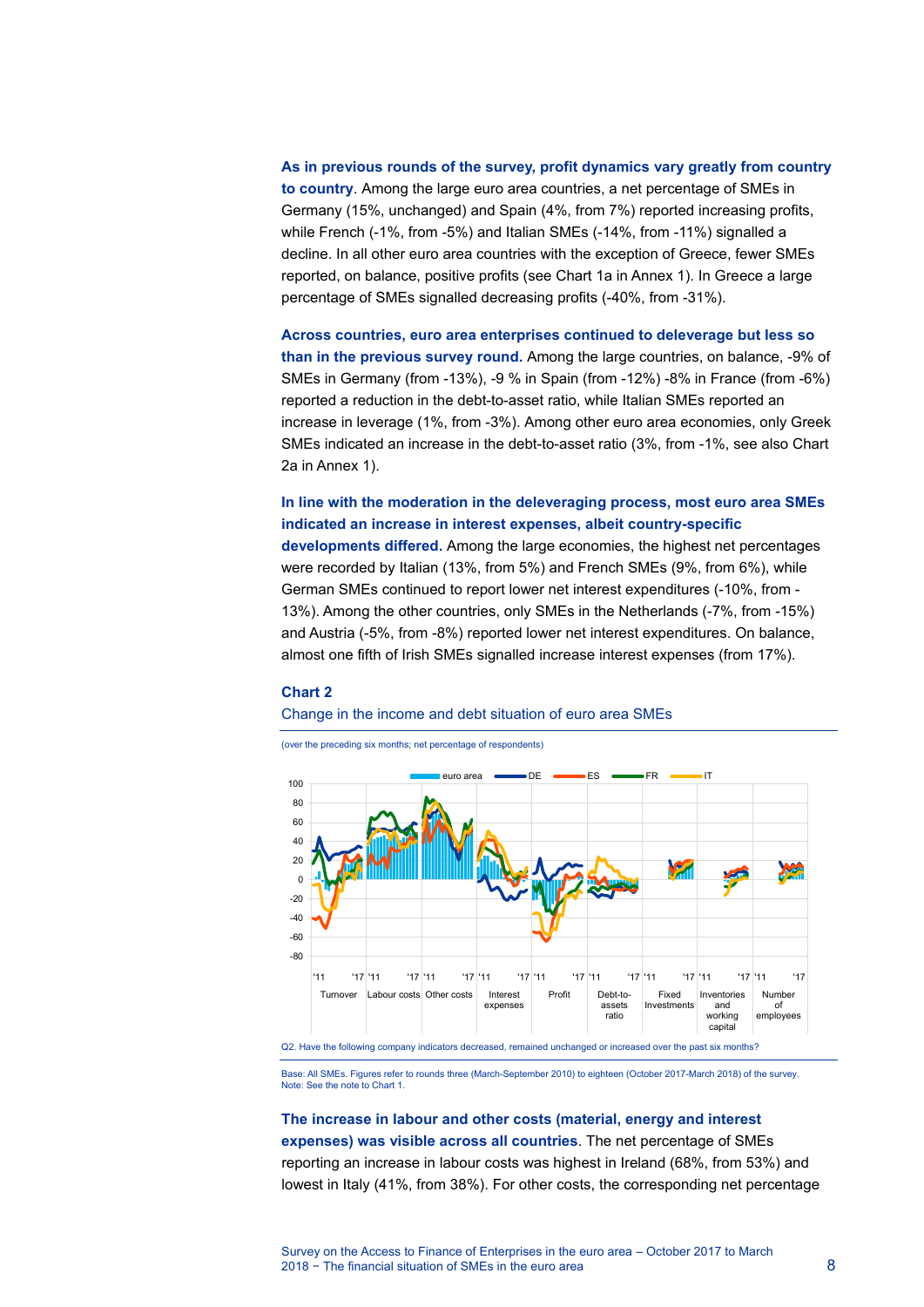was highest in Ireland (65%, from 48%) and lowest in the Netherlands (40%, from 35%).

**On balance, SMEs in all countries reported increasing fixed investment, while the increases were more moderate for inventories and working capital and for employment.** Among the large euro area countries, one-fifth of SMEs reported, in net terms, an increase in fixed investment in Germany, Spain and Italy (20%, unchanged) with the lowest being in France (17%, from 13%). Among the other euro area countries, the net percentage of SMEs indicating rising fixed investment was highest in Portugal (29%). In net terms, inventories and working capital increased at a slower pace in most countries. Among the large euro area countries, only French SMEs reported and increase with respect to the previous survey round (5%, from 3%). Only Greek SMEs continued to signal declining inventories and working capital (-12%, from -9%).

With regard to employment in the large euro area countries, the decline in the net percentage of SMEs signalling an increase in the number of employees was largest in Germany (13%, from 18%) and lowest in Italy (8%, from 9%). Among the other euro area countries, the net percentage of SMEs reporting higher employment is highest in Ireland and the Netherlands (23%, both).

### <span id="page-9-0"></span>**Box 1**

Distressed and profitable firms: two new indicators on the financial position of enterprises

In this survey round, the financial situation of euro area SMEs continued to improve according to the various dimensions that are considered in the survey.

In this box, two new encompassing indicators are introduced that combine these dimensions with the aim of distinguishing two main groups of firms: the so-called distressed and the profitable firms.

According to Bendel et al.  $(2017)^7$  $(2017)^7$  $(2017)^7$ , distressed firms are defined as those firms that report, simultaneously, lower turnover, decreasing profits, higher interest expenses and higher or unchanged debt-to-total assets. These are firms that exhibit difficulties in running their business, in servicing their debt and which may face more difficulties in accessing financing.

On the other side of the spectrum, a second new indicator includes firms that report, simultaneously, higher turnover and profits, lower interest expenses and lower debt-to-total assets. These firms are more likely to be resilient to financial shocks and tend to invest and hire more often than other firms.

<span id="page-9-1"></span>[Chart A](#page-10-0) shows the developments in the distressed and profitable firms over time and by two size classes: SMEs and large firms. Some stylised facts are revealed. First of all, the improved financial and business conditions determine a strong decline in the percentage of firms that are vulnerable, in particular among SMEs. Second, smaller firms remain more vulnerable than large companies, however, the gap has declined over time. Third, the percentage of profitable firms has remained

 $\overline{a}$ 

 $<sup>7</sup>$  D. Bendel, M. Demary and M. Voigtlander (2017), "Business financing in Europe: How will higher interest</sup> rates affect companies' financial situation?", *IW Report,* 28/2017.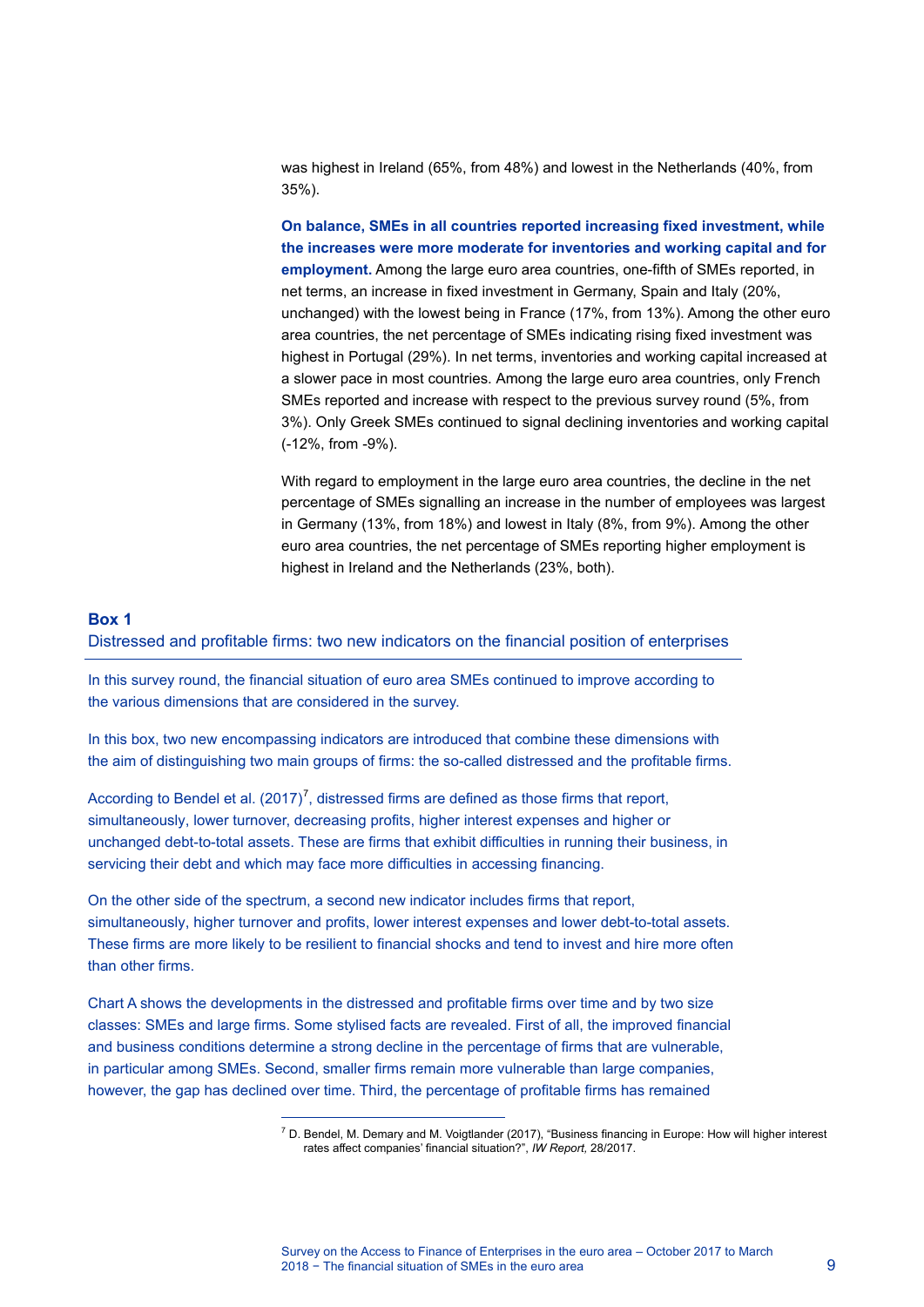almost unchanged among SMEs, while the picture is more variable for large companies. Notably, since the second half of 2013, there are more large companies in a sound financial condition than those that are distressed.

### <span id="page-10-0"></span>**Chart A**

Distressed and profitable firms



Base: All enterprises. Figures refer to rounds three (March-September 2010) to eighteen (October 2017-March 2018) of the survey.

Focusing on SMEs, these two indicators shed some light on differences across countries. [Chart B](#page-11-1) shows the two groups of firms in the large four euro area countries. The percentage of distressed companies was relatively high in Spain and Italy, the two countries affected most by the sovereign debt crisis. Following the introduction of the non-standard monetary policy measures since late 2011 and in 2014, which have been central in creating favourable financing conditions and in supporting euro area growth, the number of distressed firms has rapidly decreased in both countries. In Spain, for instance, the indicator shows that at the peak in the first half of 2012, 26% of SMEs were in a vulnerable position, while in this survey round the percentage declined significantly, reaching 3.5%. Similarly, in Italy the peak of distressed firms was reached in the second part of 2012, reaching 26%, and the percentage is now down at around 7%. More interestingly, the increased pace of economic growth and accommodative monetary policy is also reflected in higher percentages of profitable firms, notably in Spain. By contrast, in Germany, the percentage of vulnerable SMEs has remained stable since 2009 (at less than 3%), as is the case for profitable firms, which on average represent 5% of total German SMEs. For the trend in other euro area countries, see [Chart 3a](#page-38-0) in Annex 1.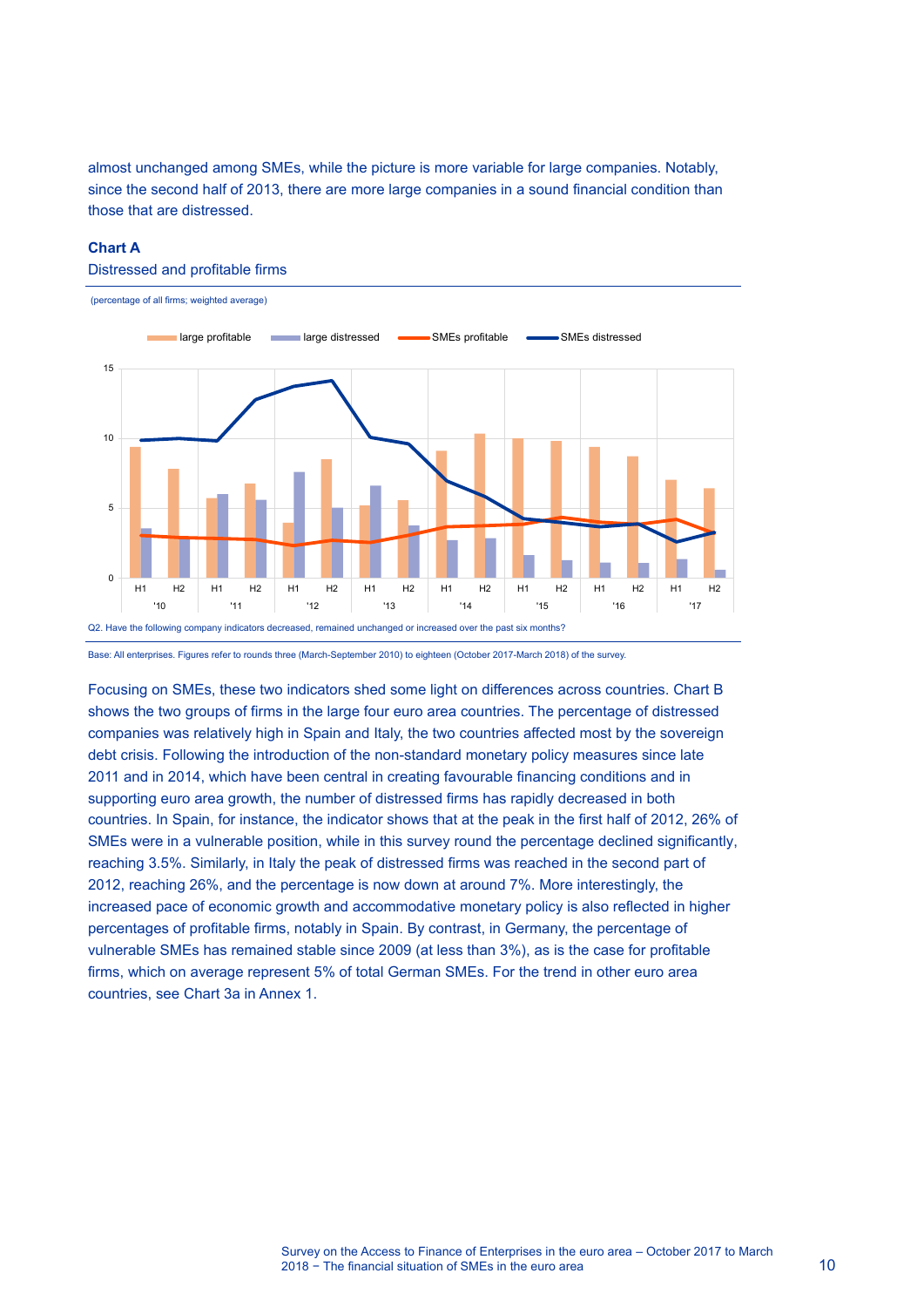### <span id="page-11-1"></span>**Chart B**



Distressed and profitable firms among selected euro area countries

(percentage of all firms; weighted average)

Base: All SMEs. Figures refer to rounds three (March-September 2010) to eighteen (October 2017-March 2018) of the survey.

To sum up, these two new indicators enable a concise assessment of the overall financial conditions of the most and least vulnerable euro area firms across firm size and countries.

# <span id="page-11-0"></span>2.2 SMEs continued to rank access to financing as their least important concern

**For the first time since 2009, "availability of skilled labour" has become the dominant concern for euro area SMEs, together with the difficulty of finding customers, while access to financing was considered the least important obstacle.** In this survey round, 24% of euro area SMEs cited "Availability of skilled labour" as the main problem for euro area SMEs (compared to 23% in the previous survey wave), together with the difficulty of finding customers (23%, down from 24%) (see [Chart 3\)](#page-12-0).

For small and medium-sized firms, the percentage of companies citing "Availability of skilled labour" as their dominant concern (27% and 30%, respectively) was higher than the percentage of those concerned mainly with "Finding customers" (23% and 24%). For micro firms, a smaller percentage of companies is concerned with finding skilled staff (20%), perhaps because micro firms exhibit lower demand, while large firms signalled that the lack of skilled staff had become a pressing problem in their business activity (27%, from 23%). Access to financing, on the other hand, was considered the least important obstacle for euro area SMEs (8%, unchanged), after cost of production (12%, unchanged), competition (12%, down from 13%) and regulation (13%, up from 12%).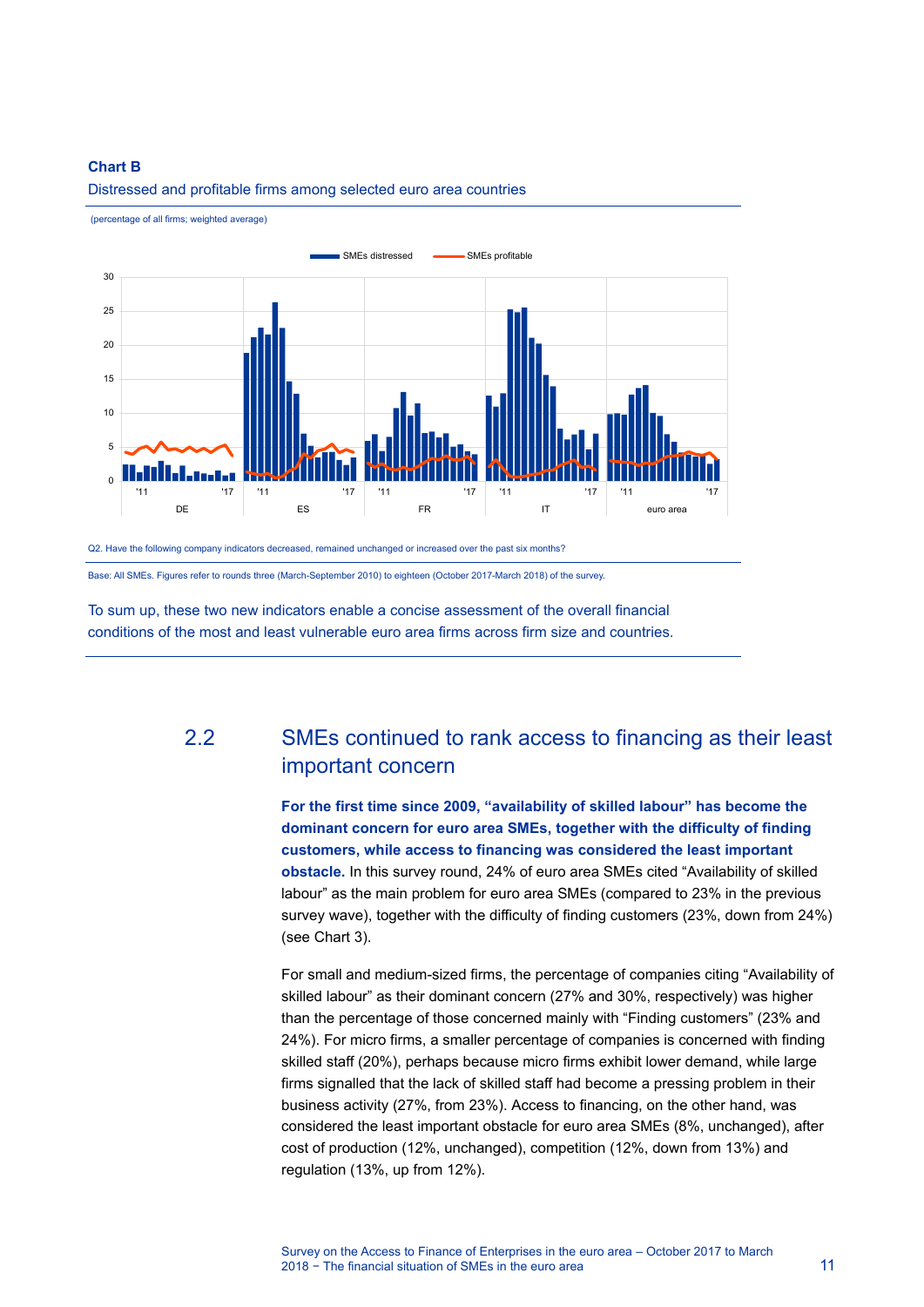**Concern with access to financing is decreasing with firm size.** While for 9% of micro firms access to financing was the dominant problem, this applied to only 4% of large companies. A slightly higher percentage of medium-sized companies (7%, from 5%) considered it an obstacle.

### <span id="page-12-0"></span>**Chart 3**

### The most important problems faced by euro area enterprises



Q0. How important have the following problems been for your enterprise in the past six months?

Base: All enterprises. Figures refer to rounds three (March-September 2010) to eighteen (October 2017-March 2018) of the survey. Note: The formulation of the question has changed over the survey rounds. Initially, respondents were asked to select one of the categories as the most pressing problem. From round eight, respondents were asked to indicate how pressing a specific problem was on a scale from 1 (not pressing) to 10 (extremely pressing). In round seven, the formulation of the question followed the initial phrasing for half of the sample and the new phrasing for the other half. Additionally, if two or more items had the highest score in question Q0B on the "pressingness" of the problems, a follow-up question (Q0C) was asked to resolve this, i.e. which of the problems was more pressing, even if only by a small margin. This follow-up question was removed from the questionnaire in round eleven. The past results<br>from round seven onwards were recalculated, disregarding the replies to question Q0C. I replaced by the word "important".

The euro area aggregate masks considerable cross-country differences (see [Chart 4](#page-13-0) and [Chart 4a](#page-38-1) in Annex 1). German (34%) and French SMEs (22%) most frequently cited the availability of skilled staff as their dominant concern, ahead of finding customers (29% and 17%, respectively). Spanish (25%) and Italian (22%) SMEs most often reported finding customers as their main problem.

SMEs in Greece continued to be disproportionately affected by the lack of access to financing, with 21% mentioning it as their most important problem. At 10%, Italy represented the second largest percentage of SMEs to report access to financing as their dominant concern.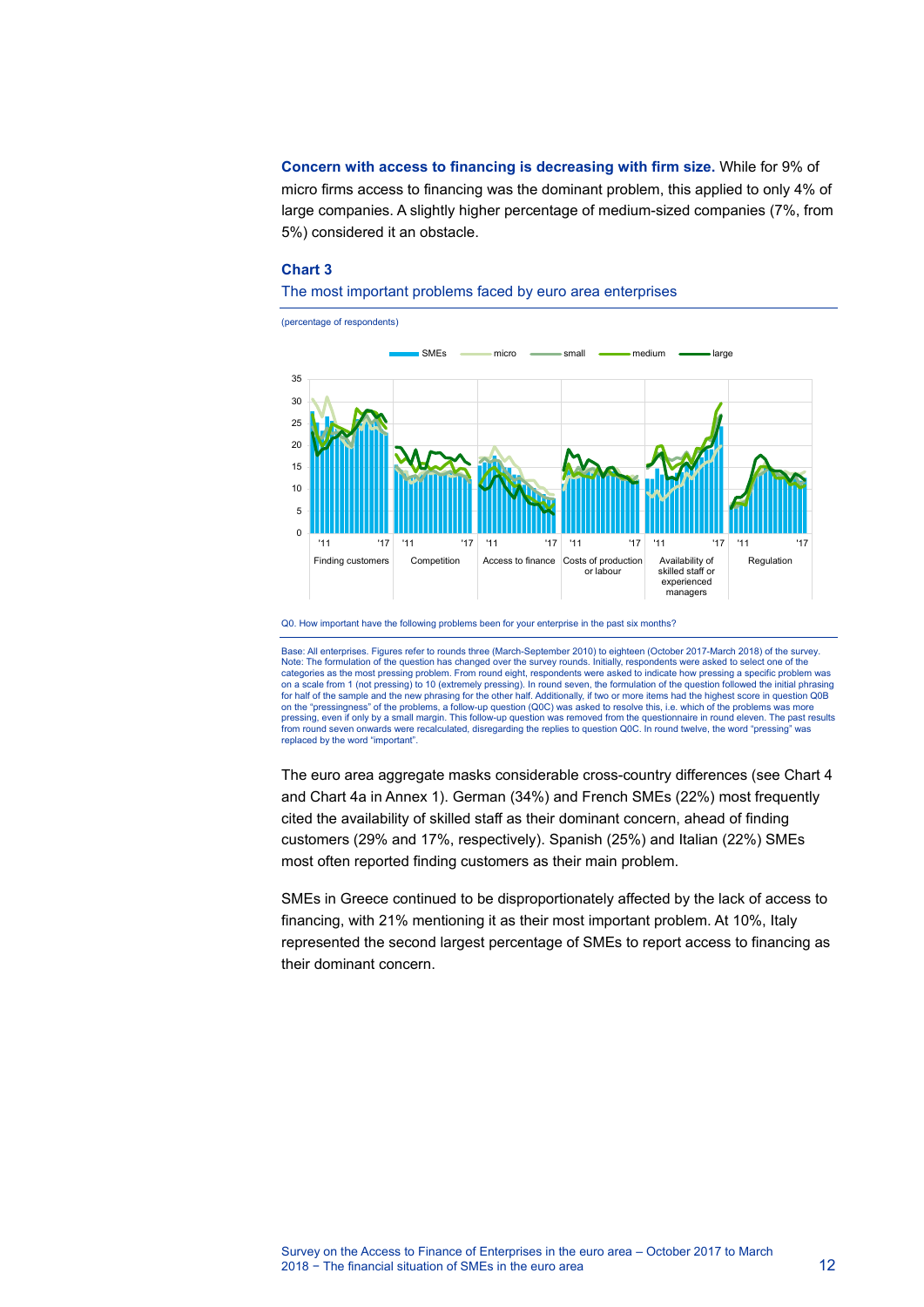

### <span id="page-13-0"></span>The most important problems faced by euro area SMEs

Base: All SMEs. Figures refer to rounds three (March-September 2010) to eighteen (October 2017-March 2018) of the survey. Note: See the note t[o Chart 3.](#page-12-0)

A similar picture emerges when looking at the responses to whether "Access to finance" was a problem in their current situation on a scale of 1-10. SMEs in Greece continued to perceive it as a very important issue (rating it at 6.2; see [Chart 5\)](#page-13-1). An average score of 5 was reported by SMEs in Italy, Ireland and Portugal. The remainder of the countries reported a score close to or below the euro area average of 4.5, while SMEs in Finland continued to report the lowest average score (3).

### <span id="page-13-1"></span>**Chart 5**

Importance of access to financing as perceived by SMEs across euro area countries



(percentages and weighted averages)

Q0b. How important have the following problems been for your enterprise in the past six months?

Base: All SMEs. Figures refer to rounds eleven (April-September 2014) to eighteen (October 2017-March 2018) of the survey. Note: Firms were asked to indicate how important a specific problem was on a scale from 1 (not at all important) to 10 (extremely important).<br>In the chart, the scale is divided into three categories: low (1-3); medium (4-6); and score is an average of the responses using the weighted number of respondents as a weight.

Q0. How important have the following problems been for your enterprise in the past six months?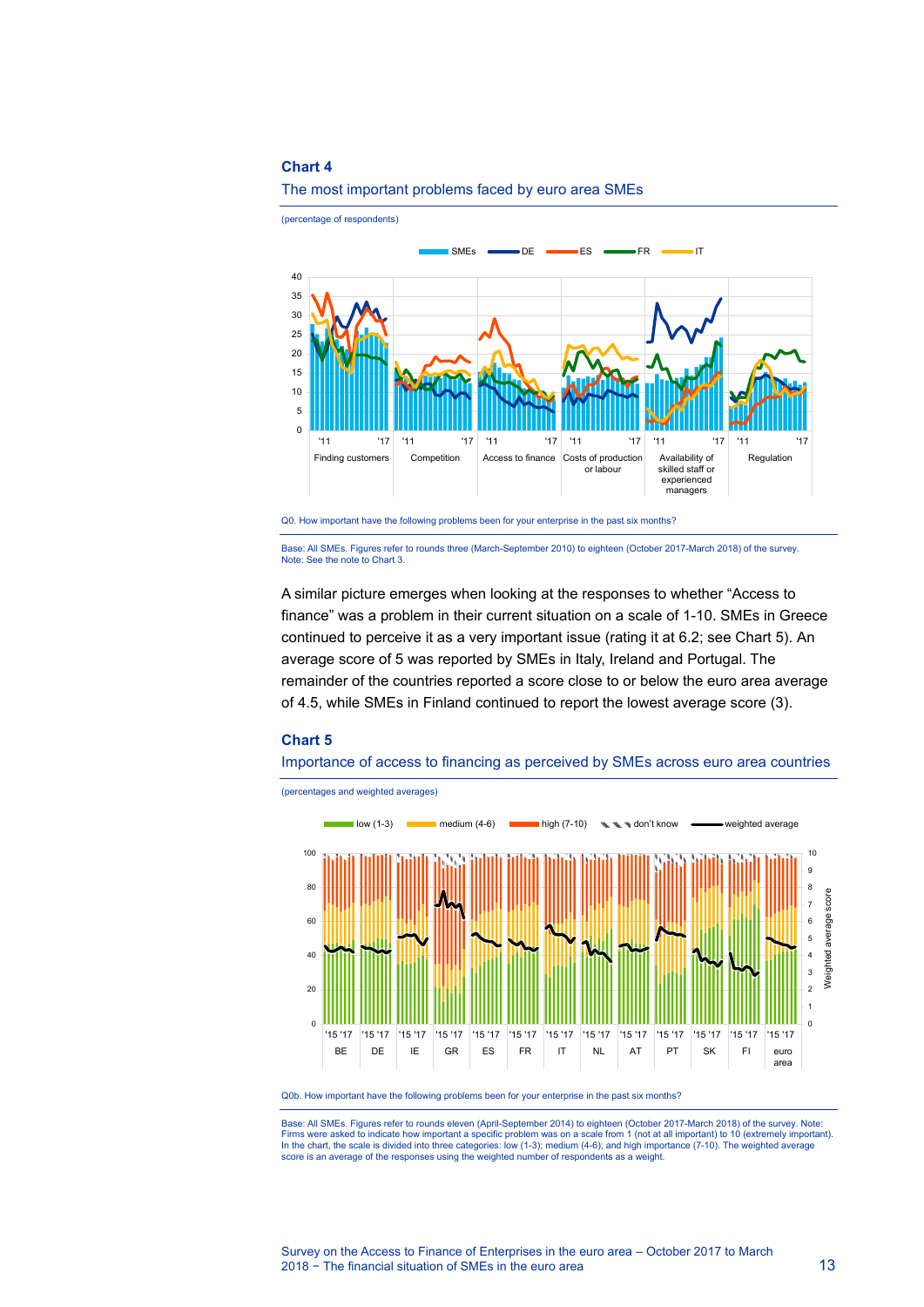# <span id="page-14-0"></span>3 External sources of financing and needs of SMEs in the euro area

# 3.1 Banks remained the most relevant source of financing

<span id="page-14-1"></span>**Bank-related products remained the most relevant source of financing for SMEs compared with market-based instruments and other sources of** 

**financing**. From October 2017 to March 2018, just over half of euro area SMEs considered bank loans and credit lines to be relevant financial instruments for their businesses (53% and 52%, respectively) (see [Chart 6\)](#page-14-2).<sup>[8](#page-14-3)</sup> Leasing or hire-purchase was relevant for 46%, and 34% of SMEs signalled that grants and subsidised loans were a potential source of financing. Such loans involve support from public sources in the form of guarantees or other interventions. About 31% of SMEs considered trade credit an important financial instrument, followed by 25% which turn instead to their internal funds to finance their business activities. Finally, 18% of SMEs signalled other loans, for example from family, friends or related companies as a relevant source of financing. On the other hand, market-based instruments, such as equity (11%) and debt securities (3%), but also factoring (9%), were much less frequently considered to be a potential source of financing.

### <span id="page-14-2"></span>**Chart 6**

<span id="page-14-3"></span> $\overline{a}$ 

#### Relevance of financing sources for euro area SMEs

(over the preceding six months; percentage of respondents)



Q4. Are the following sources of financing relevant to your enterprise, that is to say, have you used them in the past or considered using them in the future? If "yes", have you obtained new financing of this type in the past six months?

Base: All SMEs. Figures refer to round eighteen (October 2017-March 2018) of the survey.

The use of all financing instruments increased with firm size. Compared with SMEs, a greater percentage of large firms reported having used a given financing

The formulation of the question allows the relevance of a specific financial instrument to be disentangled from its usage. See th[e SAFE questionnaire.](http://www.ecb.europa.eu/stats/pdf/surveys/sme/SAFE_Questionnaire_2017H1.pdf)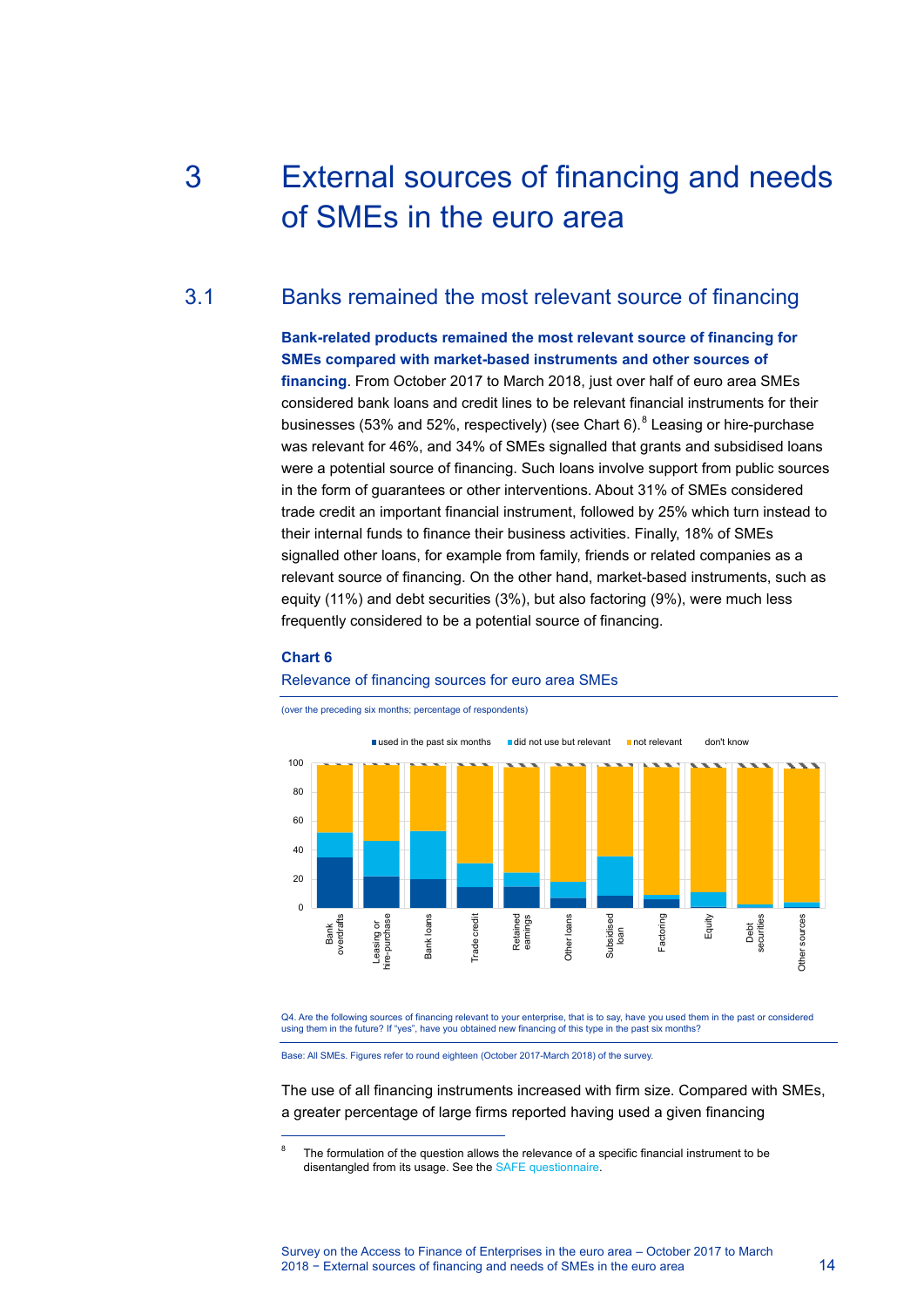instrument of some kind (see [Chart 7\)](#page-15-0). Short-term bank financing (credit line/bank overdraft/credit card) remained the most popular instrument by some margin, followed by leasing and bank loans. Equity and debt securities, on the other hand, were among the least frequently used sources of financing. This pattern applied to both SMEs and large firms.

Use of internal and external financing by euro area enterprises across firm size

### <span id="page-15-0"></span>**Chart 7**



Q4. Are the following sources of financing relevant to your enterprise, that is to say, have you used them in the past or considered<br>using them in the future? If "yes", have you obtained new financing of this type in the p

Base: All enterprises for which the respective instrument is relevant. Figures refer to round eighteen (October 2017-March 2018) of the survey.

**SMEs tend to have long-term relationships with few banks toward which they tend to concentrate their borrowing. To emphasize the importance of the banking system for the financing decisions of firms, this survey round included some ad hoc questions on bank relationships along three dimensions: number, duration and exclusivity.** First, enterprises were asked to indicate how many banks they had an active relationship with. Unsurprisingly, the number of banks diminishes with firm size (see [Chart 8\)](#page-16-0). SMEs have, on average, a relationship with less than 3 banks, with 29% signalling that they had a relationship with only one bank. For micro firms, this percentage rises to 43%. By contrast, for large companies, the average number of banks is six and only 7% of them said they had a one-bank relationship.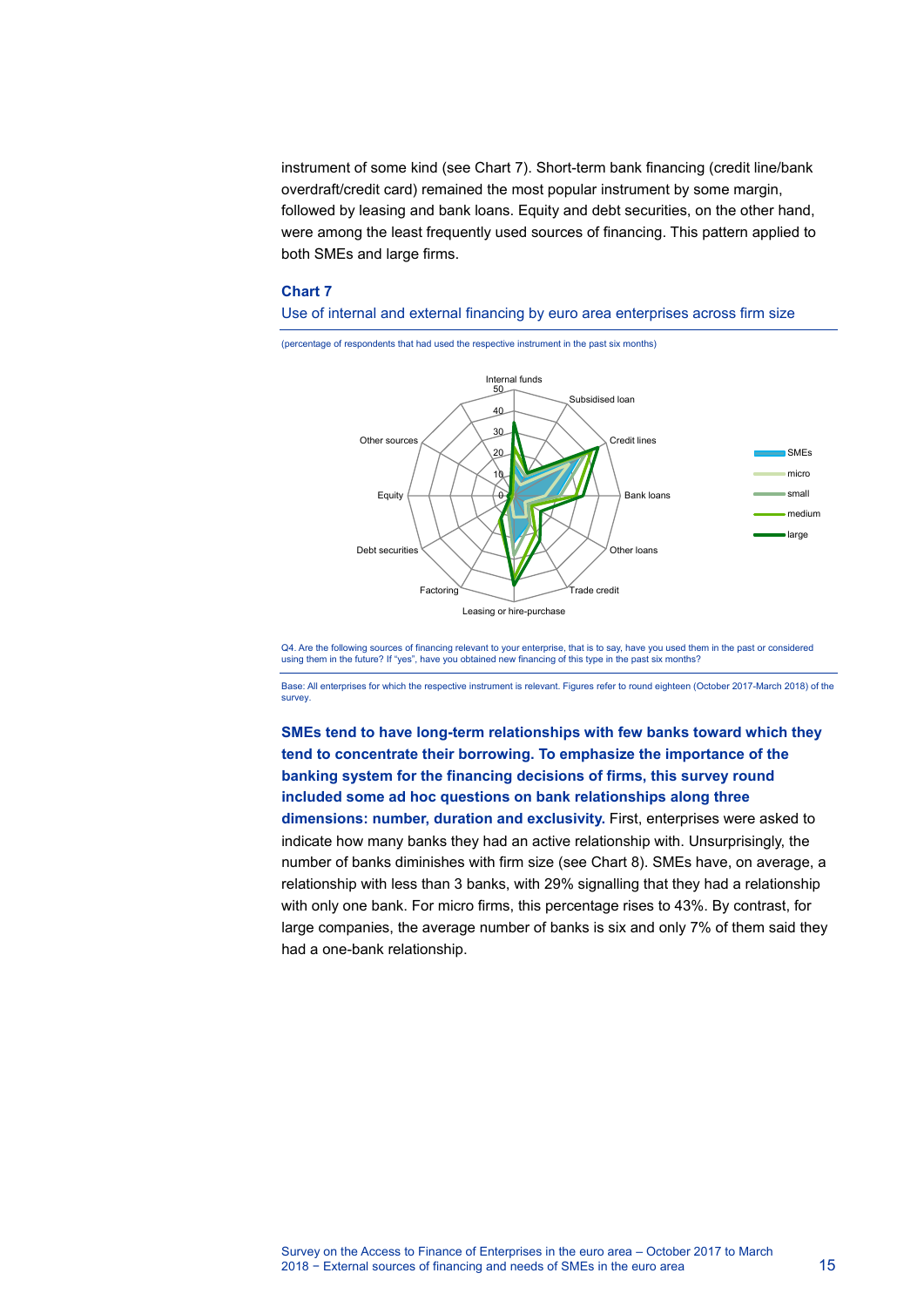$\overline{a}$ 



<span id="page-16-0"></span>Number of bank relationships by size class

(percentage of respondents)

QA1. Indicate the number of banks with which your enterprise has an active relationship.

Base: All enterprises for which at least one of the following instruments is relevant: bank loan, grant or subsidised bank loan, credit line, bank overdraft or credit card overdraft. Figures refer to round eighteen (October 2017-March 2018) of the survey.

A second dimension which is important in the bank-firm relationship is for how long a firm has worked with its main bank. In the survey, the main bank is defined as the bank with which the enterprise holds most bank debt. The longer the relationship, the easier it is for the lender to acquire confidential information on the borrowers, which is otherwise not publicly available. For firms, this should imply an easier access to financing. It turns out that, as in previous studies<sup>[9](#page-16-1)</sup>, enterprises tend to remain with a single bank for many years, almost irrespective of their size (see [Chart 9\)](#page-17-0).

<span id="page-16-1"></span><sup>9</sup> See for instance S. Ongena and D.C. Smith (2001), "The duration of bank relationships", *Journal of Financial Economics*, Vol 61, 2001, pp. 449-75; and R. Guida and V. Sabato ( 2017), "Relationship Lending and Firms' leverage: empirical evidence in Europe", *European Financial Management*, Vol 23, pp. 807-835.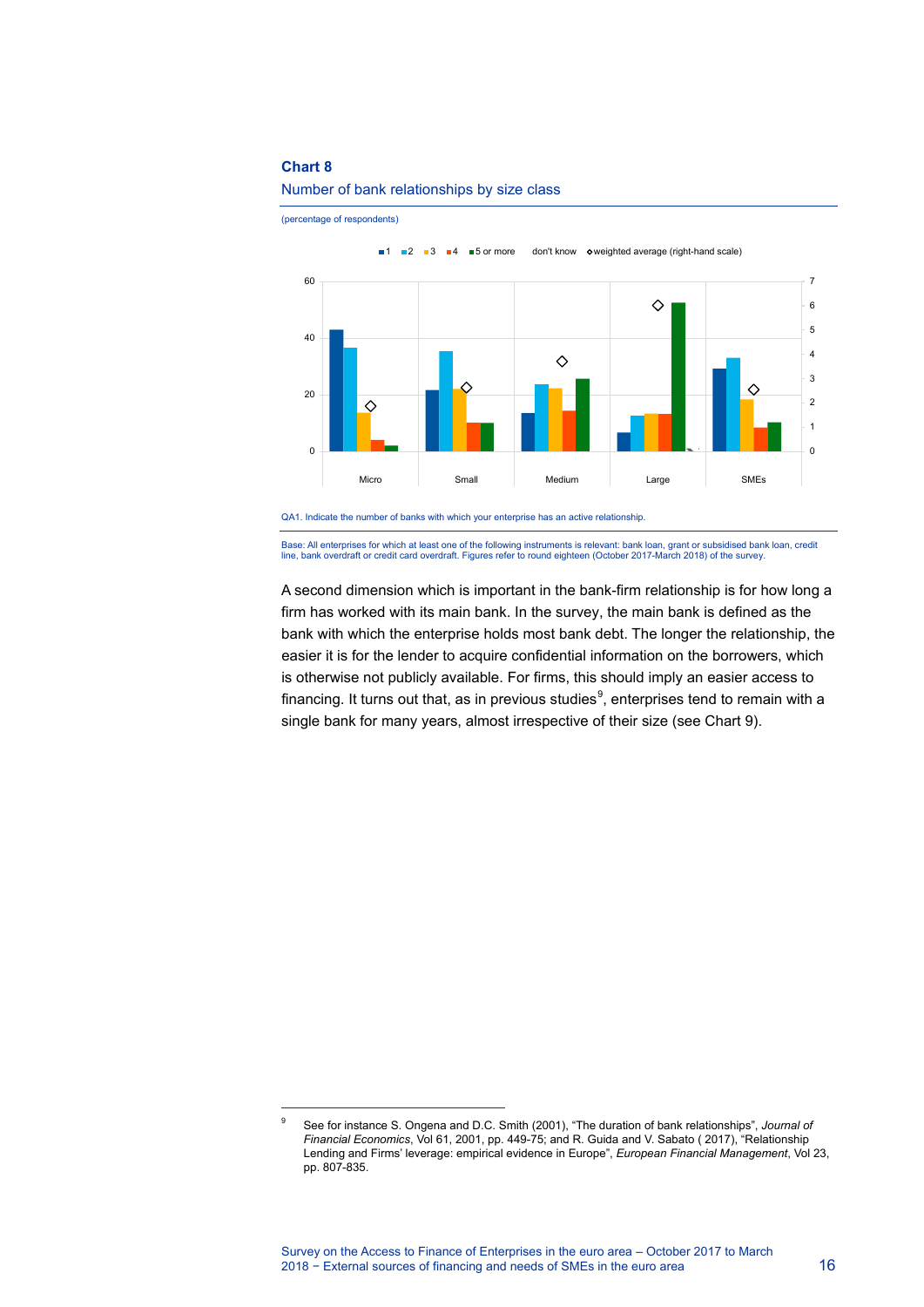

<span id="page-17-0"></span>Duration of relationship with main bank

(percentage of respondents)



Base: All enterprises that have at least one active bank and for which at least one of the following instruments is relevant: bank loan,<br>grant or subsidised bank loan, credit line, bank overdraft or credit card overdraft.

A third dimension is the exclusivity of the relationship between borrowers and lenders. To cover this dimension, firms were asked to report the percentage of their total bank debt held at their main bank. The survey responses show that there is a strong negative correlation between the size of firms (and the number of banks with which firms work) and the concentration of bank debt in the main bank. For instance, while there are 36% of micro firms and 32% of SMEs with more than 75% of their bank debt held by the main bank, the percentage decreases to 16% for large enterprises.

**Across euro area countries, SMEs hold different amounts of bank debt in their main bank, thus reflecting the different national banking structures**. In [Chart](#page-18-1)  [10,](#page-18-1) SMEs with at least one bank relationship are considered. In the Netherlands and Ireland, where SMEs reported, on average, to have an active relationship with the lowest number of banks (around 1.5), around 60% of these concentrate more than 75% of their bank debt in the main bank. By contrast, firms tend to distribute their debt across banks and, as a consequence, reduce the amount held by the main bank where multiple bank relationships are more common. This is the case for SMEs in Spain and Italy where firms reported to do business, on average, with more than three banks.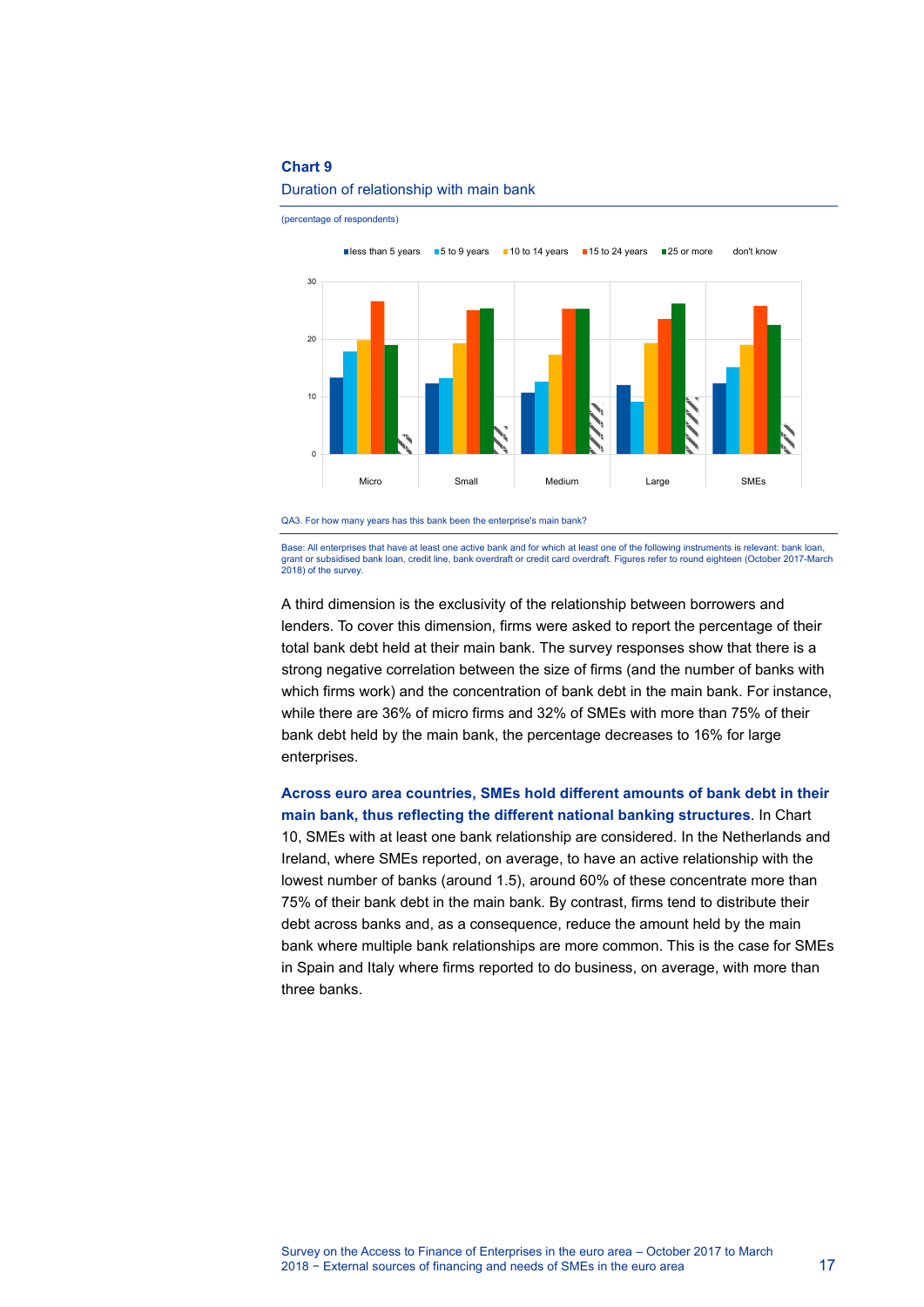$\overline{a}$ 



### <span id="page-18-1"></span>Debt held at main bank and average number of banks – SMEs across euro area countries

<span id="page-18-0"></span>Base: SMEs for which at least one of the following instruments is relevant: bank loan, grant or subsidised bank loan, credit line, bank overdraft or credit card overdraft. Figures refer to round eighteen (October 2017-March 2018) of the survey.

# 3.2 Demand for external financing increased

**SMEs increased their demand for all external financing instruments during the period under review** (see [Chart 11\)](#page-19-0). SME demand for bank loans<sup>[10](#page-18-2)</sup> increased to 3% (from 0%), while on balance 7% of SMEs indicated a higher demand for credit lines (from 4%). A greater net percentage of SMEs reported higher demand for non-bank financing, with 11% of SMEs reporting a higher need for trade credit (from 9%), and 12% indicating an increase in their need for leasing or hire-purchase (from 11%). Around 7% of SMEs reported a higher demand for other loans (from 4%).

**Large firms more frequently reported an increased demand for external financing than SMEs.** In net terms, 8% of large firms reported an increasing demand for bank loans (from 5%), while 8% indicated a higher demand for credit lines (unchanged). On balance, demand for trade credit (11%, from 12%), other loans (3%, unchanged) also continued to expand. A greater net percentage of large firms reported a higher demand for leasing (19%, from 15%) in comparison to the previous survey round

<span id="page-18-2"></span> $10$  See the note t[o Chart 1](#page-16-0)1. Only survey respondents who report that a particular financing instrument is relevant for their enterprise are asked about their need for this source of financing.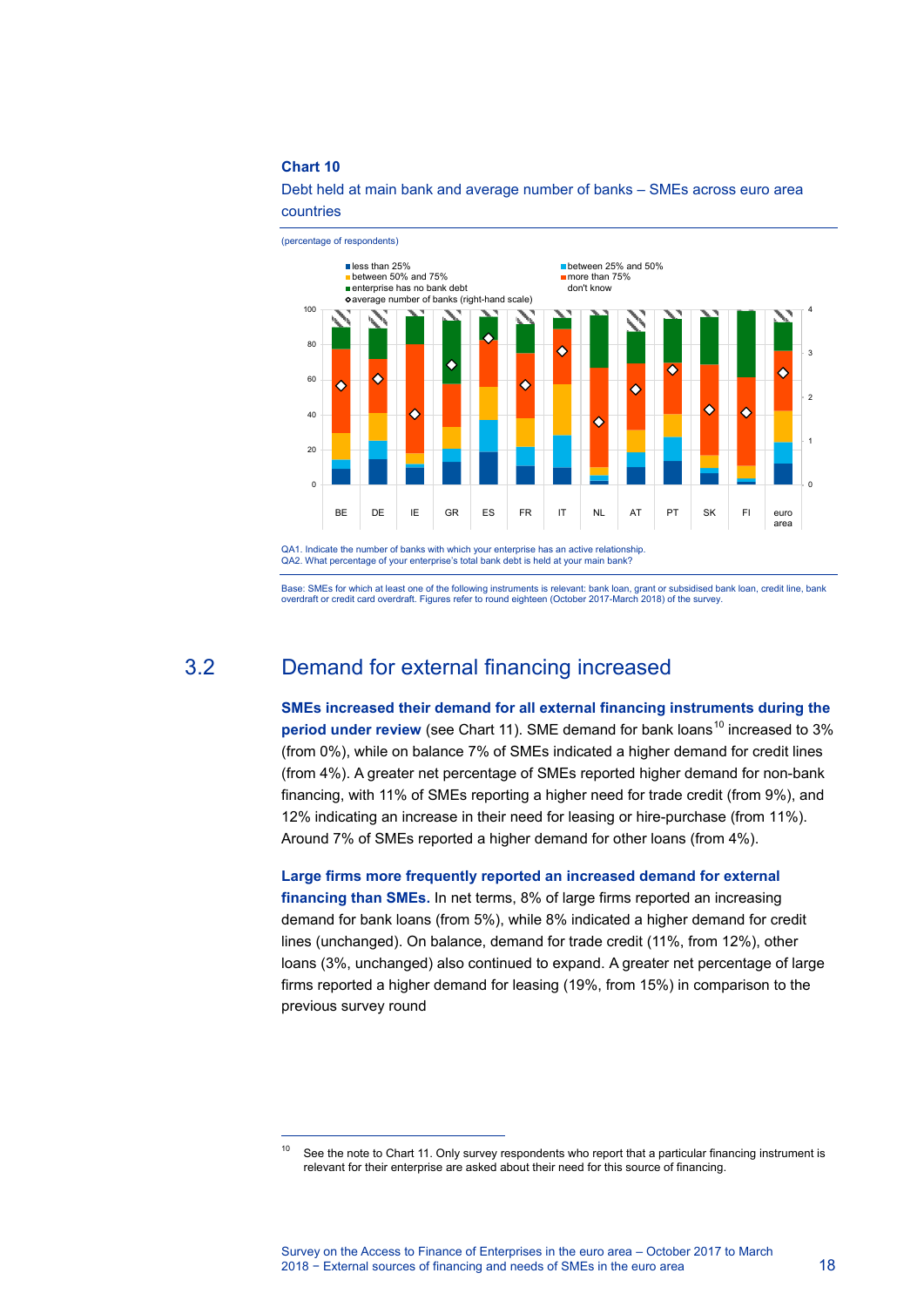<span id="page-19-0"></span>Change in external financing needs of euro area enterprises

(over the preceding six months; net percentage of respondents)



Q5. For each of the following types of external financing, please indicate if your needs increased, remained unchanged or decreased over the past six months.

Base: Enterprises for which the respective instrument is relevant. Figures refer to rounds eleven (April-September 2014) to eighteen (October 2017-March 2018) of the survey.

Note: See the note t[o Chart 1.](#page-6-2) The categories "Other loans" and "Leasing or hire-purchase" were introduced in round twelve (October 2014-March 2015). A financing instrument is "relevant" if the enterprise used the instrument in the past six months or did not use it but<br>has experience of it (for rounds one to ten). From round eleven onwards, the respond relevant, i.e. whether the enterprise had used it in the past or considered using it in the future. Given that the current concept of a "relevant" financing instrument differs from that used in the past, this might have an impact on the comparability over time for the following questions. Caution should therefore be exercised when comparing the recent results with those of the previous rounds.

### **Demand for bank financing differed across the large euro area countries, while it was more homogenous for credit lines and non-bank financial products.**

Needs for bank loans strongly increased in Italy (12%, from 4%) and, to a lesser extent, in France (10%, from 9%). They continued to decline, but at a slower pace, in Spain (-3%, from -2%) and Germany (-4%, from -9%; see [Chart 12\)](#page-20-1). Also the demand for credit lines increased in all four countries, particularly in Italy (13%, from 5%). Similarly, SMEs from large countries reported, on balance, higher needs for trade credit and leasing and hire purchases.

## **In the other euro area countries, demand for external financing was strongest**

**in Greece.** In Greece, on balance, 23% of SMEs indicated a higher demand for bank loans (from 19%), and 28% signalled a higher demand for credit lines (from 23%; see [Chart 5a](#page-39-0) in Annex 1).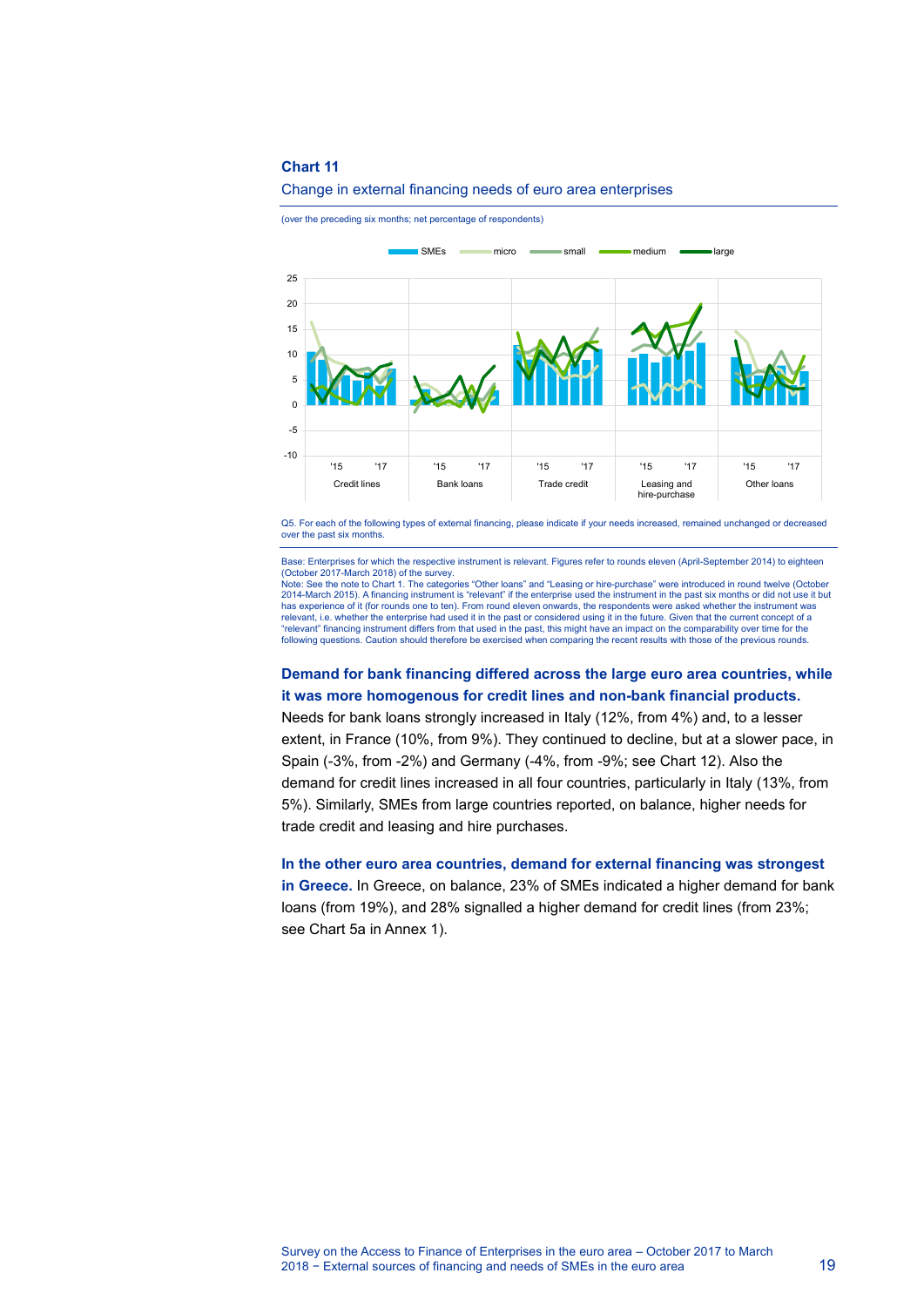<span id="page-20-1"></span>

(over the preceding six months; net percentage of respondents)



Q5. For each of the following types of external financing, please indicate if your needs increased, remained unchanged or decreased over the past six months.

<span id="page-20-0"></span>Base: SMEs for which the respective instrument is relevant. Figures refer to rounds eleven (April-September 2014) to eighteen (October 2017-March 2018) of the survey. Note: See the notes t[o Charts 1](#page-6-2) an[d 11.](#page-16-0)

3.3 SMEs continued to use financing mostly for fixed investments, inventory and working capital

> **Financing from external and internal sources was mainly used for fixed investment, followed by inventories and working capital. Moreover, a higher percentage of euro area SMEs used financing to hire and train new employees and to develop and launch new products than in the previous survey round.** Around 44% of SMEs (from 40%) reported using financing for fixed investment, while 35% (from 33%) mentioned inventory and working capital (see [Chart 13\)](#page-21-0).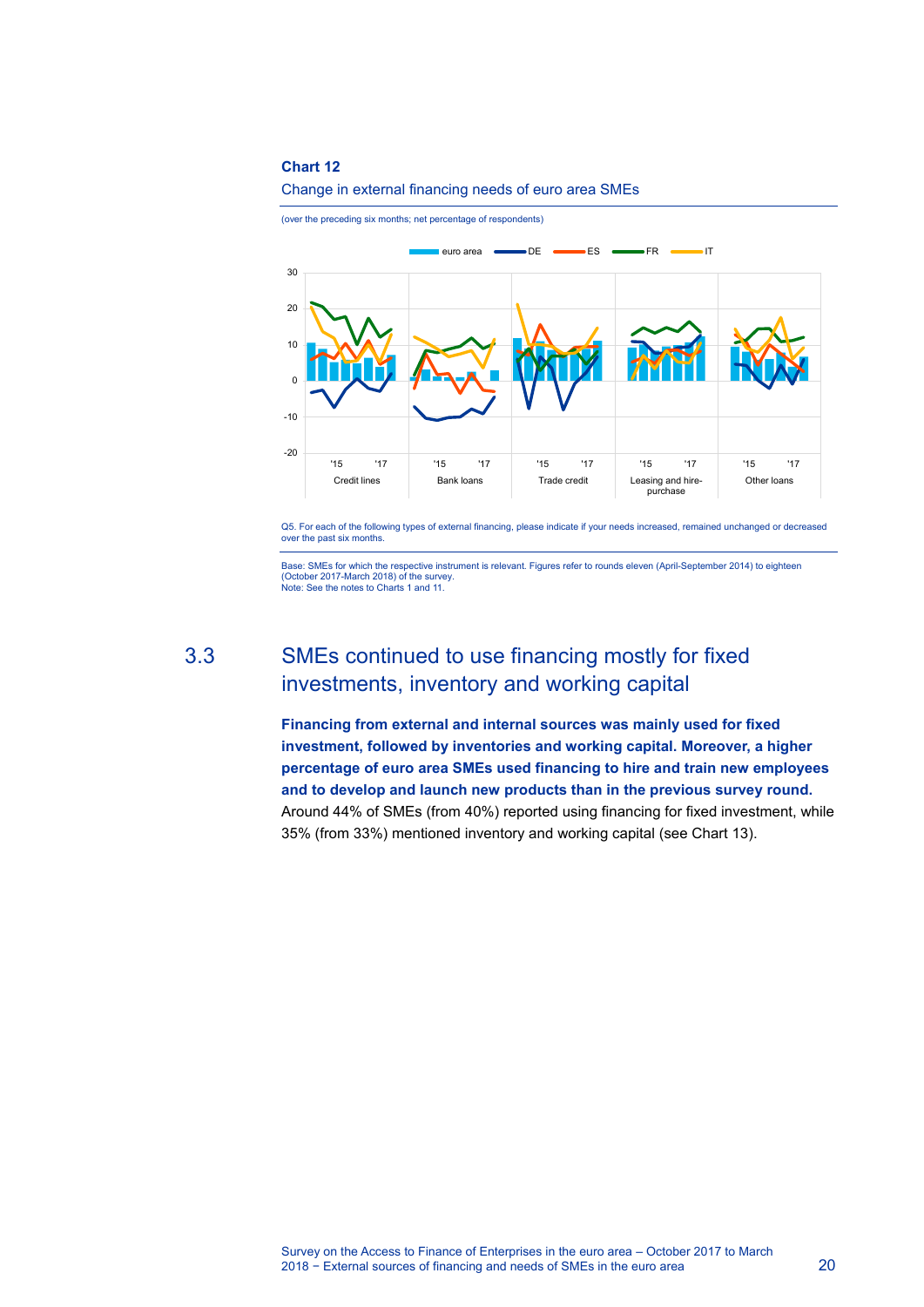

<span id="page-21-0"></span>

(over the preceding six months; percentage of respondents)

Base: All enterprises. Figures refer to rounds eleven (April-September 2014) to eighteen (October 2017-March 2018) of the survey. Note: The figures are based on the new question introduced in round eleven (April-September 2014).

#### **Perhaps unsurprisingly, the prevalence of fixed investment was strongly**

**associated with company size**. While 63% of large firms reported using financing for fixed investment, this applied to only 33% of micro firms. Investment in working capital and inventories was also correlated with firm size. Less frequently, SMEs used financing to hire employees (21%, from 16%), develop new products (21%, from 15%), and refinancing obligations (13%, from 12%).

Among the large euro area countries, German SMEs continued to stand out in terms of the high prevalence of fixed investment. About 56% of German SMEs used financing for that purpose, compared with only 34% of Spanish SMEs. Apart from that, German SMEs more frequently reported using financing for the development of new products, hiring of employees and refinancing of obligations than SMEs in the other large euro area economies. Spanish firms continued to use financing for inventory and working capital (44%) more frequently than for fixed investment (see [Chart 14\)](#page-22-0).

Q6A. For what purpose was financing used by your enterprise during the past six months?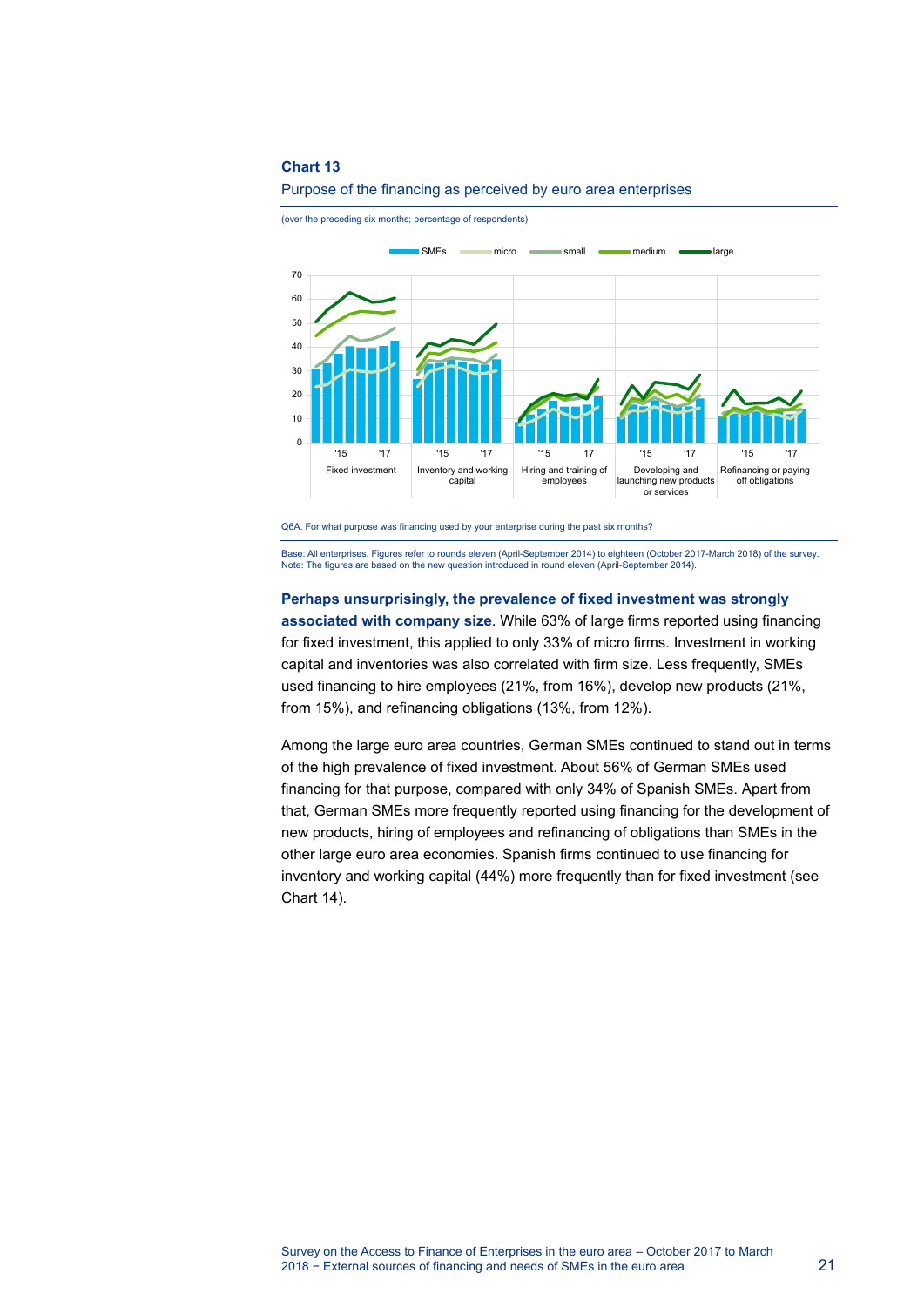

<span id="page-22-0"></span>

(over the preceding six months; percentage of respondents)



Base: All SMEs. Figures refer to rounds eleven (April-September 2014) to eighteen (October 2017-March 2018) of the survey. Note: See the note t[o Chart 13.](#page-21-0)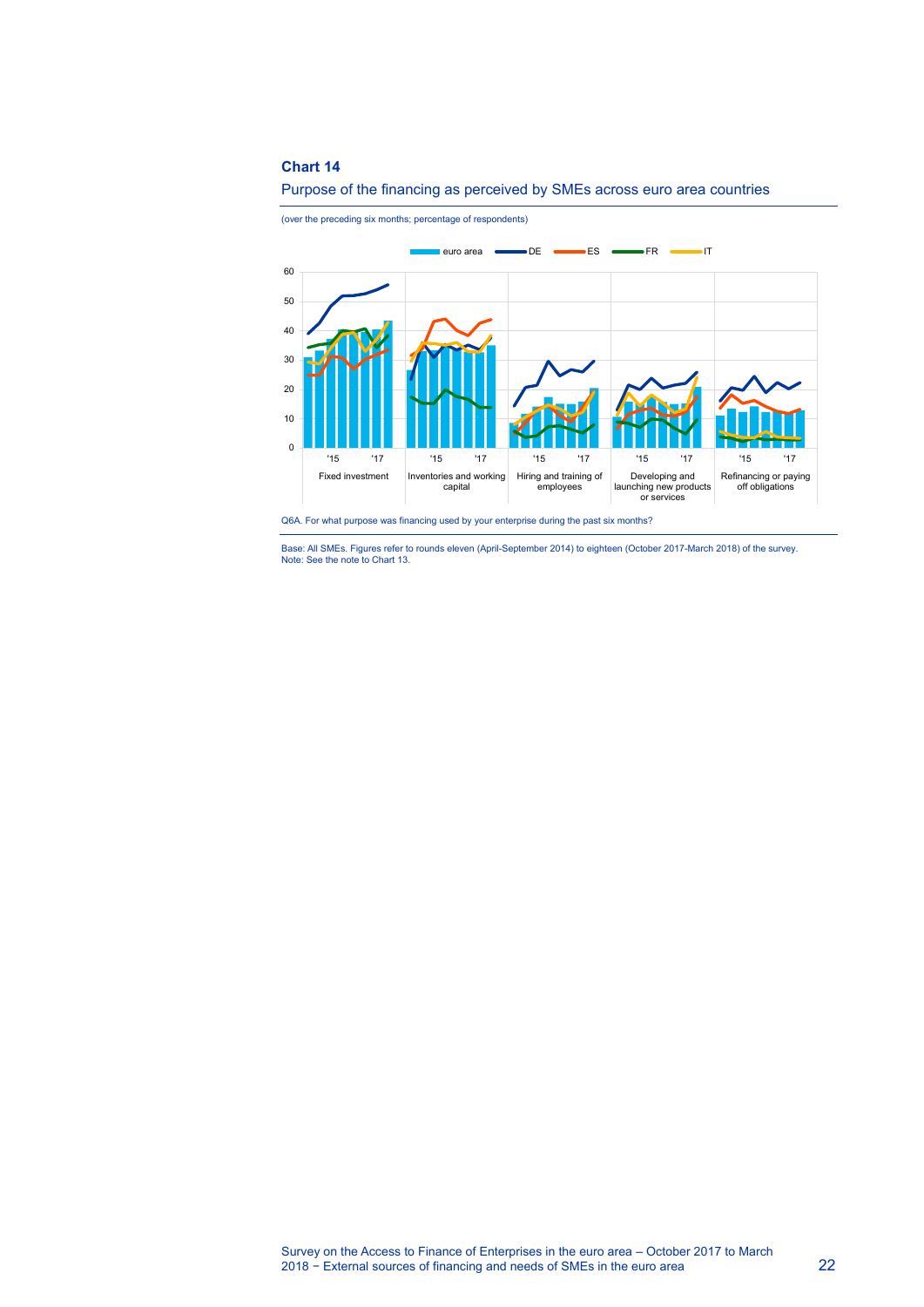# <span id="page-23-0"></span>4 Availability of external financing for SMEs in the euro area

<span id="page-23-1"></span>4.1 Improved availability of external financing, with some moderation particularly for the larger firms

## 4.1.1 Improved availability of all external financing sources

**In the last round of the survey, SMEs continued to report an improved availability of external financing sources relevant for their business** (see [Chart](#page-23-2)  [15\)](#page-23-2).<sup>[11](#page-23-3)</sup> Particularly for bank loans — one of the most important sources of financing for SMEs — the net percentage of respondents indicating greater availability increased to 14% (from 12%). For all other financing instruments, the net percentage of SMEs conveying easier access remained positive and roughly constant, at 11% for credit lines, 13% for trade credit, 17% for leasing and hire-purchase, and 10% for other loans.

### <span id="page-23-2"></span>**Chart 15**

 $\overline{a}$ 

#### Change in the availability of external financing for euro area enterprises



(over the preceding six months; net percentage of respondents)

Q9. For each of the following types of financing, would you say that their availability has improved, remained unchanged or deteriorated for your enterprise over the past six months?

Base: Enterprises for which the respective instrument is relevant. Figures refer to rounds three (March-September 2010) to eighteen (October 2017-March 2018) of the survey. Note: See the note t[o Charts 1](#page-6-2) an[d 11.](#page-16-0)

### **Across firm size, large and medium-sized companies continued to assess the availability of external financing most positively.** However, the difference

<span id="page-23-3"></span><sup>&</sup>lt;sup>11</sup> See the note to [Chart 11.](#page-19-0) Only survey respondents that report that a particular financing instrument (i.e. bank loan, credit line, trade credit, leasing and hire-purchase or other loans) is relevant for their enterprise are asked about the availability of this source of financing.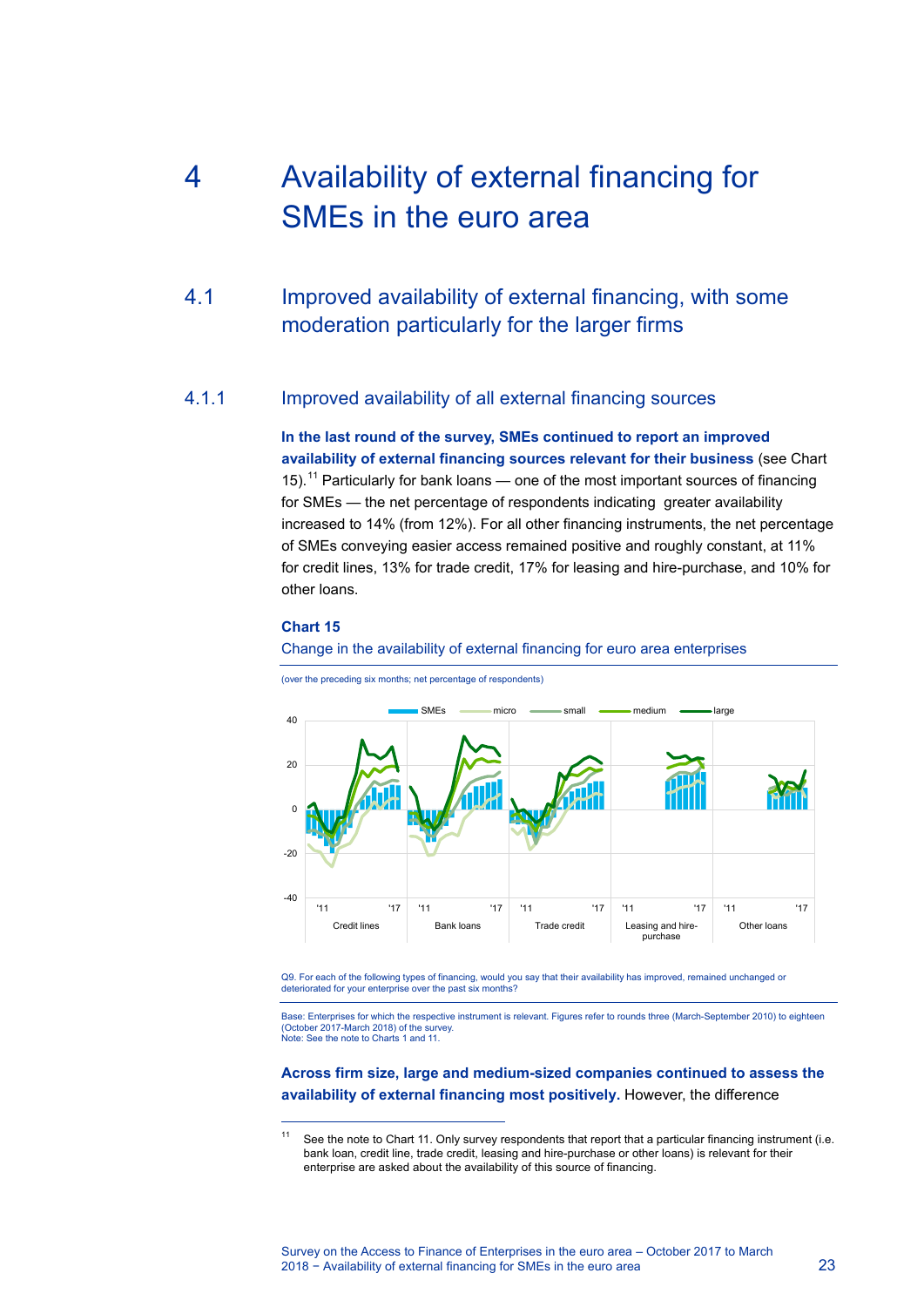compared to smaller firms narrowed somewhat in recent rounds of the survey. While the net percentage of firms signalling better access to external financing was on an upward trend among micro and small enterprises for most financing instruments, it remained almost unchanged for medium-sized companies and fell slightly for large enterprises. However, the gaps remained sizeable, particularly in the case of bank loans where, in net terms, 7% of micro firms reported greater availability, whereas, in net terms, this figure rose to 24% for large companies. This compares with somewhat smaller differences in trade credit (7% to 21%), credit lines (5% to 17%), other loans (6% to 18%) and leasing and hire-purchases (12% to 23%).

**Across countries, the indications were somewhat mixed** (see [Chart 16\)](#page-24-0). A higher net percentage of respondents indicated greater availability of all types of financing in France and Germany. In Italy, by contrast, the net percentage of respondents reporting better access to financing fell across all financing instruments. Lastly, SMEs in Spain remained most sanguine about their external financing environment. At the same time, they provided a mixed assessment about changes in their access to different types of financing in the recent round of the survey, with a rising net percentage signalling easier access to bank loans and trade credit, but with fewer firms doing so for credit lines, leasing and hire-purchases and other loans.

### <span id="page-24-0"></span>**Chart 16**

#### Change in the availability of external financing for euro area SMEs



(over the preceding six months; net percentage of respondents)

Q9. For each of the following types of financing, would you say that their availability has improved, remained unchanged or deteriorated for your enterprise over the past six months?

Base: SMEs for which the respective instrument is relevant. Figures refer to rounds three (March-September 2010) to eighteen (October 2017-March 2018) of the survey. Note: See the notes t[o Charts 1](#page-6-2) an[d 11.](#page-16-0)

**In other euro area countries, a broadly unchanged to slightly lower net percentage of SMEs reported greater availability of banks loans** (see [Chart 5a](#page-39-0) in Annex 1). Whereas SMEs in Belgium (10%), Finland (13%), Ireland (18%) and Slovakia (16%) signalled close to no change in their access to bank loans, the assessment by SMEs of the availability of bank loans in Austria (10%, from 11%), the Netherlands (12%, from 15%) and Portugal (19%, from 22%) worsened somewhat. In Greece, the only country where more SMEs are still reporting a deterioration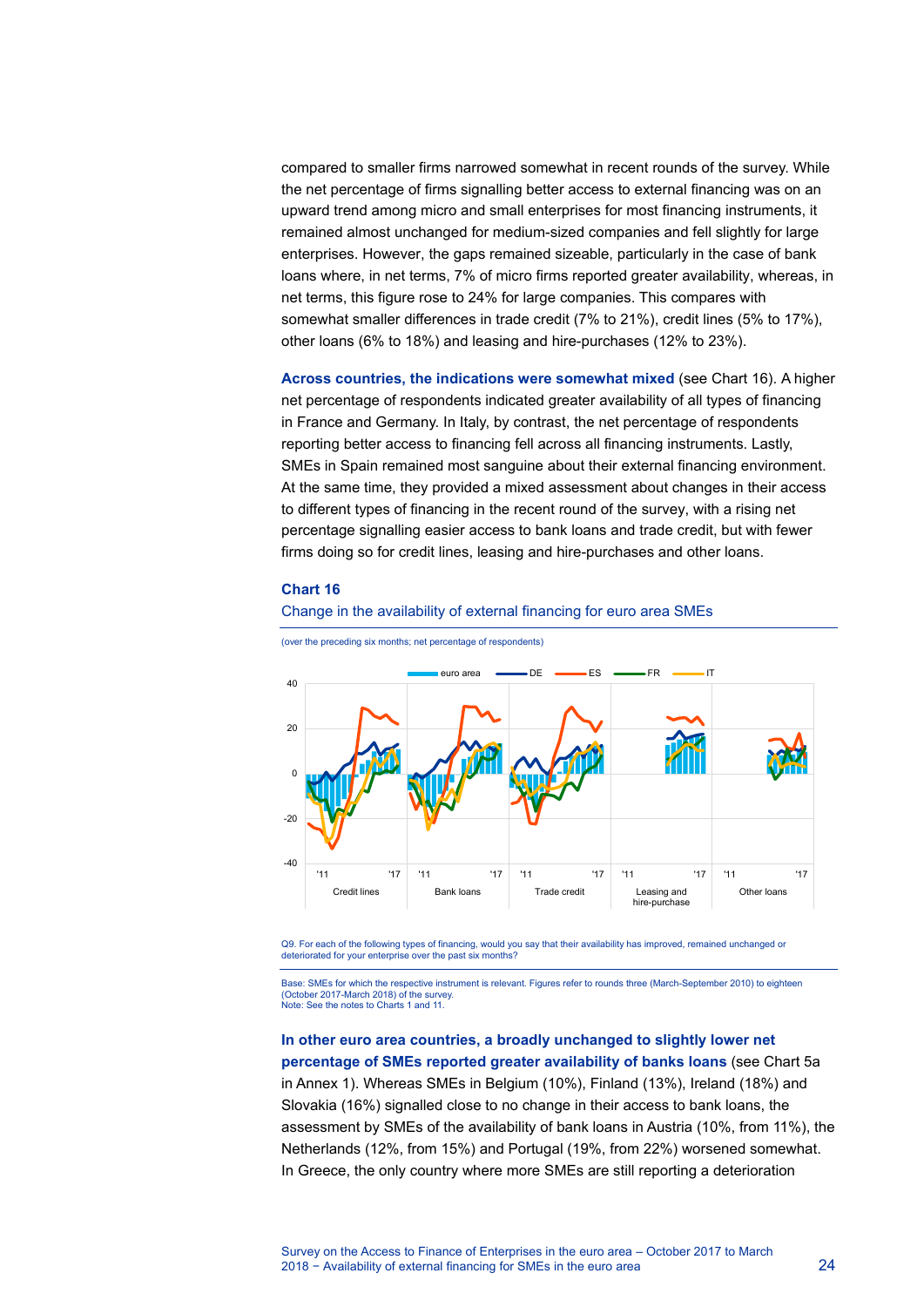rather than an improvement in the availability of bank loans, the rapid rise in the (negative) net percentage of respondents towards a more balanced level seen in previous vintages of the survey came to a halt in the recent round, hovering at -3%.

## 4.1.2 External financing availability seen to rise faster than needs

**For the euro area as a whole, SMEs perceived improvements in their access to external financing to be larger than increases in corresponding financing** 

**needs**, thereby resulting in a negative external financing gap of -4% (see [Chart 17\)](#page-25-0). At the level of individual euro area countries, the financing gap was negative in the majority of cases, most notably in Germany (-8%, unchanged), the Netherlands (- 10%, from -8%), Portugal (-9%, from -14%) and Spain (-11%, from -10%) (see also [Chart 6a](#page-39-1) in Annex 1). In Belgium and France, external financing availability and needs were balanced in the last round of the survey. By contrast, SMEs in Italy perceived some difficulties in meeting all their external financing needs for the first time since the April to September 2015 survey, with the financing gap turning from - 4% to +2%. Finally, SMEs in Greece continued to remain financially constrained, with some of the substantial improvement in the financing gap witnessed in the previous round of the survey (11% from 24%) partially reversing this time (14%).

### <span id="page-25-0"></span>**Chart 17**

Change in the external financing gap perceived by SMEs across euro area countries



(over the preceding six months; weighted net balances)

Q5. For each of the following types of external financing, please indicate if your needs increased, remained unchanged or decreased

over the past six months. Q9. For each of the following types of financing, would you say that their availability has improved, remained unchanged or deteriorated for your enterprise over the past six months?

Base: SMEs for which the respective instrument is relevant. "Non-applicable" and "Don't know" answers are excluded. Figures refer to rounds three (March-September 2010) to eighteen (October 2017-March 2018) of the survey. Note: See note to [Chart 11.](#page-19-0) The financing gap indicator combines both financing needs and availability of bank loans, credit lines,<br>trade credit, equity and debt securities at firm level. For each of the five financing ins gap change takes the value of 1 (-1) if the need increases/decreases and availability decreases/increases. If enterprises perceive only a one-sided increase/decrease in the financing gap, the variable is assigned a value of 0.5 (-0.5). The composite indicator is the weighted average of the financing gap related to the five instruments. A positive value of the indicator suggests an increasing financing<br>gap. Values are multiplied by 100 to obtain weighted net balances in percentages.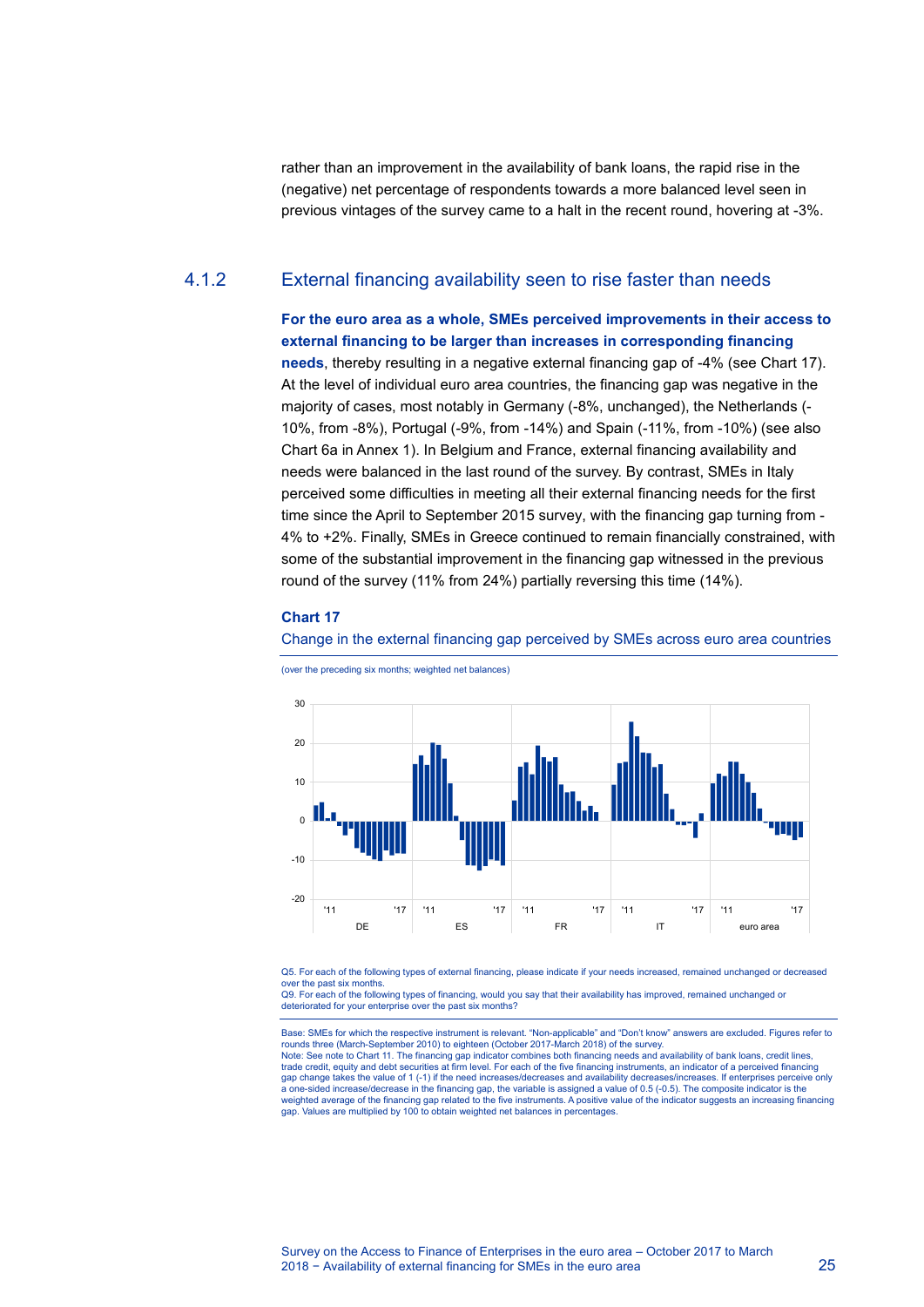# 4.1.3 Ongoing improvement in the willingness of banks to lend, supported by firm-specific factors and a reassuring general economic outlook

**Firm-specific factors and the general economic outlook supported the access of SMEs to external financing to a degree similar to the previous round** (see [Chart 18\)](#page-26-0). Specifically, the firm-specific outlook (22%, unchanged), firms' own capital (21%, from 22%), firms' credit history (20%, from 21%) as well as the general economic outlook (13%, from 14%) consolidated around the levels reached in the previous vintage of the survey, thereby continuing to positively shape the perceptions of SMEs about the availability of external financing. Only access to public financial support registered as negative in net terms, although to a waning degree when seen over the last several iterations of the survey.

### <span id="page-26-0"></span>**Chart 18**

(over the preceding six months; net percentage of respondents)

Change in factors with an impact on the availability of external financing to euro area enterprises



Q11. For each of the following factors, would you say that they have improved, remained unchanged or deteriorated over the past six months?

Base: All enterprises; for the category "Willingness of banks to lend", enterprises for which at least one bank financing instrument (credit line, bank overdraft, credit card overdraft, bank loan, subsidised bank loan) is relevant. Figures refer to rounds three (March-September 2010) to eighteen (October 2017-March 2018) of the survey. Note: From round eleven (April-September 2014), the category "Willingness of banks to provide a loan" was reformulated slightly to

"Willingness of banks to provide credit to your enterprise".

**The willingness of banks to lend improved further.** Rising from 18% to 19%, this added to a series of incremental improvements seen since the October 2014 to March 2015 round of the survey, when the willingness of banks to lend first reentered positive territory. Consequently, the present willingness of banks to lend appears much more favourable than in 2014, likely also reflecting the various nonstandard monetary policy measures adopted by the Eurosystem since then.

## **By comparison to SMEs, large enterprises are generally conveying a more favourable outlook for the factors influencing their access to external**

**financing.** Whereas discrepancies in medium-sized companies are relatively minor, the contrast with micro-sized firms is particularly notable. Not only did a much higher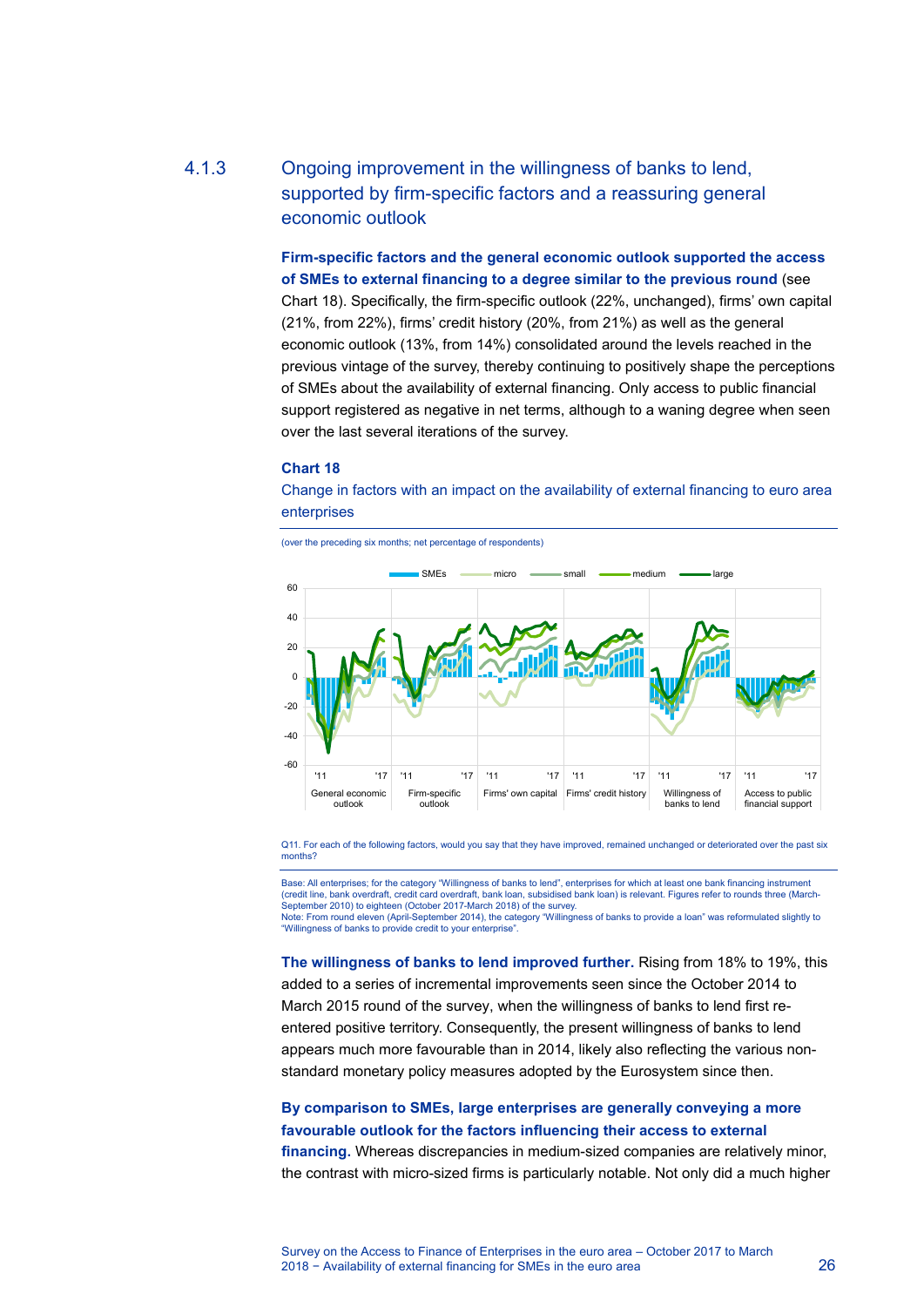net percentage of large enterprises than micro-sized firms perceive the general economic outlook and firm-specific variables to be supportive for their access to external financing, but in the recent round of the survey the assessment of these factors by large enterprises continued to improve in net terms, while it deteriorated somewhat for micro firms, thereby widening the gap. Only for the willingness of banks to lend did the net percentage of micro firms indicating better conditions increase (11%, from 10%), yet it stagnated (31%) for large enterprises.

## **In most of the largest euro area countries, SMEs' positive sentiment about nearly all factors affecting their access to external financing cooled somewhat**

in the current round of the survey (see [Chart 19\)](#page-27-0). Only in France did SMEs assess all factors influencing the availability of external financing more favourably than in the April to September 2017 survey, particularly the general economic outlook (9%, from 3%), the firm-specific outlook (13%, from 10%) and firms' credit history (16%, from 11%). In Italy, by contrast, SMEs' positive views about the general economic outlook (2%, from 6%) and firms' credit history (13%, from 16%) registered a reversal, with firms' own capital (12%, from 11%) being the only factor showing improvement. Likewise, SMEs in Germany also registered a reversal with regard to their own capital (33%, from 36%) and the firm's credit history (24%, from 28%), and also in Spain for the firm-specific outlook (25%, from 30%).

### <span id="page-27-0"></span>**Chart 19**







Q11. For each of the following factors, would you say that they have improved, remained unchanged or deteriorated over the past six months?

Base: All SMEs; for the category "Willingness of banks to lend", SMEs for which at least one bank financing instrument (credit line, bank overdraft, credit card overdraft, bank loan, subsidised bank loan) is relevant. Figures refer to rounds three (March-September 2010) to eighteen (October 2017-March 2018) of the survey. Note: From round eleven (April-September 2014), the category "Willingness of banks to provide a loan" was reformulated slightly to "Willingness of banks to provide credit to your enterprise".

**In the other euro area countries, SMEs' views about the willingness of banks to lend improved in the majority of cases,** whereas most other factors affecting the availability of external financing, including the general economic outlook, were generally assessed more cautiously than in the previous round of the survey (see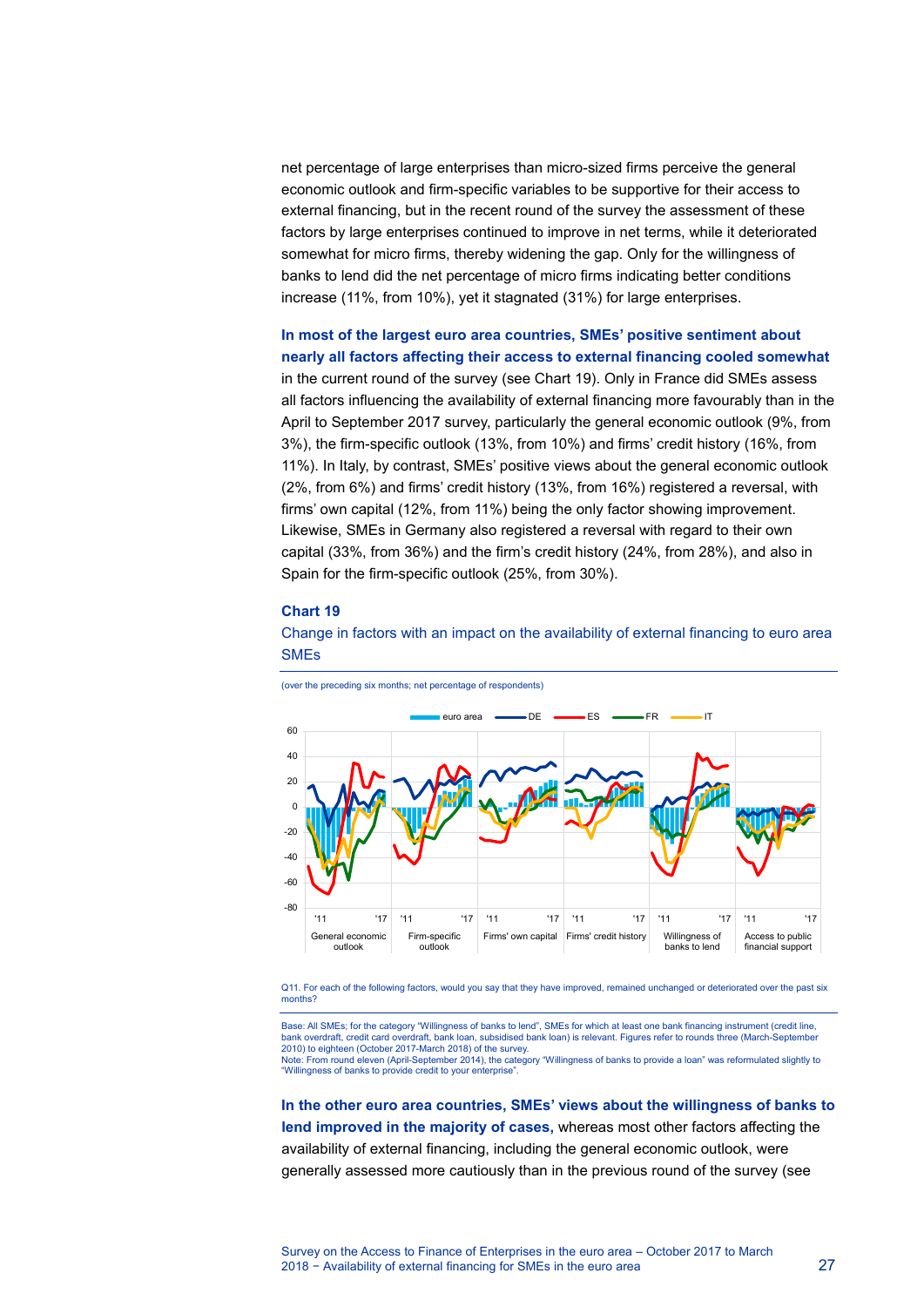[Chart 7a](#page-40-0) in Annex 1). Specifically, the willingness of banks to lend was seen to have advanced most prominently in Austria (23%, from 15%), Belgium (15%, from 11%), the Netherlands (20%, from 16%) and Portugal (29%, from 26%) with only Ireland (19%, from 20%) and Slovakia (25%, from 26%) recording modest declines. With regard to the impact of the general economic outlook, SMEs in most economies slightly curbed the optimism expressed about this factor in the previous round of the survey, while maintaining its overall constructive contribution to the availability of external financing.

Similarly, firm-specific factors continued to be judged favourably overall, yet less so than in the April to September 2017 survey. Again, Greek SMEs continued to feel most constrained by the factors impacting the access to external financing examined by the survey, but registered improvements regarding the general economic outlook (-27%, from -32%), firms' credit history (12%, from 8%), and access to public financial support (-29%, from -31%). However, some of this progress was offset by declines in the firm-specific outlook (2%, from 6%) and firm's own capital (-9%, from -5%).

# <span id="page-28-0"></span>4.2 Sustained decline in the percentage of SMEs facing financing obstacles

## **The percentage of SMEs reporting obstacles to receiving a bank loan continued to decline in the recent round of the survey,** but remained

considerably above the corresponding figure for large enterprises (see [Chart 20,](#page-29-0) upper panel). Among SMEs assessing bank loans relevant for their financing, 7.8% (from 8.3%) of SMEs faced obstacles obtaining a loan, compared to 3.4% (from 2.4%) for large enterprises. The difference between both types of enterprises was primarily driven by SMEs signalling they were discouraged from applying for a loan in the first place (4.8% of SMEs assessing bank loans relevant for their financing against 1.5% for large enterprises), and to a lesser extent, driven by SMEs' loan applications being rejected by lenders (1.3% against 0.5%). By contrast, the share of firms considering the cost of a loan to be too high (0.3% against 0.1%) and receiving only a limited part of the loan amount requested (1.4% against 1.2%) was similar for SMEs and large enterprises. Comfortingly, the percentage of SMEs indicating obstacles to receiving a bank loan persistently fell over the last few rounds of the survey, after reaching a high of 16.2% in the April to September 2014 round.

**Across the largest euro area countries, the percentage of SMEs perceiving financing obstacles rose in Germany and Italy, but continued to fall in France and Spain** (see [Chart 20,](#page-29-0) lower panel). In Germany, the increase in the percentage of SMEs signalling obstacles to obtaining a bank loan to 5.2% (from 4.0%) was mainly the result of more firms feeling discouraged to apply (3.9%, from 2.9%). In Italy, a corresponding rise to 11.0% (from 8.5%) was primarily driven by a sentiment of discouragement to apply (6.4%, from 5.5%), as well as by loans regarded as too costly (0.8%, from 0.1%) and by borrowers being rejected (1.6% from 1.0%). In France and Spain, declines in the percentage of SMEs facing financing obstacles to 6.1% (from 8.4%) and 7.8% (from 8.6%), respectively, were chiefly a consequence of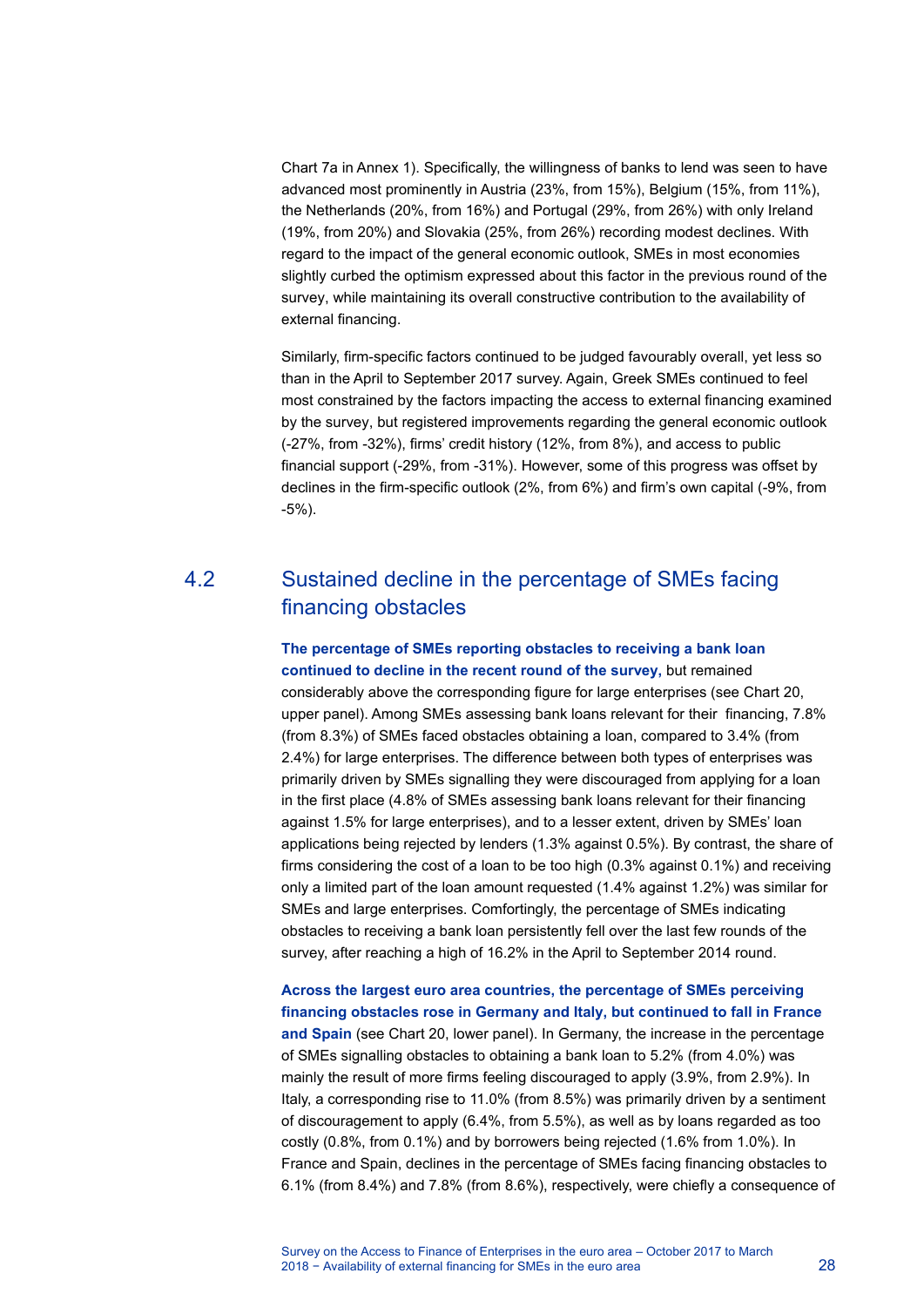SMEs feeling less discouraged to apply for a loan. Despite diverging developments in the percentage of SMEs indicating obstacles to obtaining a bank loan across the four largest euro area economies in the current survey round, cross-country differences decreased in recent years, after showing peaks in the October 2011 to March 2012 and April to September 2015 rounds.

#### <span id="page-29-0"></span>**Chart 20**

### Obstacles to receiving a bank loan

(over the preceding six months; percentage of respondents)

**Panel a: euro area SMEs and large enterprises** 



**Panel b: SMEs across euro area countries**



Base: Enterprises for which bank loans (including subsided bank loans) are relevant. Figures refer to rounds three (March-September 2010) to eighteen (October 2017-March 2018) of the survey.

Notes: Financing obstacles are defined here as the total of the percentages of enterprises reporting loan applications which were rejected, loan applications for which only a limited amount was granted, and loan applications which resulted in an offer that was rejected by the enterprises because the borrowing costs were too high, as well as of enterprises which did not apply for a loan for fear<br>of rejection (i.e. discouraged borrowers). The calculation of the indicator starts in lines was included in the questionnaire. The components of the financing obstacles indicator are affected by the amendments to the questionnaire in round eleven (i.e. filtering based on the relevance of the financing instrument and addition of the new category "My application is still pending"), and past data have been revised accordingly. The figures are calculated including the category "My application is still pending" and "Don't know".

**In line with past vintages of the survey, a comparatively small percentage of SMEs saw the necessity to apply for a bank loan**, even when focusing only on firms that deemed such financing relevant for their business (see [Chart 8a](#page-40-1) in Annex 1). At the level of the euro area, less than one-third of SMEs applied for a loan, while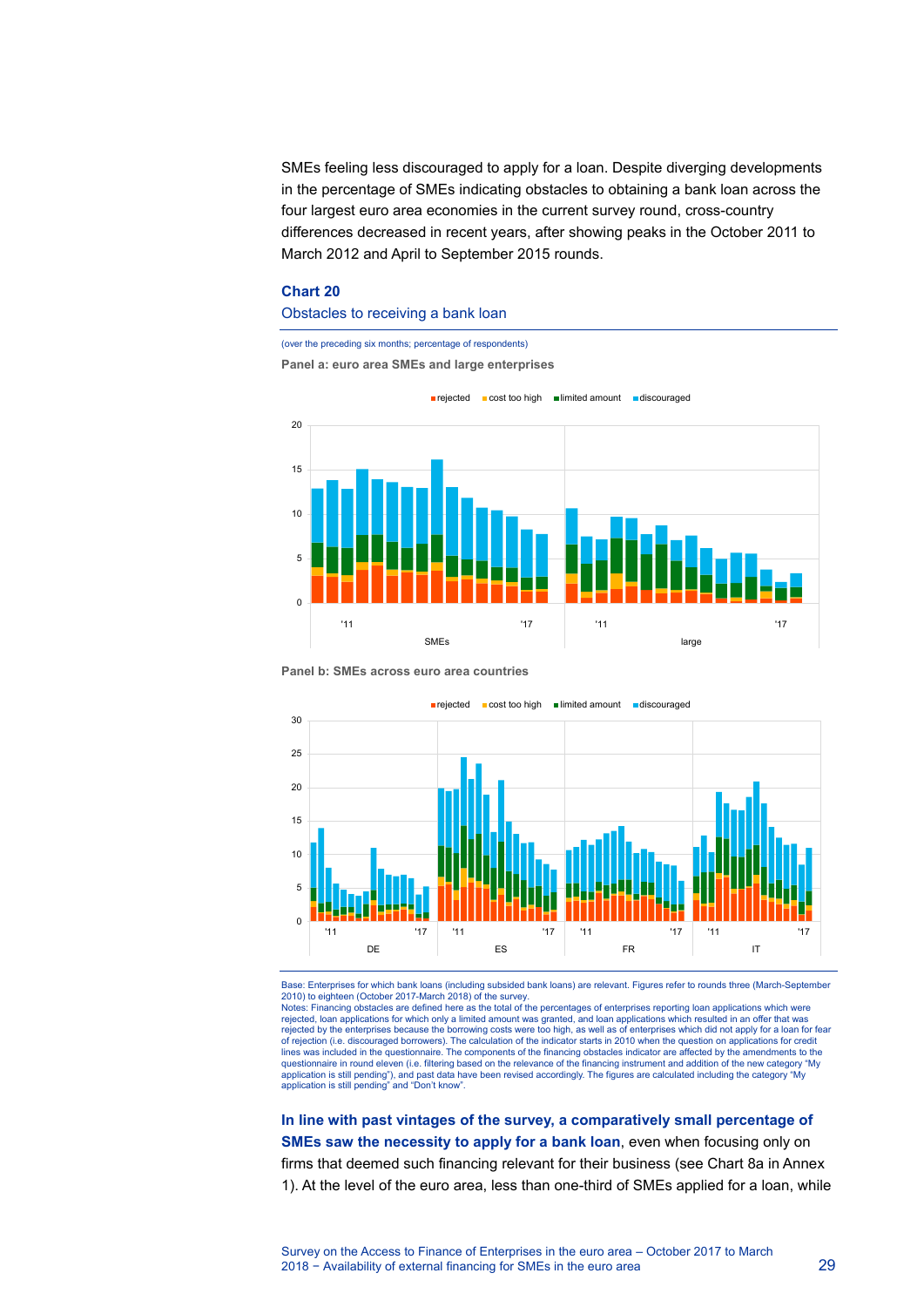<span id="page-30-0"></span>43% of SMEs did not apply thanks to sufficient availability of internal funds. Among firms submitting a loan application, 76% reported successfully obtaining the full amount of financing requested, two percentage points higher than in the previous round of the survey (see [Chart 9a](#page-41-0) in Annex 1).

# 4.3 Signs of continued falling interest rates and a slower rise in non-interest costs

**In the current survey period, the net percentage of SMEs signalling a fall in interest rates on bank loans declined**, reaching -1% after -5% in the previous round (see [Chart 21\).](#page-30-1) At the same time, SMEs registered an increase in other costs of financing, such as charges, fees and commissions (26%, from 30%). The remaining terms and conditions of bank loans were seen to have improved by a similar or somewhat smaller net percentage of SMEs than in the previous round of the survey, including the available size of a loan or credit line (11%, unchanged), the available maturity (2%, from 3%), collateral requirements (13%, unchanged) and other requirements (13%, from 15%).

Change in terms and conditions of bank loans granted to euro area enterprises

### <span id="page-30-1"></span>**Chart 21**



(over the preceding six months; net percentages of enterprises that had applied for bank loans)

Q10. Please indicate whether the following items increased, remained unchanged or decreased in the past six months.

Base: Enterprises that had applied for bank loans (including subsidised bank loans), credit lines, credit lines or credit card overdrafts. Figures refer to rounds three (March-September 2010) to eighteen (October 2017-March 2018) of the survey. Note: See the note t[o Chart 1.](#page-6-2)

**Large enterprises indicated a halt in the interest rate decline and increases in other costs of financing.** The net percentage of large enterprises reporting lower interest rates on loans granted to them shrank substantially when compared to the previous round of the survey (-1%, from -24%), making it above corresponding figures for medium (-10%) and small (-2%) firms for the first time since September 2011. Likewise, a rising net share of large enterprises indicated an increase in other costs of financing (15%, from 6%), in contrast to the experience of SMEs. However, some of this deterioration in the interest and other costs of bank loans was offset by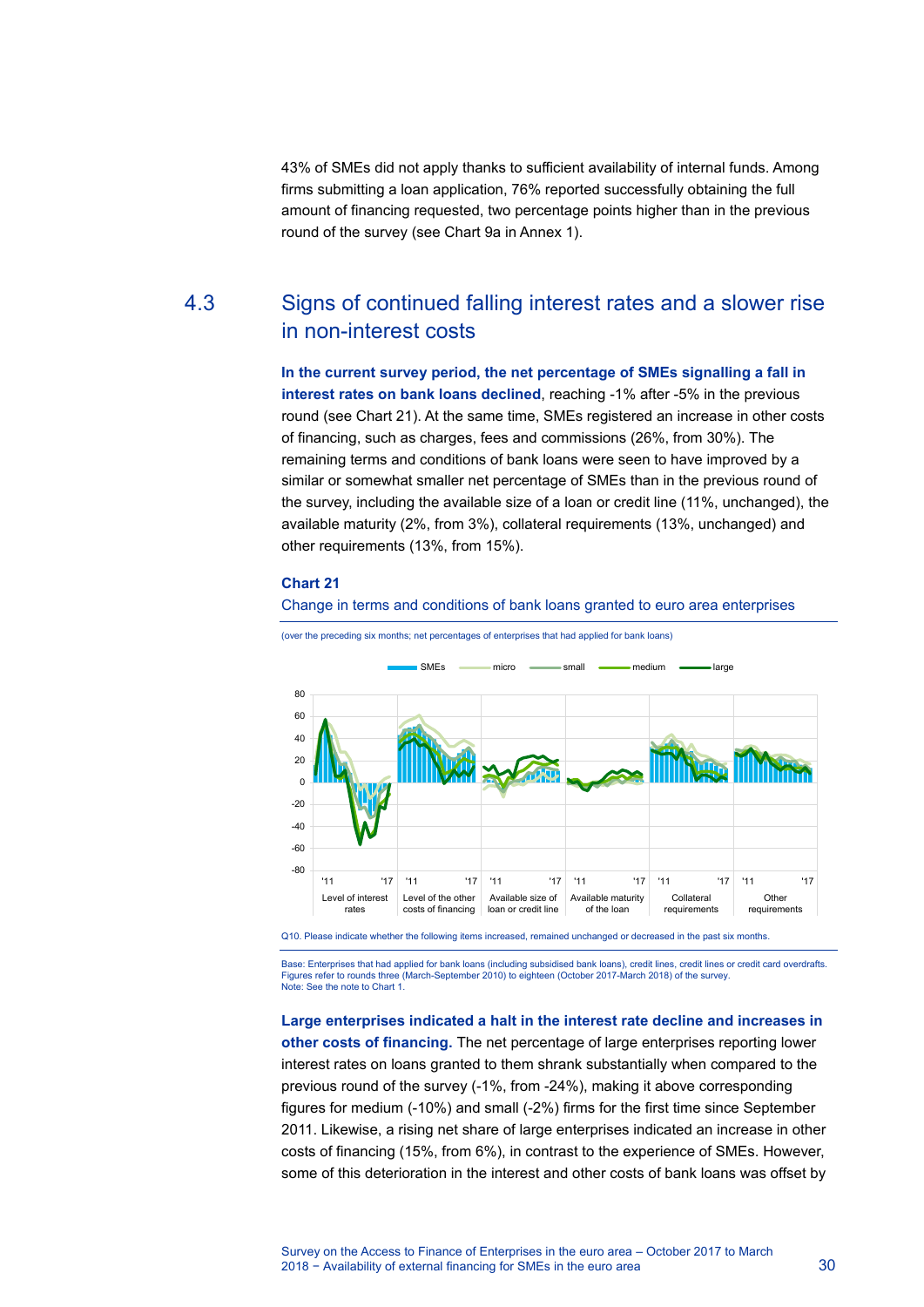more positive indications from large enterprises about available loan or credit line sizes (21%, from 19%), collateral requirements (3%, from 5%) and other requirements (8%, from 14%).

**The fall in interest rates continued to level off in most of the large euro area economies, with a small net percentage of SMEs in Italy seeing an increase** (see [Chart 22\)](#page-31-0). Particularly in Germany, the net percentage of SMEs reporting declining interest rates contracted notably (-1%, from -11%), while perceptions about interest rates changed more modestly in France (-5%, from -7%) and Spain (-5%, from -6%). In Italy, a net 1% (unchanged) of SMEs signalled rising interest rates. There were some signs that the increase in other costs of financing was slowing down in Germany (23%, from 34%), France (33%, from 38%) and Spain (19%, from 20%), but not in Italy (28%, from 27%). Similarly, SMEs in Italy also appeared less sanguine about non-price terms and conditions of their loans overall, whereas the picture in the other large euro area countries was more mixed in this respect.

### <span id="page-31-0"></span>**Chart 22**

#### Change in terms and conditions of bank loans granted to euro area SMEs



(over the preceding six months; net percentages of enterprises that had applied for bank loans)

Q10. Please indicate whether the following items increased, remained unchanged or decreased in the past six months.

Base: SMEs that had applied for bank loans (including subsidised bank loans), credit lines, credit lines or credit card overdrafts. Figures refer to rounds three (March-September 2010) to eighteen (October 2017-March 2018) of the survey. Note: See the note t[o Chart 1.](#page-6-2)

**In the other euro area countries,** Greek SMEs registered substantial improvements in the terms and conditions of bank loans (see [Chart 10a](#page-41-1) an[d Chart 11a](#page-42-0) in Annex 1) with a much smaller net percentage of firms reporting a rise in other costs of financing (in terms of charges, fees and commissions) (26%, from 43%) and collateral requirements (26%, from 34%) than in the previous round. In addition, for the first time since the euro area sovereign debt crisis, more SMEs reported a decline rather than an increase in interest rates (-13%, from 6%) and a larger rather than a smaller loan size offered to them (15%, from -1%). In the other economies, a positive net percentage of SMEs in Belgium, Finland and Ireland signalled higher interest rates, while the opposite held true for Austria, the Netherlands, Portugal and Slovakia. As regards the level of non-interest costs and collateral requirements, in most countries fewer SMEs reported increases than in the previous survey round.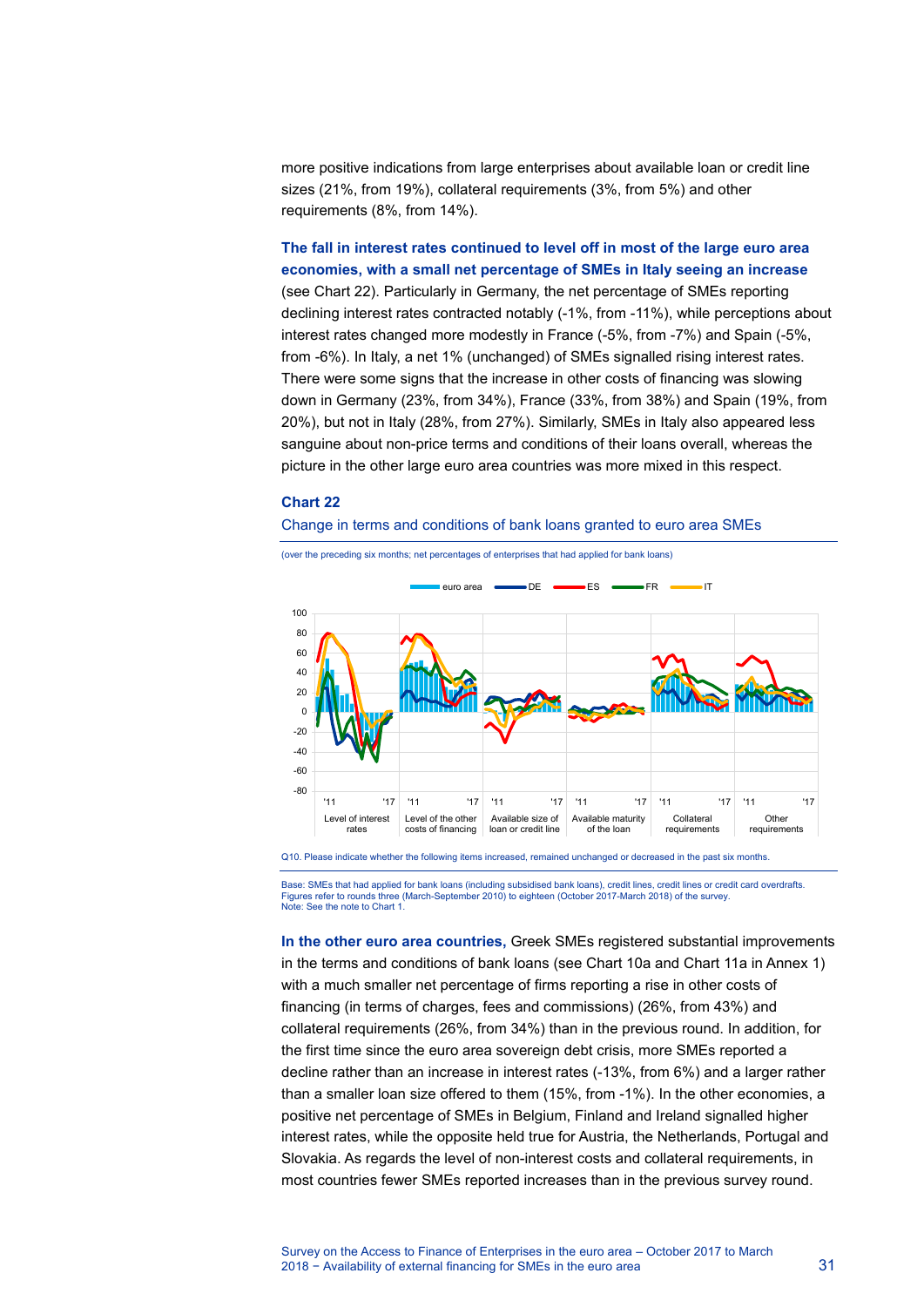### **Interest rates charged by banks on credit lines and overdrafts to SMEs**

**increased slightly in the recent survey**, (see [Chart 23\)](#page-32-0).<sup>[12](#page-32-1)</sup> The median interest rate for SMEs rose from 2.2% in the previous survey round to 2.3%, thereby halting the declining trend prevailing since the question was introduced to the survey in the April to September 2014 vintage. By contrast, interest rates for large enterprises remained at 1.2%, considerably below the borrowing costs for all types of SMEs. Particularly small and medium-sized firms were signalled as facing higher interest rates, while rates of micro firms showed relatively little change.

#### <span id="page-32-0"></span>**Chart 23**

 $\overline{a}$ 



Interest rate charged for a credit line or bank overdraft to euro area enterprises

Q8B. What interest rate was charged for the credit line or bank overdraft for which you applied?

Base: Enterprises that had successfully applied for a credit line or bank overdraft or that did not apply because the cost was too high. Figures refer to rounds eleven (April-September 2014) to eighteen (October 2017-March 2018) of the survey. Notes: The interquartile range is defined as the difference between the 75th percentile and the 25th percentile. The figures are based on the new question introduced in round eleven (April-September 2014).

## **The slight increase in the interest rate of bank overdrafts and credit lines can be traced back to the SMEs in Spain** (see [Chart 24\)](#page-33-0), where the reported median rates rose from 2.3% to 2.6%. In the other countries, rates were mainly unchanged to slightly lower.

<span id="page-32-1"></span><sup>&</sup>lt;sup>12</sup> From round eleven (April-September 2014), the question regarding the interest rate of the credit line or bank overdraft was introduced to the questionnaire. The weighted mean reported by euro area enterprises is around 15 basis points higher than the official monetary financial institutions' interest rate statistics on bank overdrafts (average in the period from October 2017 to March 2018), while the median value is about 70 basis points lower. Some caveats apply when comparing the figures quoted in this report with the official bank interest rate statistics: (i) the bank statistics are weighted by the loan volumes, while the survey responses are weighted by the number of employees; and (ii) the bank statistics refer to the full financing granted in the period, while the survey includes all enterprises that had successfully applied for the credit line or bank overdraft or did not apply because the cost was too high.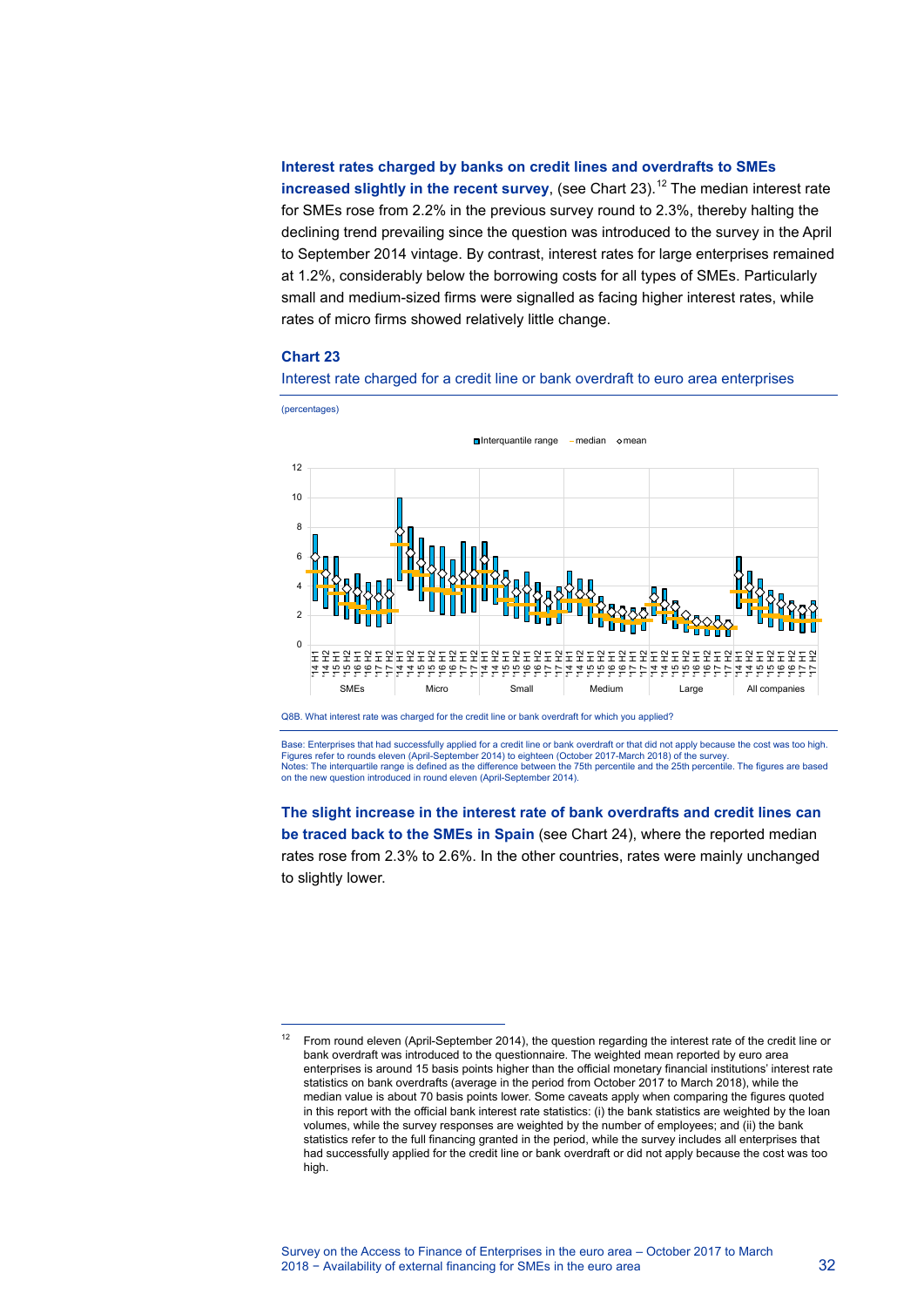

<span id="page-33-0"></span>Interest rate charged for a credit line or bank overdraft to euro area SMEs

Base: SMEs that had successfully applied for a credit line or bank overdraft or that did not apply because the cost was too high.<br>Figures refer to rounds eleven (April-September 2014) to eighteen (October 2017-March 2018) Notes: The interquartile range is defined as the difference between the 75th percentile and the 25th percentile. The figures are based on the new question introduced in round eleven (April-September 2014).

**Around 45% of SMEs interviewed indicated that bank loans are not a relevant source of financing for them** [\(Chart 25\)](#page-34-0). In the vast majority of these cases, SMEs had no need for financing via a bank loan (73%). A small percentage indicated high interest rates or the costs as the primary reason for not using bank loans (7%, up from 6%). In Spain (9%, from 8%), Italy (12%, from 9%) and Slovakia (9%, from 7%), this percentage rose somewhat since the last wave, while in Portugal (15%, from 21%) and Greece (21%, from 30%) it fell, albeit from high levels. In addition, a lack of available bank loans is also weighing on Greek SMEs to a notable extent (19%, unchanged).

Q8B. What interest rate was charged for the credit line or bank overdraft for which you applied?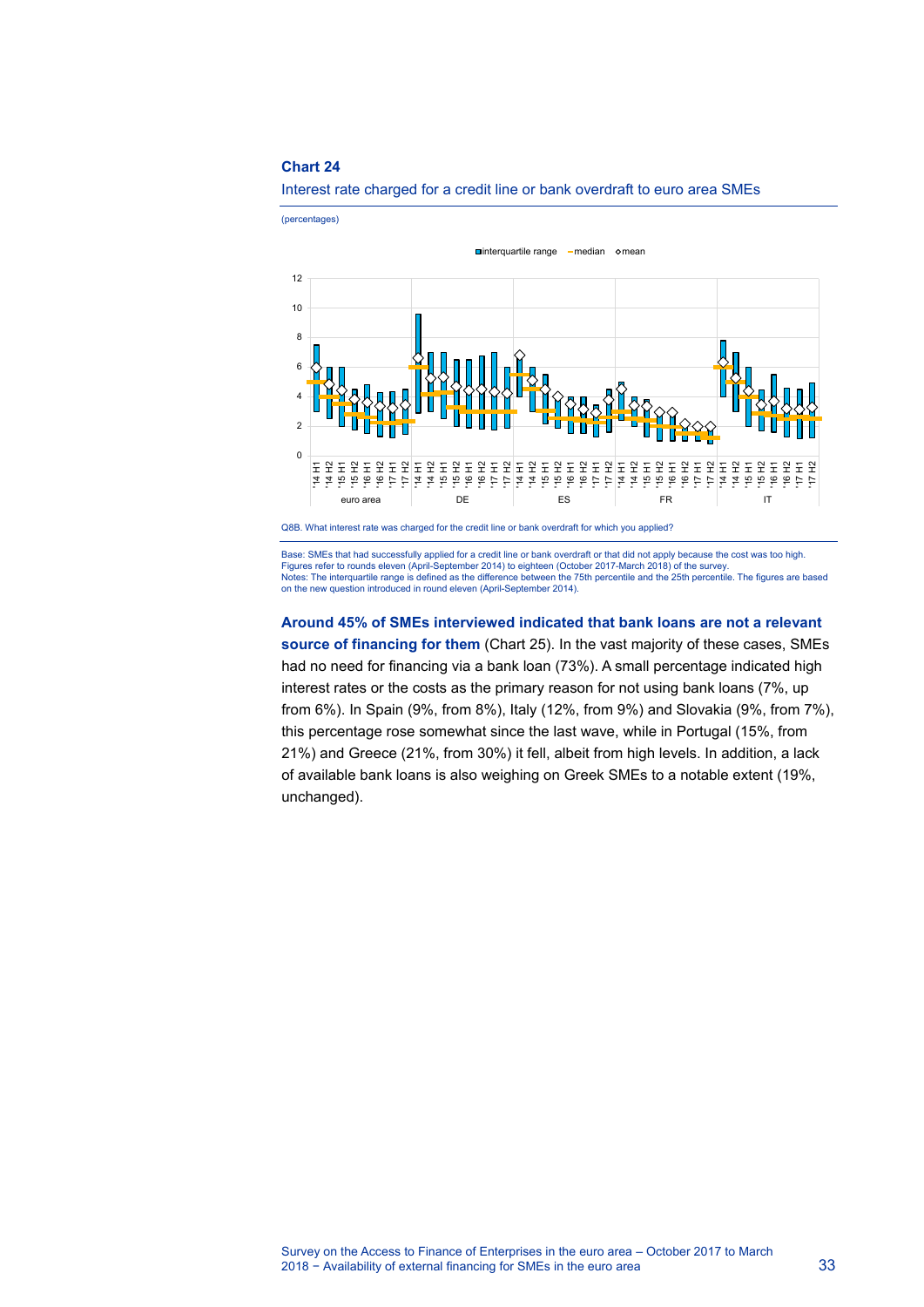

<span id="page-34-0"></span>

(over the preceding six months; percentage of respondents)

Q32. You mentioned that bank loans are not relevant for your enterprise. What is the main reason for this?

Base: SMEs for which bank loans are not a relevant source of financing. Figures refer to rounds eleven (April-September 2014) to eighteen (October 2017-March 2018) of the survey. Notes: The figures are based on the new question introduced in round eleven (April-September 2014).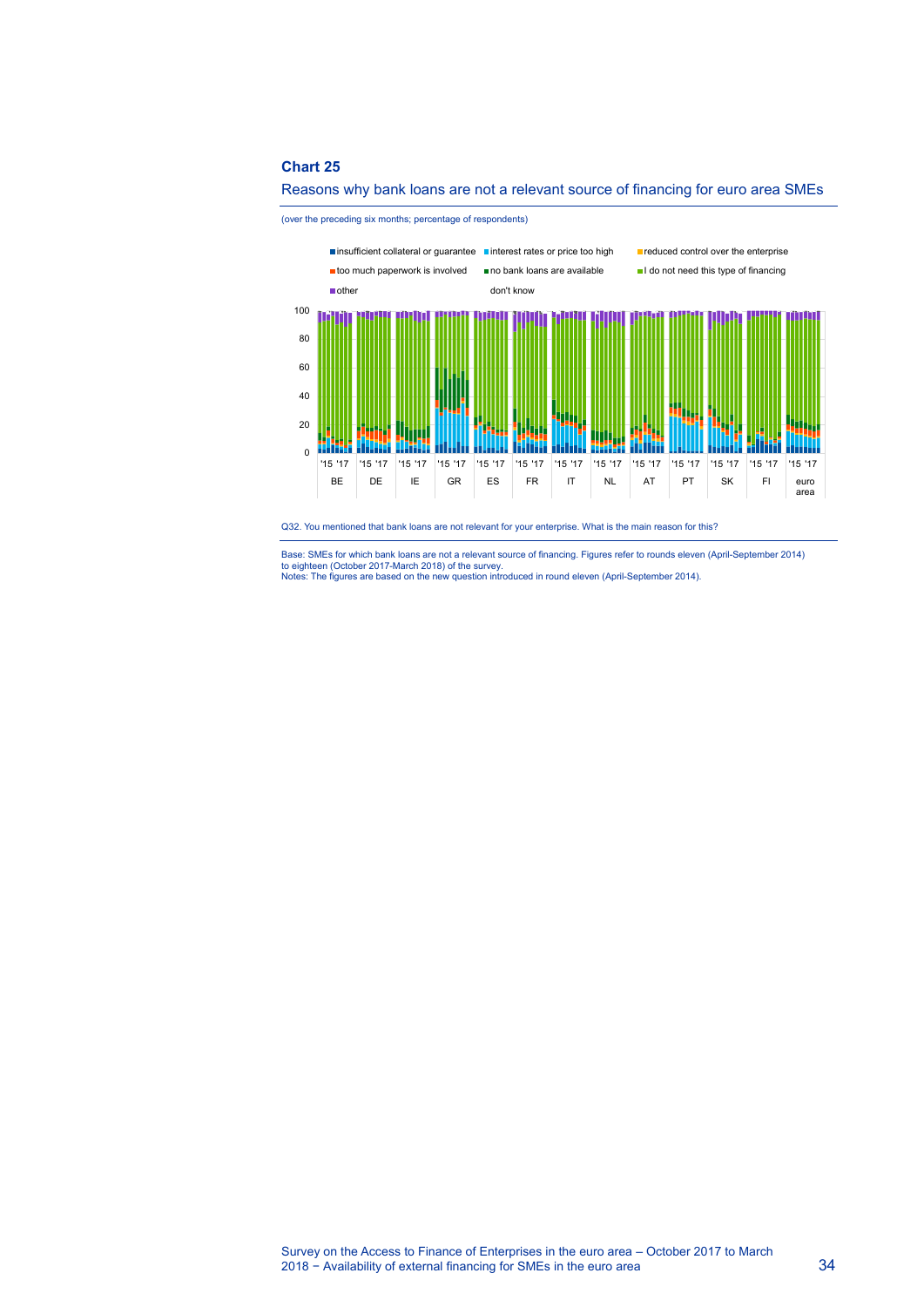# <span id="page-35-0"></span>5 Expectations regarding access to financing

# 5.1 Expectations of SMEs about further improvements in access to external financing remain comparatively solid

<span id="page-35-1"></span>**For the April to September 2018 period, SMEs are expecting improvements in the availability of external financing sources, yet at a more moderate pace**  when compared to the actual changes indicated in the current round of the survey (see [Chart 26\)](#page-35-2). Specifically, in net terms,12% of SMEs anticipate better access to bank loans, the most important source of external financing for SMEs, somewhat less than the actual, 14%, figure seen in the current round of the survey. Most other external financing instruments are seen to perform similarly or better, including trade credit (13% expected against 13%posted), credit lines (12% against 11%) and other loans (12% against 10%). Only the advances for leasing and hire-purchase are anticipated to slow (14%, from 17%).

### <span id="page-35-2"></span>**Chart 26**

#### Change in euro area enterprises' expectations regarding the availability of financing

(over the preceding six months; net percentage of respondents)



Q9. For each of the following types of financing, would you say that their availability has improved, remained unchanged or deteriorated for your enterprise over the past six months Q23. Looking ahead, for each of the following types of financing available to your enterprise, please indicate whether you think their availability will improve, deteriorate or remain unchanged over the next six months.

Base: Enterprises for which the respective instrument is relevant. Figures refer to round eighteen (October 2017-March 2018) of the

survey. Note: See the notes t[o Charts 1](#page-6-2) an[d 11.](#page-16-0)

### **Across different company sizes, the expectations of micro enterprises appeared the most optimistic, extending to all categories of external financing.**

In particular, micro firms seem considerably more optimistic than larger companies about the outlook for bank loans – with a net balance of 9% of micro firms expecting an improvement against a net balance of 7% registering an actual improvement in the current survey – and trade credit (9% against 7%). Large enterprises, which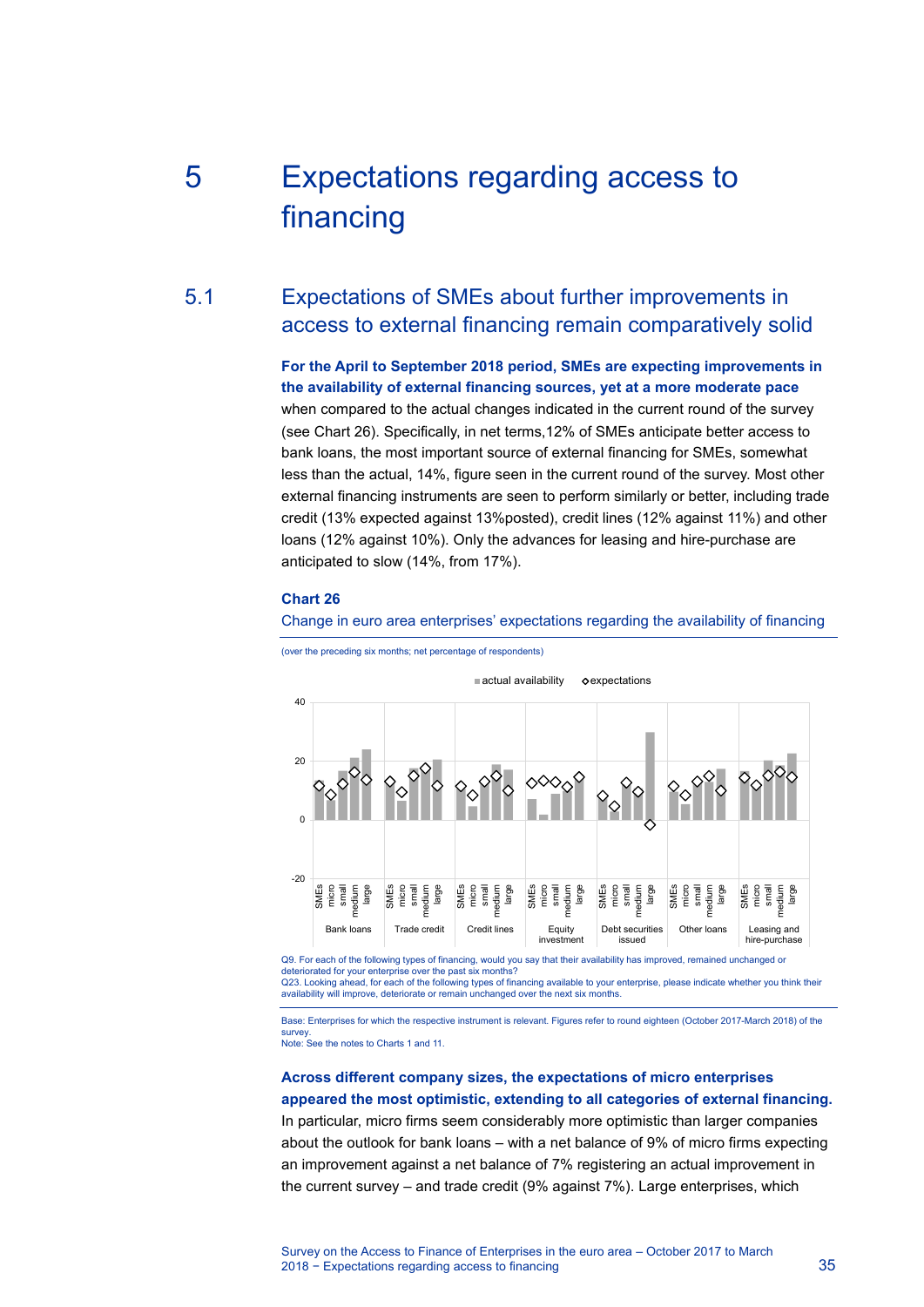would appear to have benefited the most thus far by the improvement in external financing, revealed a relatively cautious assessment of further improvements in the future. The net percentage of large firms expecting improvements was in general lower than those reporting actual improvements for bank loans (14% against 24%), trade credit (12% against 21%), credit lines (10% against 17%), other loans (10% against 18%) and leasing and hire-purchase (15% from 23%).

**In the largest euro area countries, mainly German SMEs scaled back their expectations of further improvements to external financing access**, with a more marginal moderation visible in France (see [Chart 27\)](#page-36-0). By contrast, a larger net balance of Italian SMEs anticipated additional improvements across nearly all sources of external financing.

### <span id="page-36-0"></span>**Chart 27**

Change in euro area SMEs' expectations regarding the availability of financing





Q9. For each of the following types of financing, would you say that their availability has improved, remained unchanged or deteriorated for your enterprise over the past six months? Q23. Looking ahead, for each of the following types of financing available to your enterprise, please indicate whether you think their availability will improve, deteriorate or remain unchanged over the next six months.

Base: SMEs for which the respective instrument is relevant. Figures refer to round eighteen (October 2017-March 2018) of the survey. Note: See the notes t[o Charts 1](#page-6-2) an[d 8.](#page-16-0)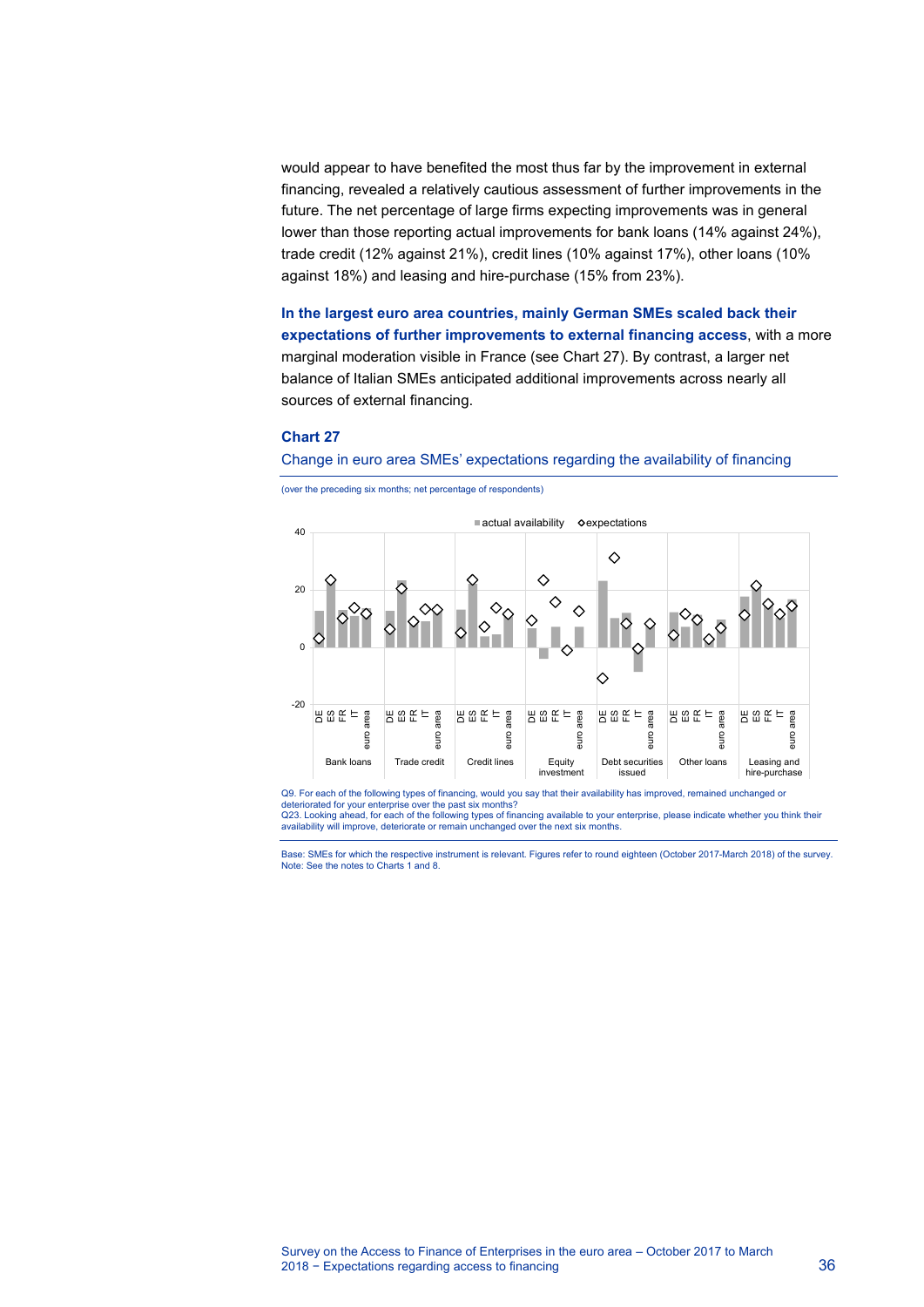# <span id="page-37-0"></span>Annexes

# <span id="page-37-1"></span>Annex 1 Overview of the survey replies – selected charts

## <span id="page-37-2"></span>**Chart 1a**

### Change in turnover and profits of SMEs across euro area countries



Base: All SMEs. Figures refer to rounds eleven (April-September 2014) to eighteen (October 2017-March 2018) of the survey. Notes: See the note t[o Chart 1.](#page-6-2) 

### <span id="page-37-3"></span>**Chart 2a**

Change in debt-to-total-assets ratio and interest expenses of SMEs across euro area countries

(over the preceding six months; net percentage of respondents)



Q2. Have the following company indicators decreased, remained unchanged or increased over the past six months?

Base: All SMEs. Figures refer to rounds eleven (April-September 2014) to eighteen (October 2017-March 2018) of the survey. Notes: See the note t[o Chart 1.](#page-6-2)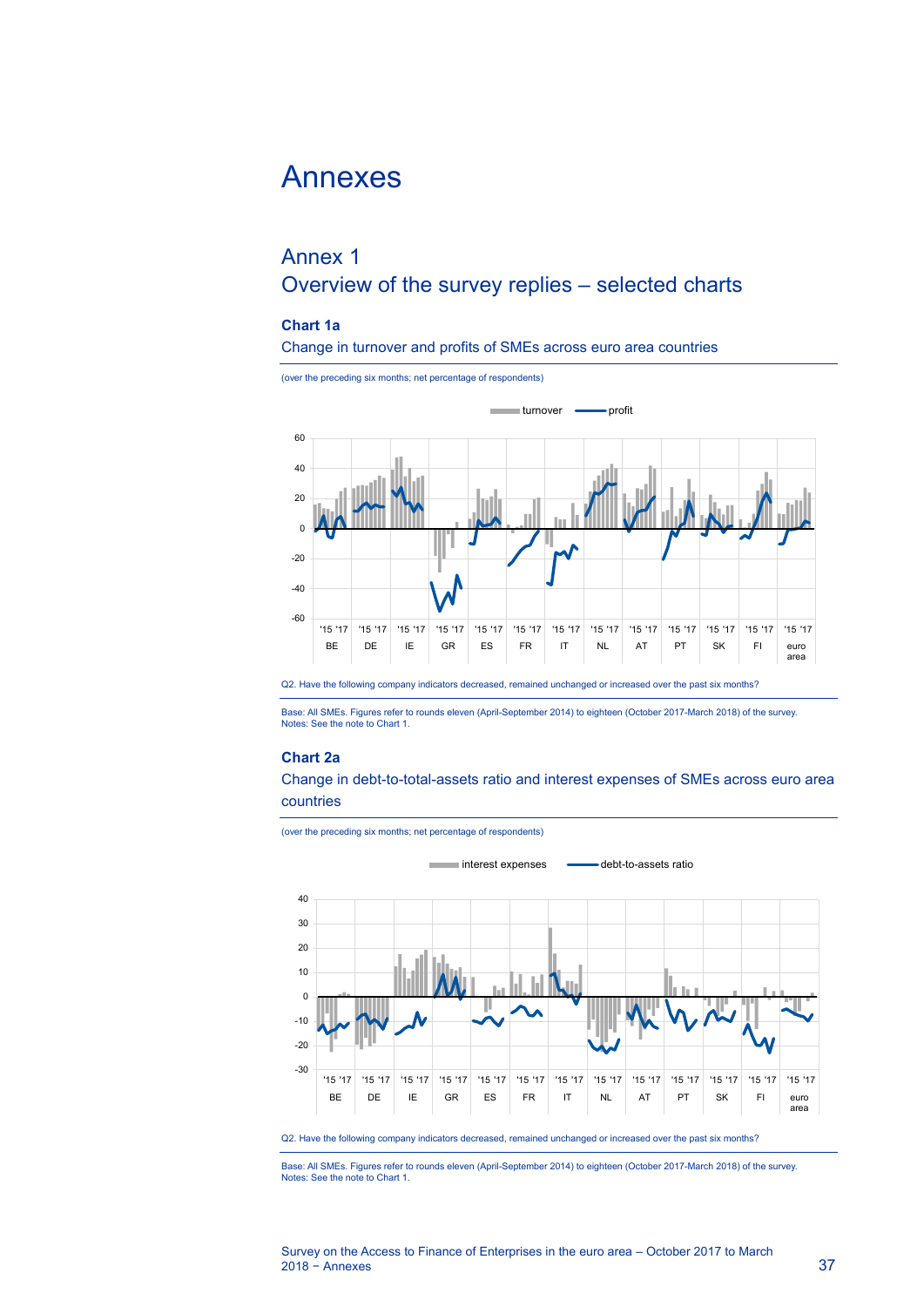### <span id="page-38-0"></span>**Chart 3a**



(over the preceding six months; percentage of respondents)



Q2. Have the following company indicators decreased, remained unchanged or increased over the past six months?

Base: All SMEs. Figures refer to rounds three (March-September 2010) to eighteen (October 2017-March 2018) of the survey.<br>Note: In Slovakia, the survey was initially conducted every two years (H1 2009, H1 2011 and H1 2013)

### <span id="page-38-1"></span>**Chart 4a**

The most important problems faced by euro area SMEs across euro area countries

(over the preceding six months; percentage of respondents)



Q0. How important have the following problems been for your enterprise in the past six months?

Base: All SMEs. Figures refer to rounds eleven (April-September 2014) to eighteen (October 2017-March 2018) of the survey. Notes: See the notes t[o Chart 3.](#page-12-0)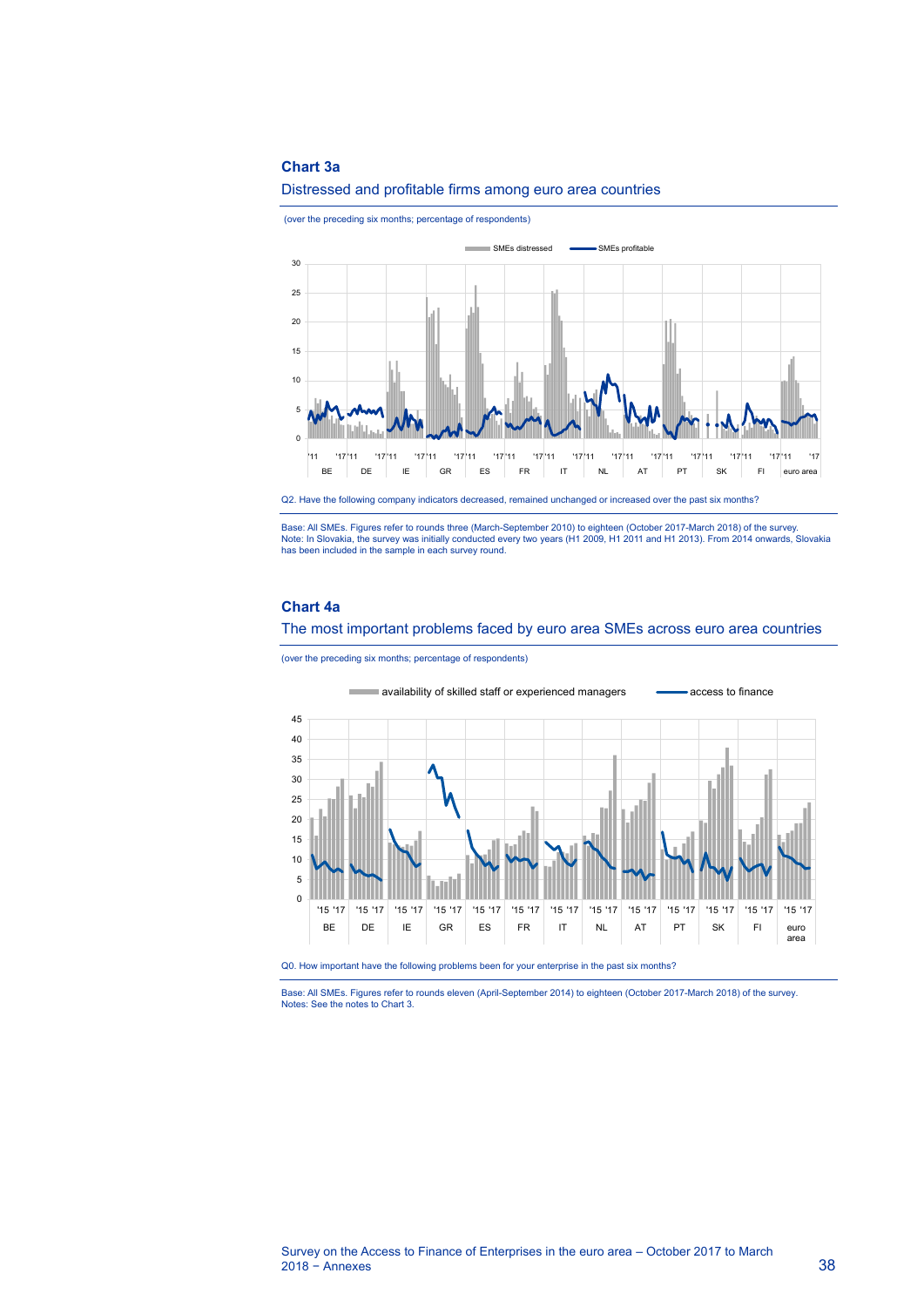### <span id="page-39-0"></span>**Chart 5a**

Change in the availability of and need for bank loans for SMEs across euro area countries

(over the preceding six months; net percentage of respondents)



Q5. For each of the following types of external financing, please indicate if your needs increased, remained unchanged or decreased over the past six months. Q9. For each of the following types of financing, would you say that their availability has improved, remained unchanged or

deteriorated for your enterprise over the past six months?

Base: SMEs for which the respective instrument is relevant. Figures refer to rounds eleven (April-September 2014) to eighteen (October 2017-March 2018) of the survey. Notes: See the notes t[o Charts 1](#page-6-2) an[d 8](#page-16-0)

#### <span id="page-39-1"></span>**Chart 6a**

Change in the external financing gap perceived by SMEs across euro area countries

(over the preceding six months; weighted net balances)



Q5. For each of the following types of external financing, please indicate if your needs increased, remained unchanged or decreased over the past six months.

Q9. For each of the following types of financing, would you say that their availability has improved, remained unchanged or deteriorated for your enterprise over the past six months?

Base: SMEs for which the respective instrument is relevant. "Non-applicable" and "Don't know" answers are excluded. Figures refer to<br>rounds eleven (April-September 2014) to eighteen (October 2017-March 2018) of the survey. Notes: See note t[o Chart 8.](#page-16-0) The financing gap indicator combines both financing needs and availability of bank loans, credit lines,<br>trade credit, equity and debt securities at firm level. For each of the five financing ins gap change takes the value of 1 (-1) if the need increases/decreases and availability decreases/increases. If enterprises perceive only a one-sided increase/decrease in the financing gap, the variable is assigned a value of 0.5 (-0.5). The composite indicator is the<br>weighted average of the financing gap related to the five instruments. A positive value of gap. Values are multiplied by 100 to obtain weighted net balances in percentages.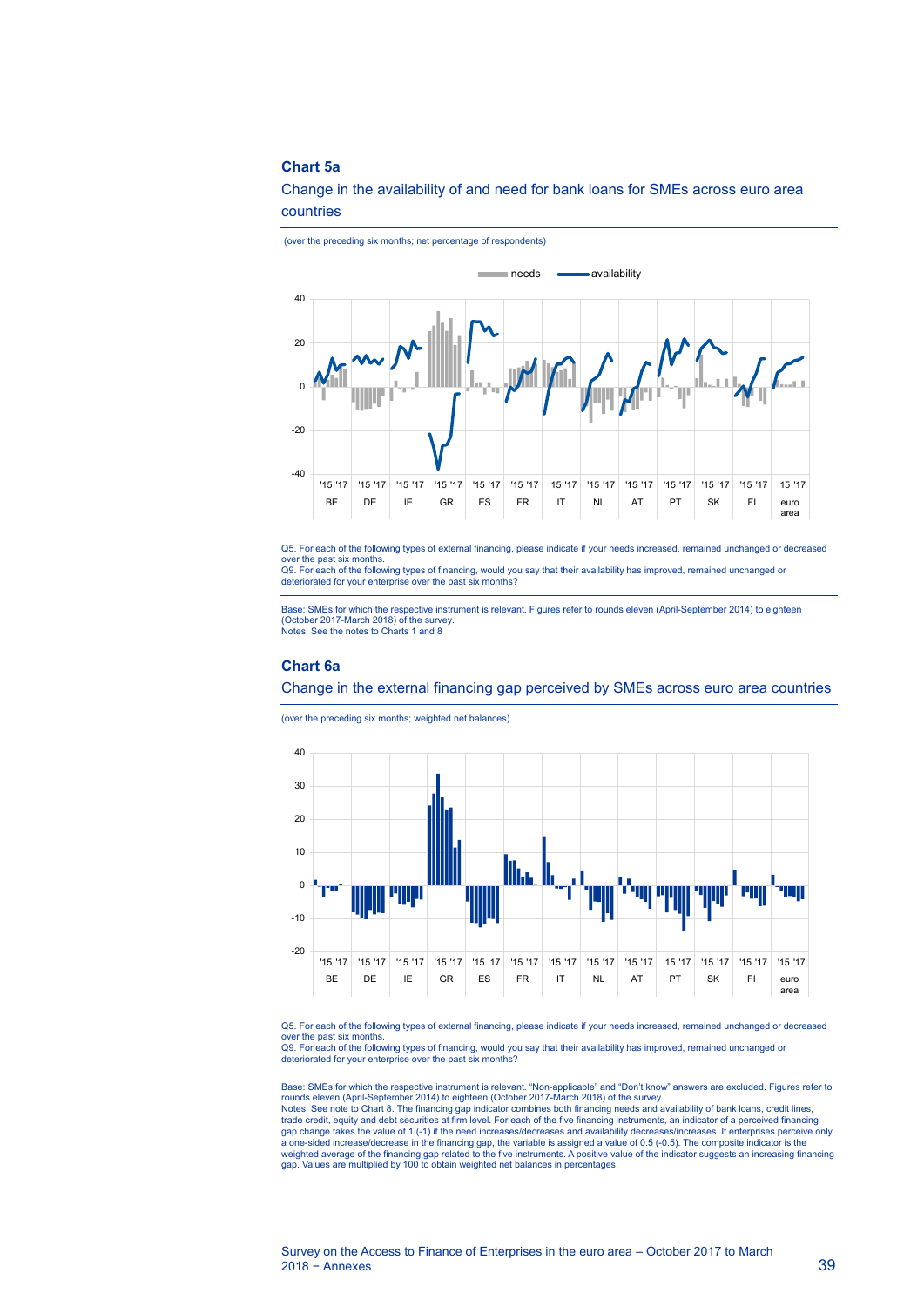### <span id="page-40-0"></span>**Chart 7a**

Change in factors with an impact on the availability of external financing for SMEs across euro area countries



Q11. For each of the following factors, would you say that they have improved, remained unchanged or deteriorated over the past six months?

Base: All SMEs. For the category "Willingness of banks to lend", these are SMEs for which at least one bank financing instrument (credit line, bank overdraft, credit card overdraft, bank loan, subsidised bank loan) is relevant. Figures refer to rounds eleven (April-September 2014) to eighteen (October 2017-March 2018) of the survey. Notes: See the notes t[o Charts 1](#page-6-2) an[d 8.](#page-16-0) From round eleven (April-September 2014), the category "Willingness of banks to provide a loan" was reformulated slightly to "Willingness of banks to provide credit to your enterprise".

#### <span id="page-40-1"></span>**Chart 8a**

### Applications for bank loans by SMEs across euro area countries

(over the preceding six months; percentage of respondents)





Base: SMEs for which bank loans (including subsided bank loans) are relevant. Figures refer to rounds eleven (April-September 2014) to eighteen (October 2017-March 2018) of the survey. Note: See the notes t[o Charts 1](#page-6-2) an[d 8.](#page-16-0)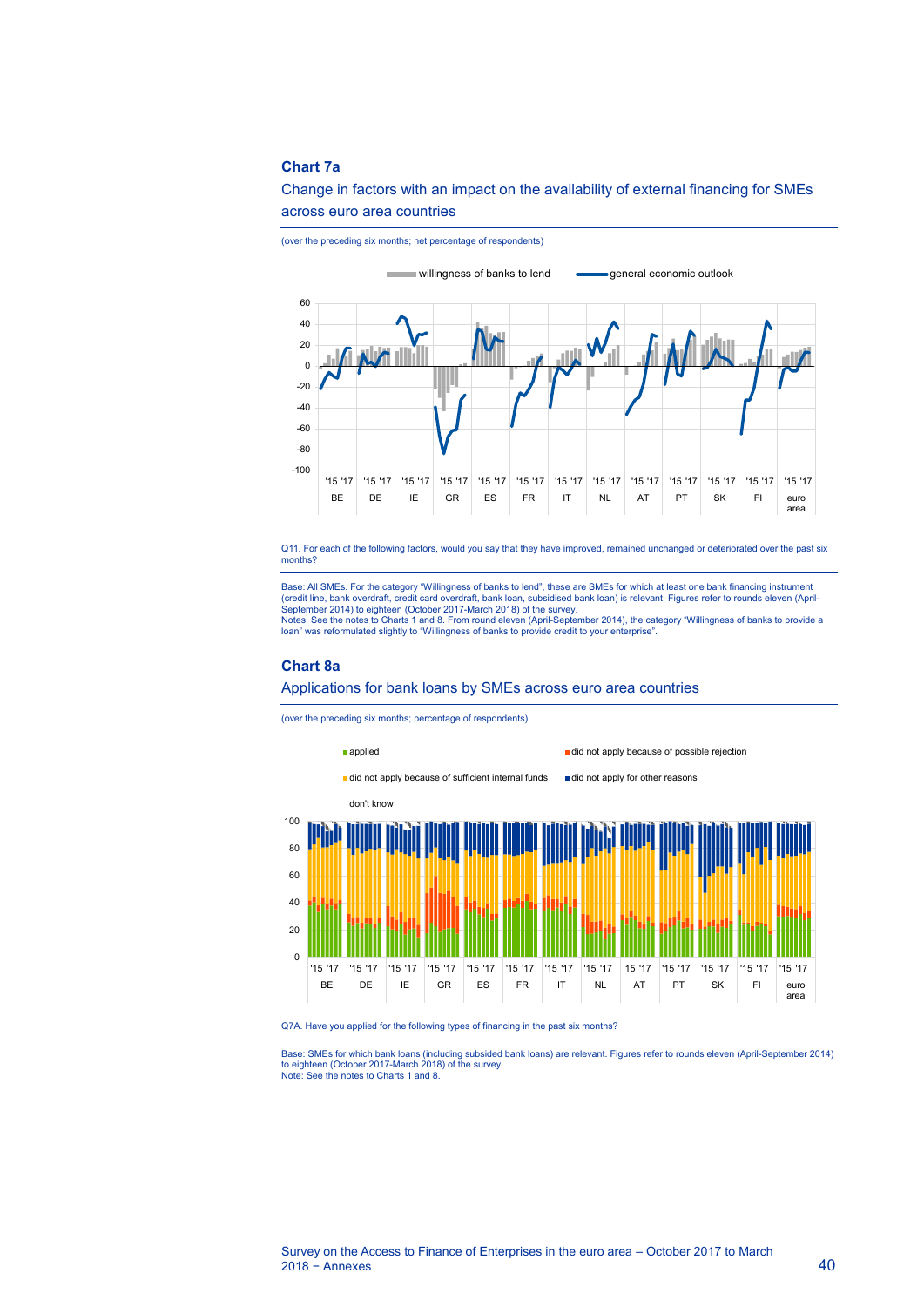### <span id="page-41-0"></span>**Chart 9a**



Outcome of applications for bank loans by SMEs across euro area countries

Q7B. If you applied and tried to negotiate for this type of financing over the past six months, what was the outcome?

Base: SMEs that had applied for bank loans (including subsided bank loans). Figures refer to rounds eleven (April-September 2014) to eighteen (October 2017-March 2018) of the survey. Note: See the notes t[o Charts 1](#page-6-2) an[d 8.](#page-16-0) 

### <span id="page-41-1"></span>**Chart 10a**

Change in the cost of bank loans granted to SMEs across euro area countries

(over the preceding six months; net percentages of enterprises that had applied for bank loans)



Q10. Please indicate whether the following items increased, remained unchanged or decreased in the past six months.

Base: SMEs that had applied for bank loans (including subsidised bank loans), credit lines, credit lines or credit card overdrafts.<br>Figures refer to rounds eleven (April-September 2014) to eighteen (October 2017-March 2018 Note: See the note t[o Chart 1.](#page-6-2)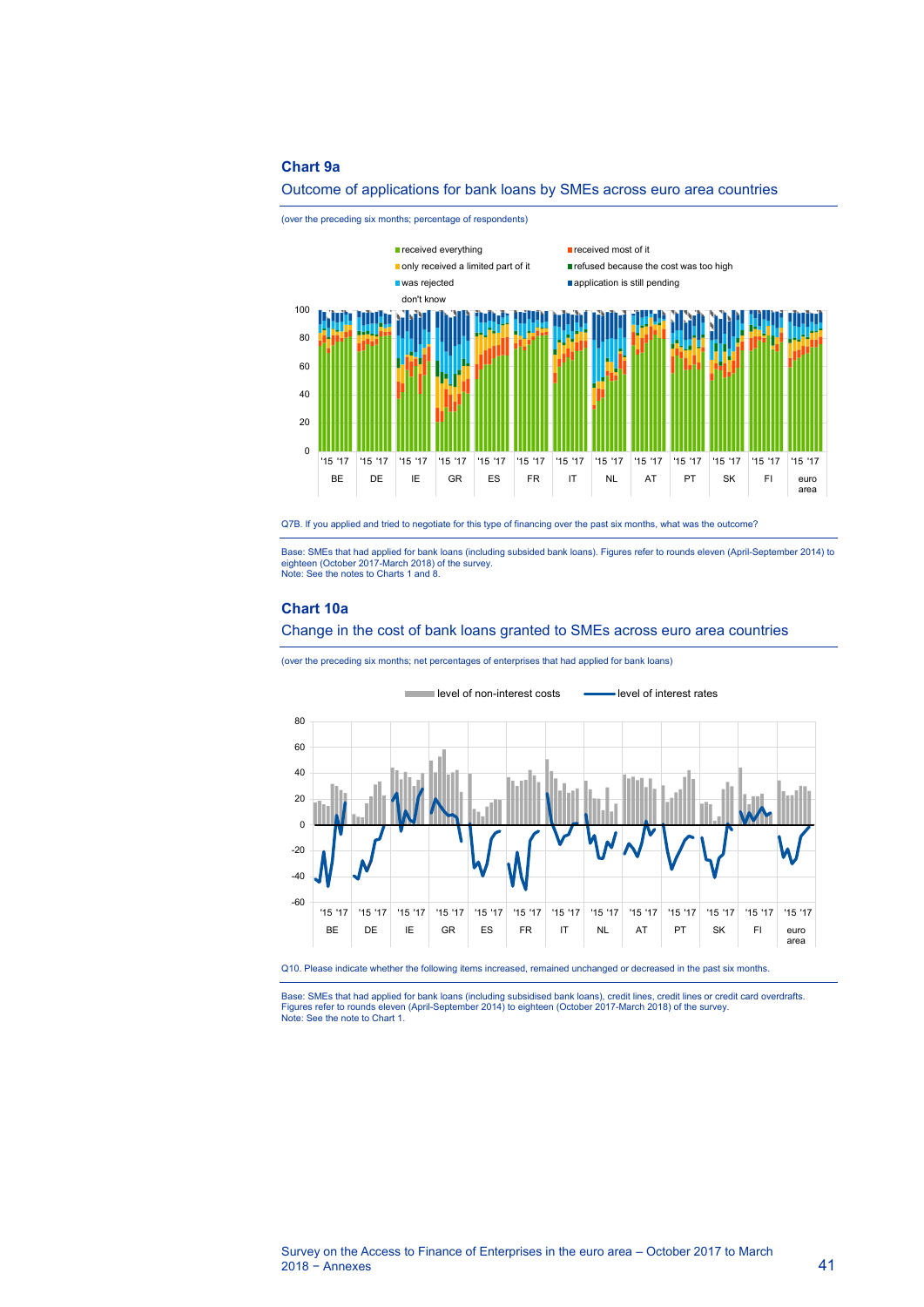### <span id="page-42-0"></span>**Chart 11a**

Change in non-price terms and conditions of bank loans granted to SMEs across euro area countries



Q10. Please indicate whether the following items increased, remained unchanged or decreased in the past six months.

Base: SMEs that had applied for bank loans (including subsidised bank loans), credit lines, credit lines or credit card overdrafts. Figures refer to rounds eleven (April-September 2014) to eighteen (October 2017-March 2018) of the survey. Note: See the note t[o Chart 1.](#page-6-2)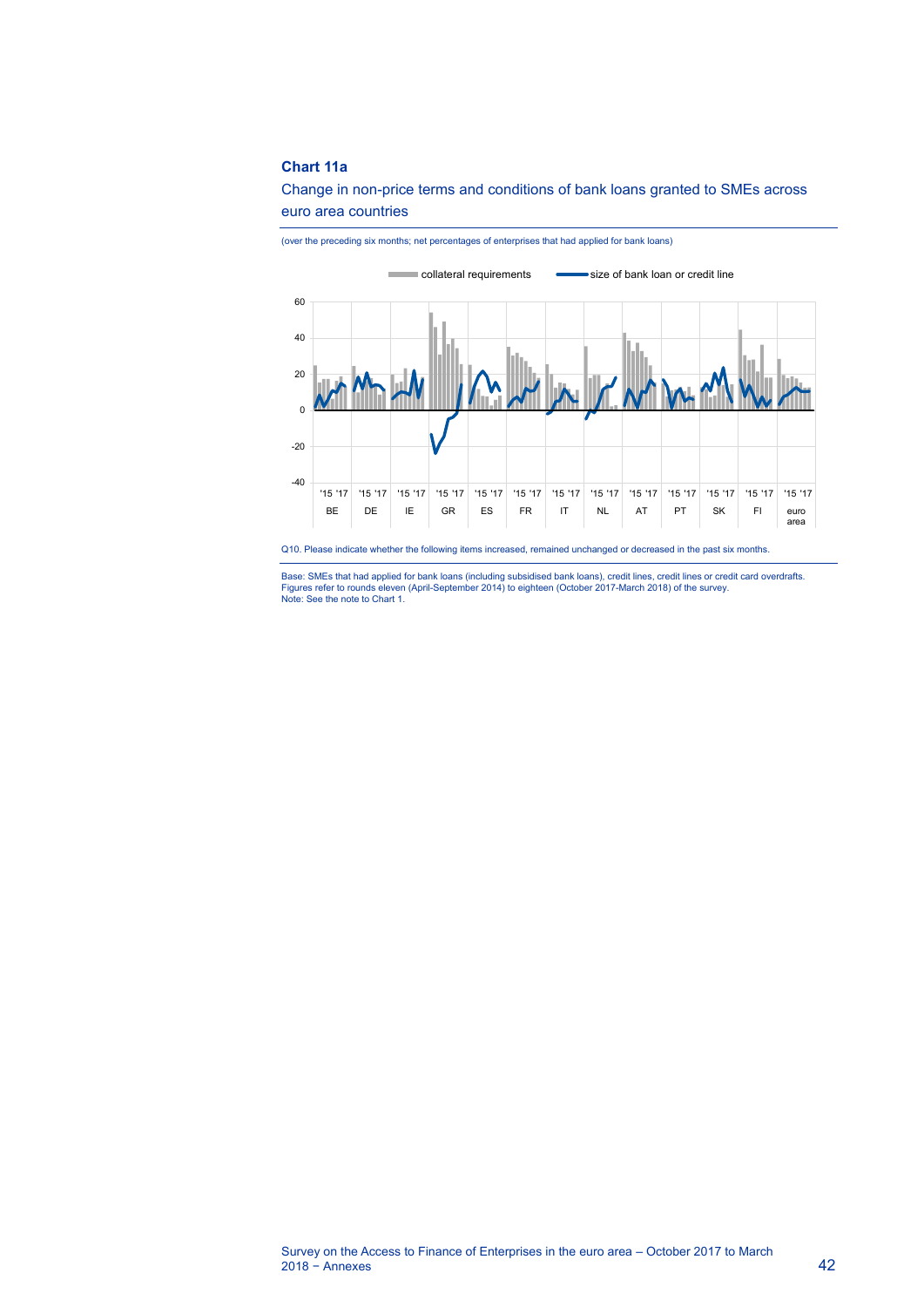# <span id="page-43-0"></span>Annex 2 Descriptive statistics for the sample of enterprises

### **Chart 1b**

Breakdown of enterprises across economic activities



Base: Figures refer to round eighteen (October 2017- arch 2018) of the survey.

## **Chart 2b** Breakdown of enterprises by age of the firm

(unweighted percentages)



Base: Figures refer to round eighteen (October 2017-March 2018) of the survey.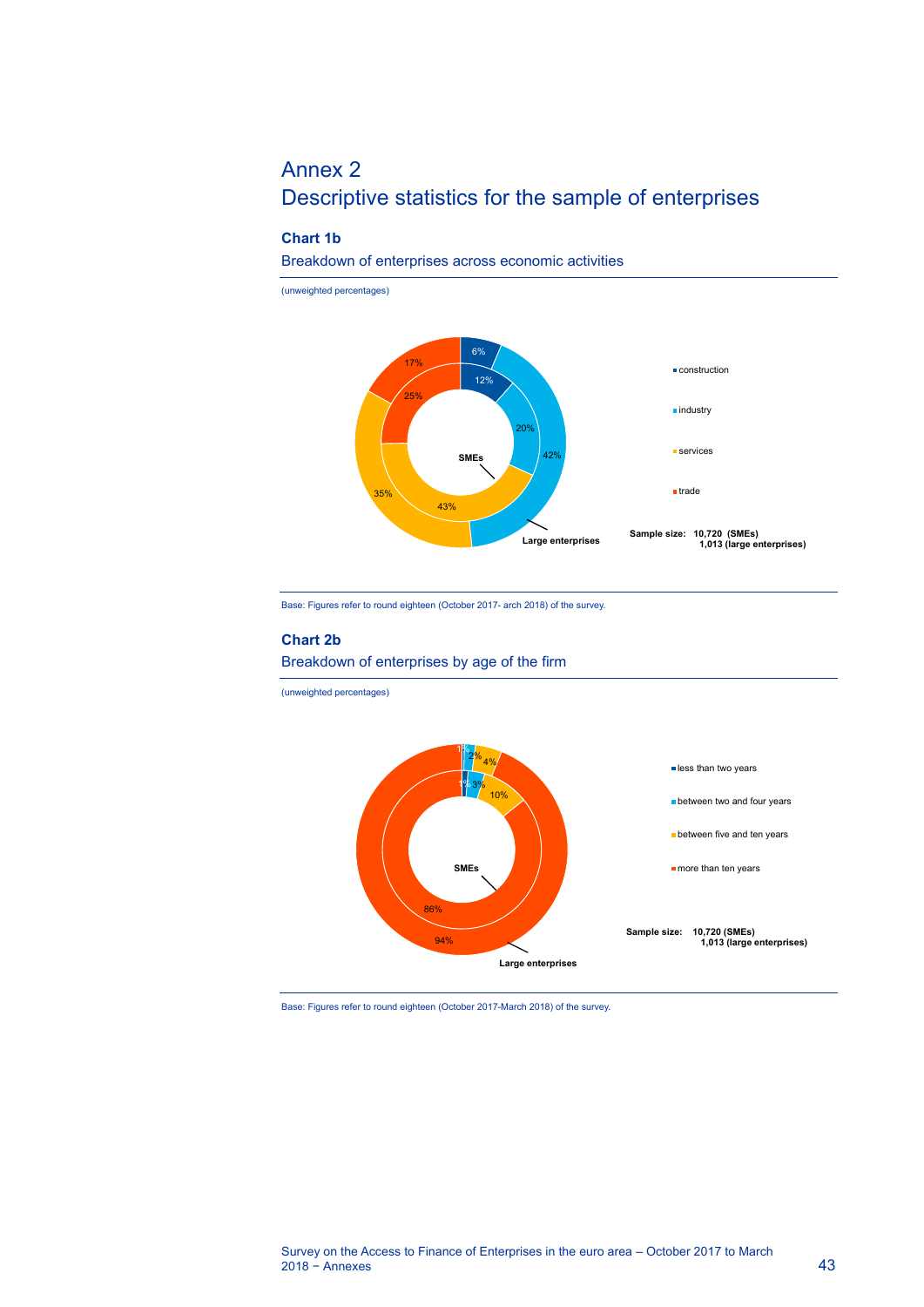### **Chart 3b**

Breakdown of enterprises according to ownership

(unweighted percentages)



Base: Figures refer to round eighteen (October 2017-March 2018) of the survey.

### **Chart 4b**



(unweighted percentages)



Base: Figures refer to round eighteen (October 2017-March 2018) of the survey.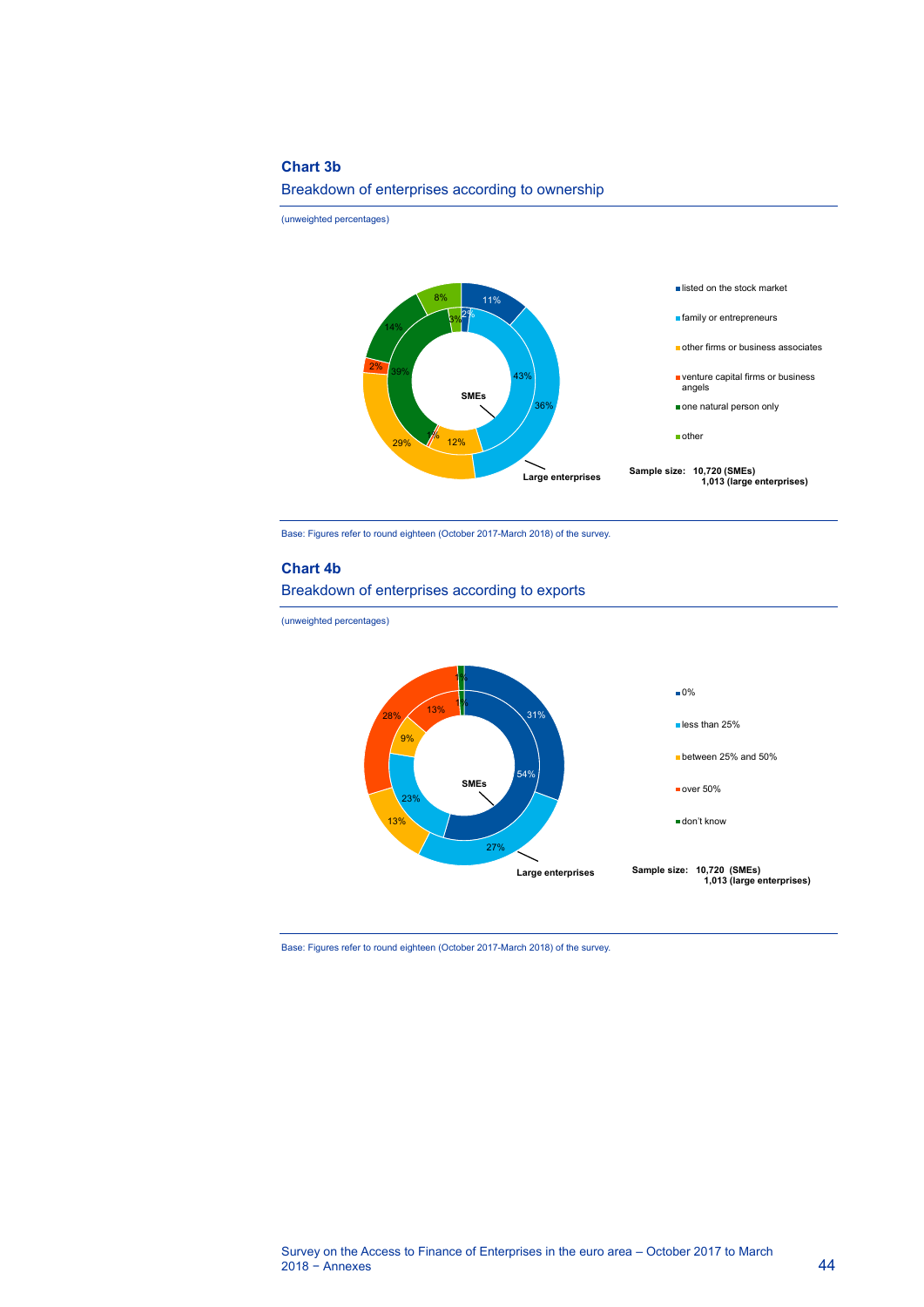# <span id="page-45-0"></span>Annex 3 Methodological information on the survey

This annex presents the main changes introduced in the latest round of the Survey on the Access to Finance of Enterprises (SAFE). For an overview of how the survey was structured, the general characteristics of the euro area enterprises that participated in the survey and the changes introduced to the methodology and the questionnaire over time, see the "Methodological information on the survey and user guide for the anonymised micro dataset" available on the ECB's website.<sup>[13](#page-45-1)</sup>

Since September 2014, the survey has been carried out by Panteia b.v., in cooperation with the fieldwork provider GDCC. To the best of our knowledge, no breaks in the series are attributable to the change of providers over the life cycle of the survey.

However, some changes in the questionnaire may have caused a break between the round covering the second half of 2013 and that covering the first half of 2014. This stems from the review of various components of the SAFE after ten survey rounds, covering the questionnaire, sample allocation, survey mode and weighting scheme (see Annex 4 in the corresponding report on the ECB's website for details<sup>14</sup>).

With regard to the weighting scheme, up to the H1 2015 round, the calibration targets were updated with each survey round based on the latest available figures from Eurostat's structural business statistics (SBS). Since then, with all the euro area countries participating in the survey, the weighting scheme has been updated once a year.<sup>[15](#page-45-3)</sup>

In this survey round no major changes were made to the existing questions in the questionnaire.<sup>[16](#page-45-4)</sup>

 $\overline{a}$ 

<span id="page-45-1"></span><sup>13</sup> ["Methodological information on the survey and user guide for the anonymised micro dataset"](http://www.ecb.europa.eu/stats/pdf/surveys/sme/methodological_information_survey_and_user_guide.pdf).

<span id="page-45-2"></span><sup>14</sup> ["Survey on the Access to Finance of Enterprises in the euro area](https://www.ecb.europa.eu/pub/pdf/other/accesstofinancesmallmediumsizedenterprises201411.en.pdf) − April 2014 to September 2014".

<span id="page-45-3"></span><sup>&</sup>lt;sup>15</sup> For more details, see Section Weighting in "Methodological information on the survey and user guide [for the anonymised micro dataset"](http://www.ecb.europa.eu/stats/pdf/surveys/sme/methodological_information_survey_and_user_guide.pdf).

<span id="page-45-4"></span><sup>&</sup>lt;sup>16</sup> Th[e questionnaire](http://www.ecb.europa.eu/stats/pdf/surveys/sme/SAFE_Questionnaire_2017H1.pdf) is available on the ECB's website. It was translated into the respective languages for the purposes of the survey.